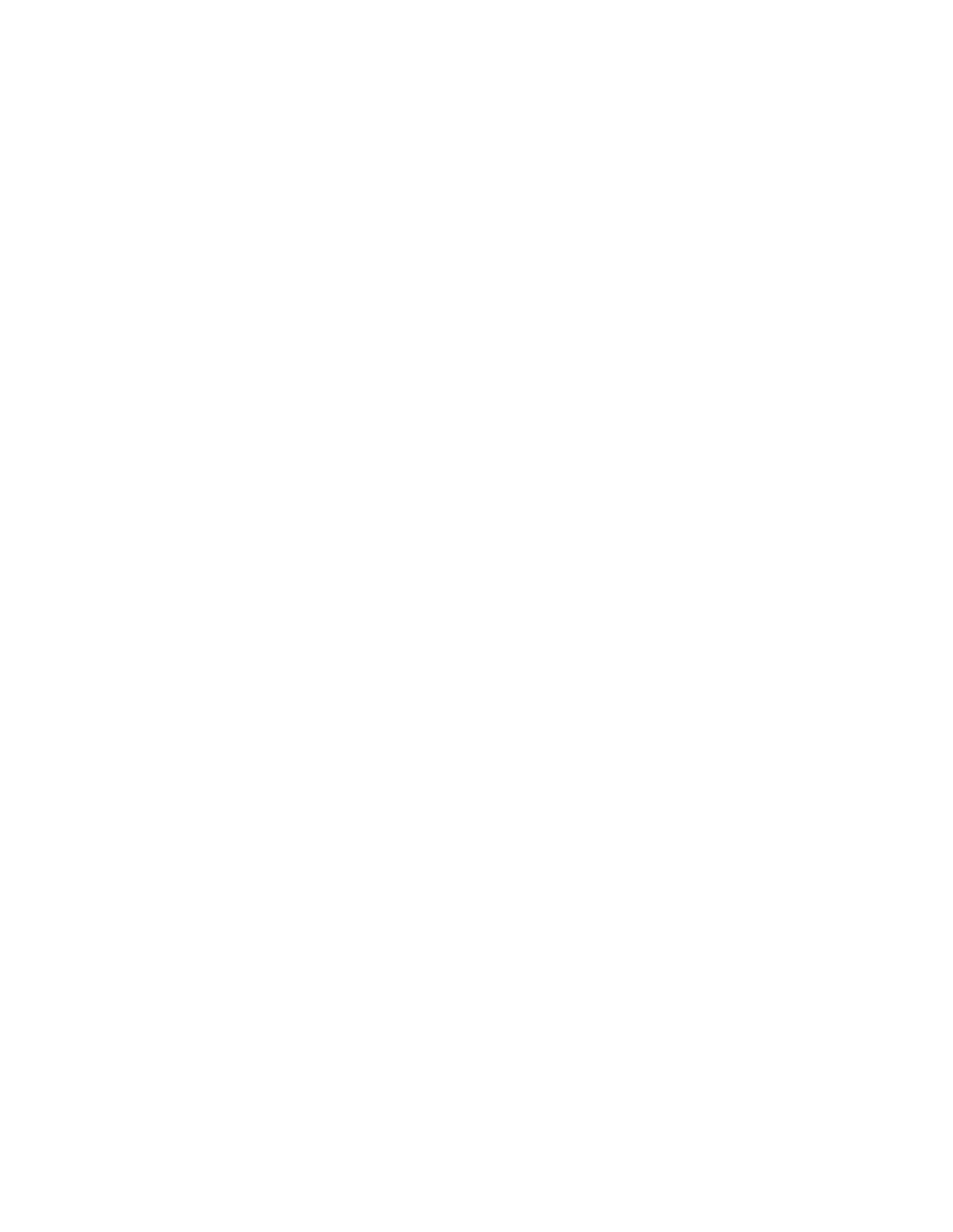## MPS-2 **Patient Simulator** Operating Manual

© 2011 - 2014 Datrend Systems Inc. Unit 130 - 4020 Viking Way Richmond, BC · CANADA · V6V 2L4 Tel: 800.667.6557 (North America Only) or 604.291.7747 • Fax 604.294.2355 e-mail: **customerservice@datrend.com**

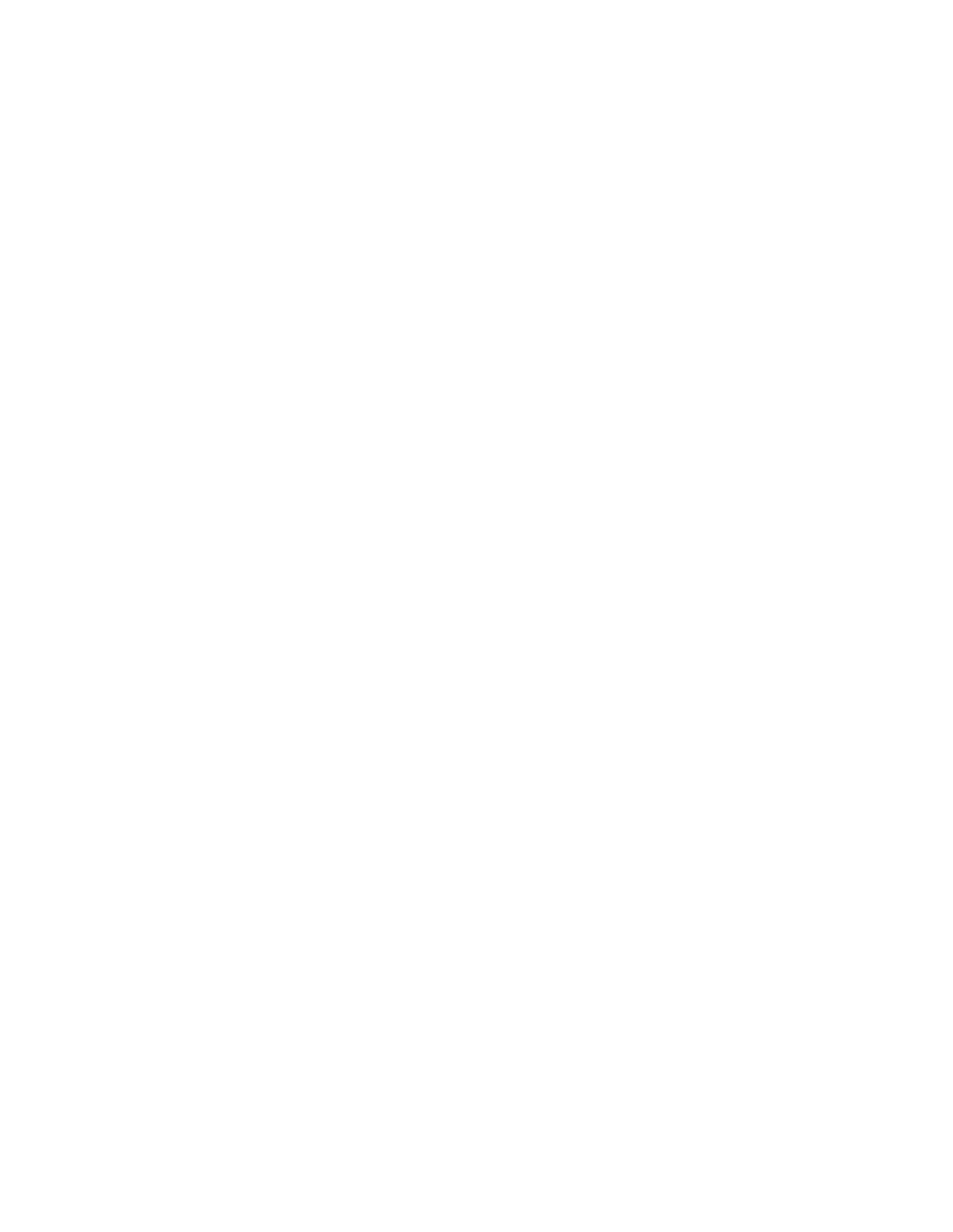| Revision | <b>Revision History</b><br><b>Description</b> | Date        |
|----------|-----------------------------------------------|-------------|
| А        | Initial Release                               | 2011-Jun-17 |
| в        | <b>Update Address</b>                         | 2014-Dec-09 |

#### **Copyright**

Datrend Systems Inc. ("DSI") agrees to a limited copyright release that allows you to reproduce manuals and other printed materials for use in service training programs and other technical publications. If you would like other reproductions or distributions, submit a written request to Datrend Systems Inc.

#### **Unpacking and Inspection**

Follow standard receiving practices upon receipt of the instrument. Check the shipping carton for damage. If damage is found, stop unpacking the instrument. Notify the freight carrier and ask for an agent to be present while the instrument is unpacked. There are no special unpacking instructions, but be careful not to damage the instrument when unpacking it. Inspect the instrument for physical damage such as bent or broken parts, dents, or scratches.

#### **Claims**

Our routine method of shipment is via common carrier. Upon delivery, if physical damage is found, retain all packing materials in their original condition and contact the carrier immediately to file a claim. If the instrument is delivered in good physical condition but does not operate within specifications, or if there are any other problems not caused by shipping damage, please contact your local sales representative or Datrend Systems immediately.

#### **Standard Terms and Conditions**

#### **Refunds & Credits**

Please note only serialized products (products labelled with a distinct serial number) and accessories are eligible for partial refund and/or credit. Non-serialized parts and accessory items (cables, carrying cases, auxiliary modules, etc.) are not eligible for return or refund. In order to receive a partial refund/credit, the product must not have been damaged, and must be returned complete (meaning all manuals, cables, accessories, etc.) within 90 days of original purchase and in "as new" and resalable condition. The Return Procedure must be followed.

#### **Return Procedure**

Every product returned for refund/credit must be accompanied by a Return Material Authorization (RMA) number, obtained from Datrend Customer Service. All items being returned must be sent prepaid (freight, duty, brokerage, and taxes) to our factory location.

#### **Restocking Charges**

Products returned within 30 days of original purchase are subject to a minimum restocking fee of 15%. Products returned in excess of 30 days after purchase, but prior to 90 days, are subject to a minimum restocking fee of 20%. Additional charges for damage and/or missing parts and accessories will be applied to all returns. Products which are not in "as new" and resalable condition, are not eligible for credit return and will be returned to the customer at their expense.

#### **Certification**

This instrument was thoroughly tested and inspected and found to meet DSI's manufacturing specifications when it was shipped from the factory. Calibration measurements are traceable to the National Research Council of Canada (NRC) and/or the National Institute of Standards and Technology (NIST). Devices for which there are no NRC/NIST calibration standards are measured against in-house performance standards using accepted test procedures.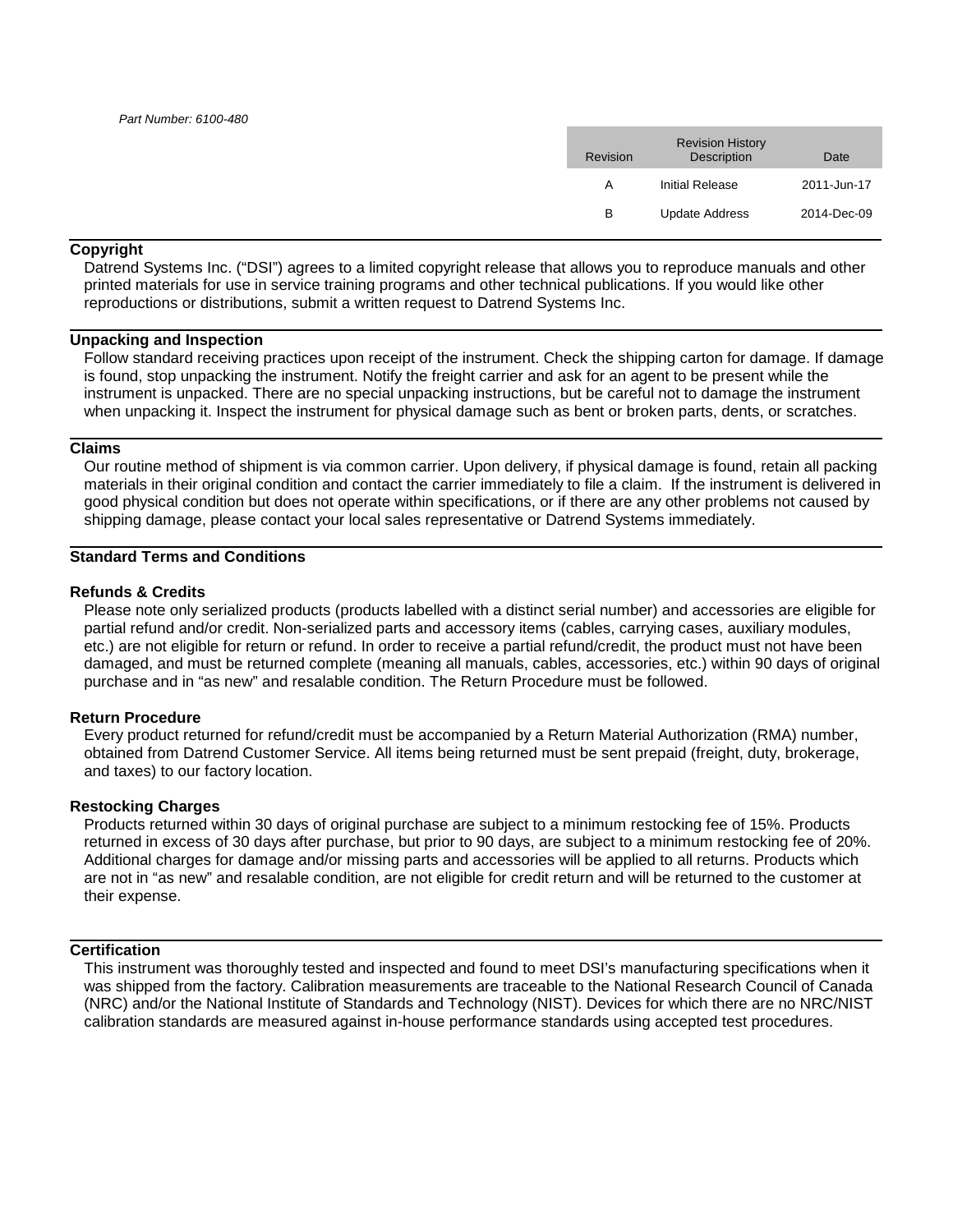#### **WARRANTY**

#### **WARRANTY AND PRODUCT SUPPORT**

Datrend Systems Inc. ("DSI") warrants this instrument to be free from defects in materials and workmanship under normal use and service for **five (5)** years from the date of original purchase, providing the instrument is calibrated annually by a Datrend Authorized Service Center. During the warranty period DSI will, at our option, either repair or replace a product at no charge that proves to be defective; provided you return the product (shipping, duty, brokerage and taxes prepaid) to DSI. Any and all transportation charges incurred are the responsibility of the purchaser and are not included within this warranty. This warranty extends only to the original purchaser and does not cover damage from abuse, neglect, accident or misuse or as the result of service or modification by other than DSI. IN NO EVENT SHALL DATREND SYSTEMS INC. BE LIABLE FOR CONSEQUENTIAL DAMAGES.

No warranty shall apply when damage is caused by any of the following:

- Misuse or abuse of any form;
- ! Discharge of a defibrillator or transcutaneous pacemaker into any terminal, interface connection or port not intended for that specific use;
- ! Use of an AC power supply adapter other than the AC adapter specified for the instrument;
- Power failure, surges, or spikes;
- Damage in transit or when moving the instrument;
- ! Improper power supply such as low voltage, incorrect voltage, defective wiring or inadequate fuses;
- ! Accident, alteration, abuse or misuse of the instrument;
- ! Fire, water damage, theft, war, riot, hostility, acts of God, such as hurricanes, floods, etc.

Only serialized products (those items bearing a distinct serial number tag) and their accessory items are covered under this warranty. PHYSICAL DAMAGE CAUSED BY MISUSE OR PHYSICAL ABUSE IS NOT COVERED UNDER THE WARRANTY. Items such as cables and non-serialized modules are not covered under this warranty.

This warranty gives you specific legal rights and you may have other rights, which vary from province to province, state to state, or country to country. This warranty is limited to repairing the instrument to DSI's specifications.

When you return an instrument to DSI for service, repair or calibration, we recommend shipment using the original shipping foam and container. If the original packing materials are not available, we recommend the following guide for repackaging:

- ! Use a double-walled carton of sufficient strength for the weight being shipped.
- ! Use heavy paper or cardboard to protect all instrument surfaces. Use non-abrasive material around all projecting parts.
- ! Use at least four inches of tightly packed, industrial-approved, shock-absorbent material all around the instrument.

DSI will not be responsible for lost shipments or instruments received in damaged condition due to improper packaging or handling. All warranty claim shipments must be made on a prepaid basis (freight, duty, brokerage, and taxes). No returns will be accepted without a Return Materials Authorization ("RMA") number. Please contact Datrend Systems to obtain a Return Materials Authorization (RMA) number and receive help with shipping/customs documentation (Refer to Chapter 15 for contact information).

Re-calibration costs of instruments are not covered under the warranty.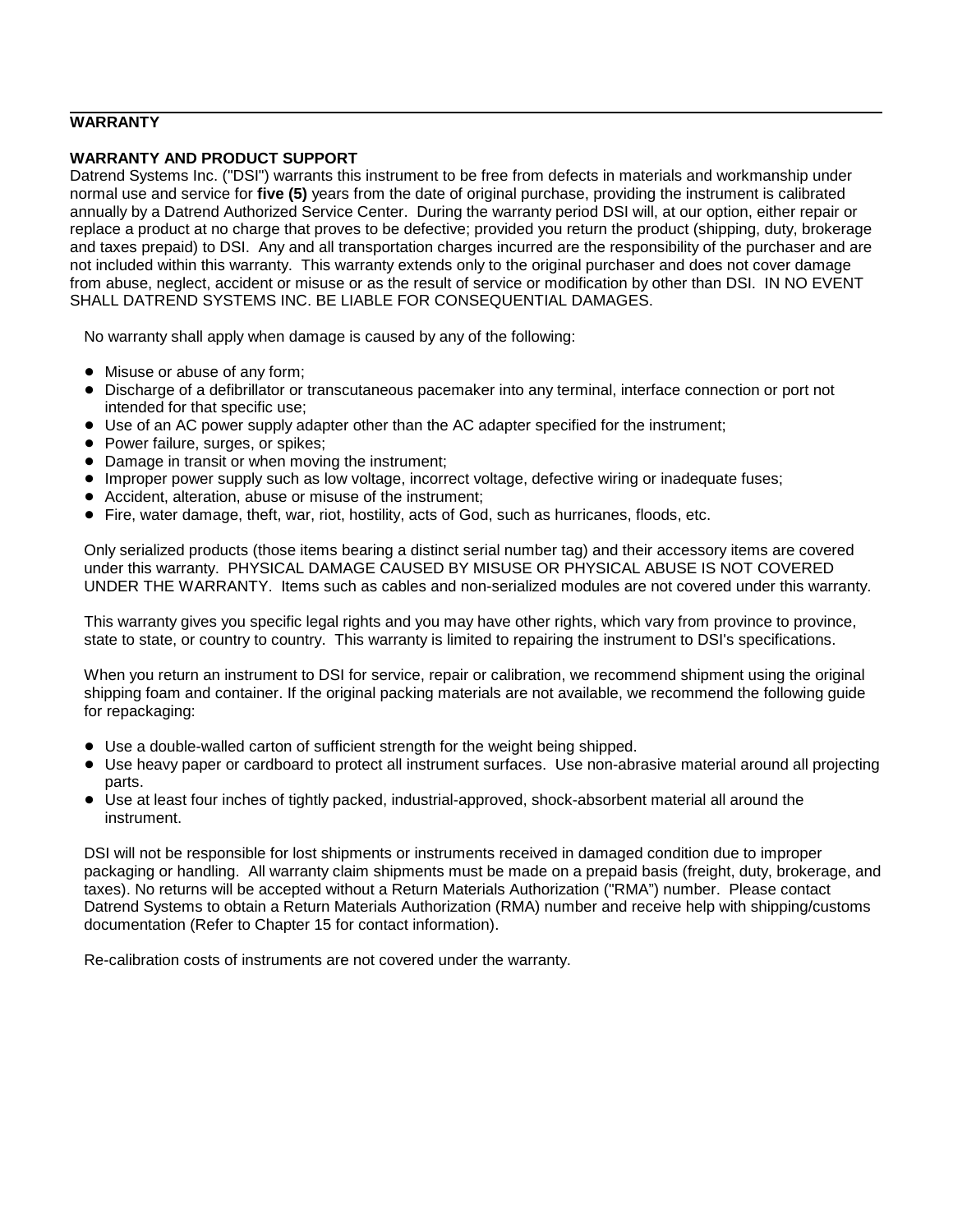#### **Warranty Disclaimer**

Should you elect to have your instrument serviced and/or calibrated by someone other than Datrend Systems, please be advised that the original warranty covering your product becomes void when the tamper-resistant Quality Seal is removed or broken without proper factory authorization. We strongly recommend, therefore, that you send your instrument to Datrend Systems for service and calibration, especially during the original warranty period. In all cases, breaking the tamper-resistant Quality Seal should be avoided at all cost, as this seal is the key to your original instrument warranty. In the event that the seal must be broken to gain internal access to the instrument (e.g., in the case of a customer-installed firmware upgrade), you must first contact Datrend Systems. You will be required to provide us with the serial number for your instrument as well as a valid reason for breaking the Quality Seal. You should break this seal only after you have received factory authorization. Do not break the Quality Seal before you have contacted us! Following these steps will help ensure that you will retain the original warranty on your instrument without interruption.

#### **WARNING**

Unauthorized user modifications or application beyond the published specifications may result in electrical shock hazards or improper operation. Datrend Systems will not be responsible for any injuries sustained due to unauthorized equipment modifications.

**DSI DISCLAIMS ALL OTHER WARRANTIES, EXPRESSED OR IMPLIED, INCLUDING ANY WARRANTY OF MERCHANTABILITY OR FITNESS FOR A PARTICULAR PURPOSE OR APPLICATION**.

> **THIS PRODUCT CONTAINS NO USER-SERVICEABLE COMPONENTS. UNAUTHORIZED OPENING OF THE INSTRUMENT SHALL VOID THIS AND ALL OTHER EXPRESSED OR IMPLIED WARRANTIES.**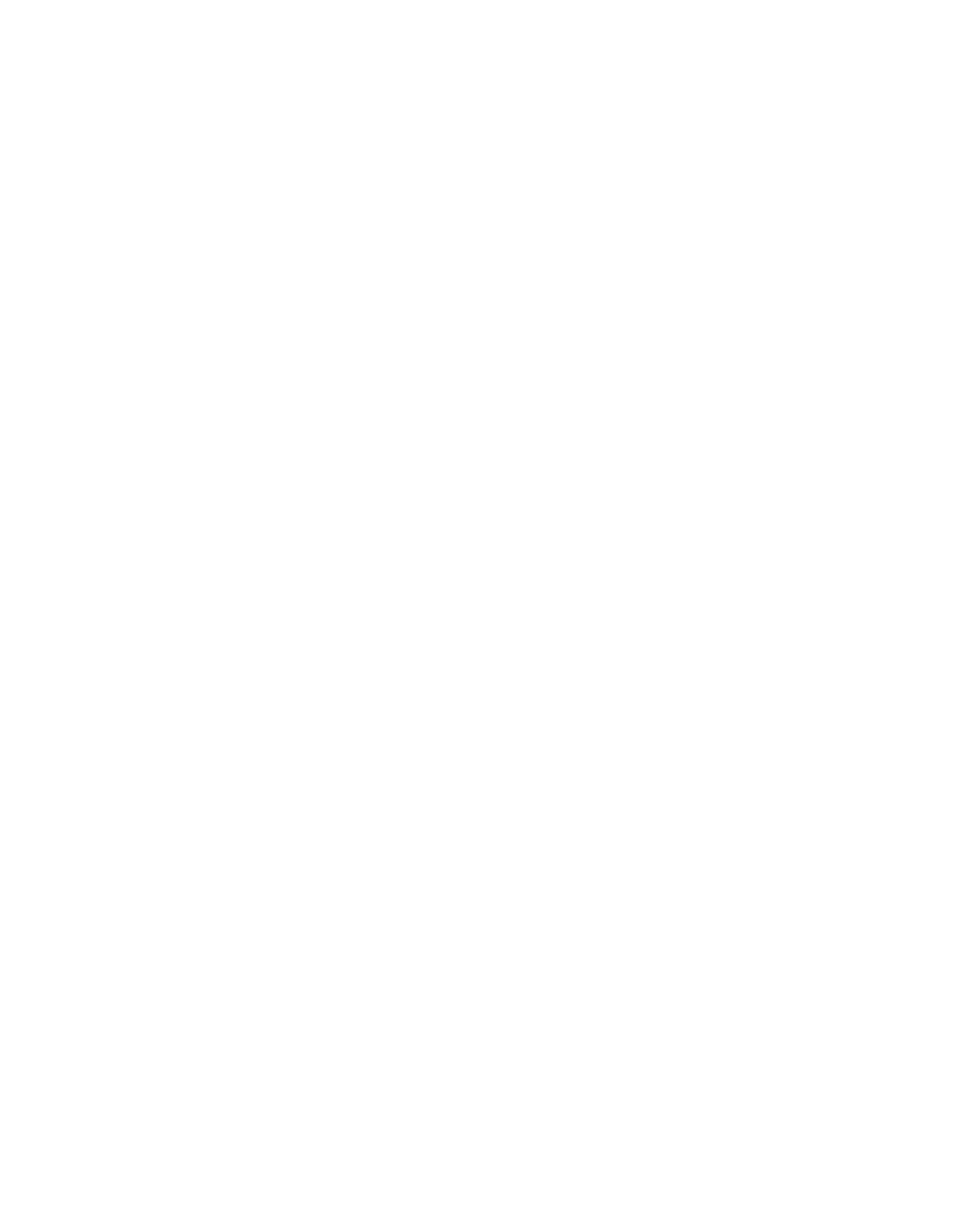## **Table of Contents**

|               | 11<br>12                   |
|---------------|----------------------------|
|               | 15<br>15<br>15<br>16<br>17 |
|               |                            |
|               |                            |
|               |                            |
| 7 Respiration | 33<br>33<br>33<br>34       |
|               | 37                         |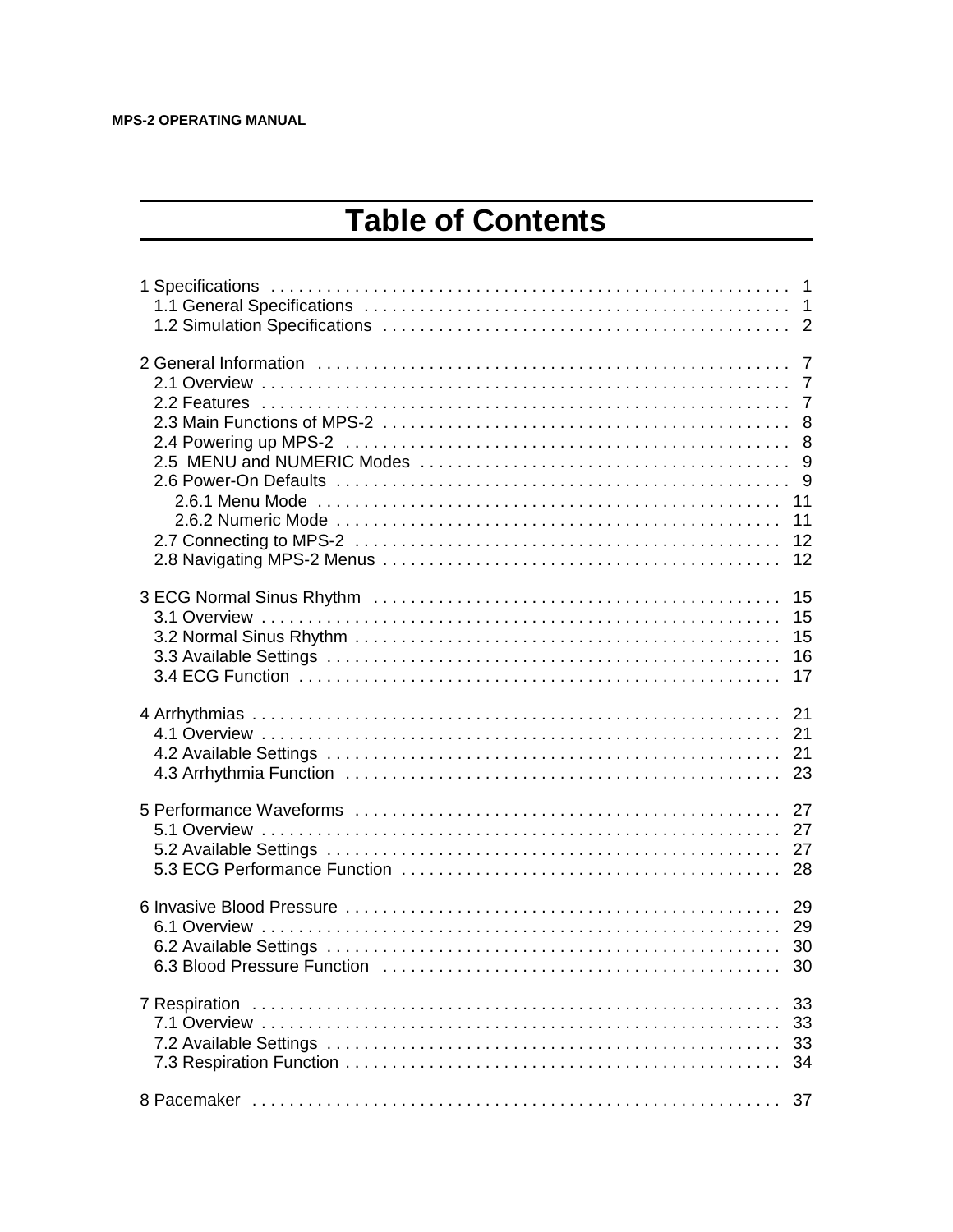|                                                                                                 | 37                               |
|-------------------------------------------------------------------------------------------------|----------------------------------|
|                                                                                                 | 41<br>41<br>41<br>41             |
|                                                                                                 | 43<br>43<br>43                   |
|                                                                                                 | 45<br>45                         |
|                                                                                                 | 49                               |
|                                                                                                 | 51<br>51<br>51<br>51<br>52<br>53 |
| 14.4 Configuring the Power on Setting of MPS-2<br>14.5 Configuring the Auto Selections of MPS-2 | 55<br>55<br>55<br>56<br>57<br>58 |
| 15                                                                                              |                                  |
|                                                                                                 |                                  |
|                                                                                                 |                                  |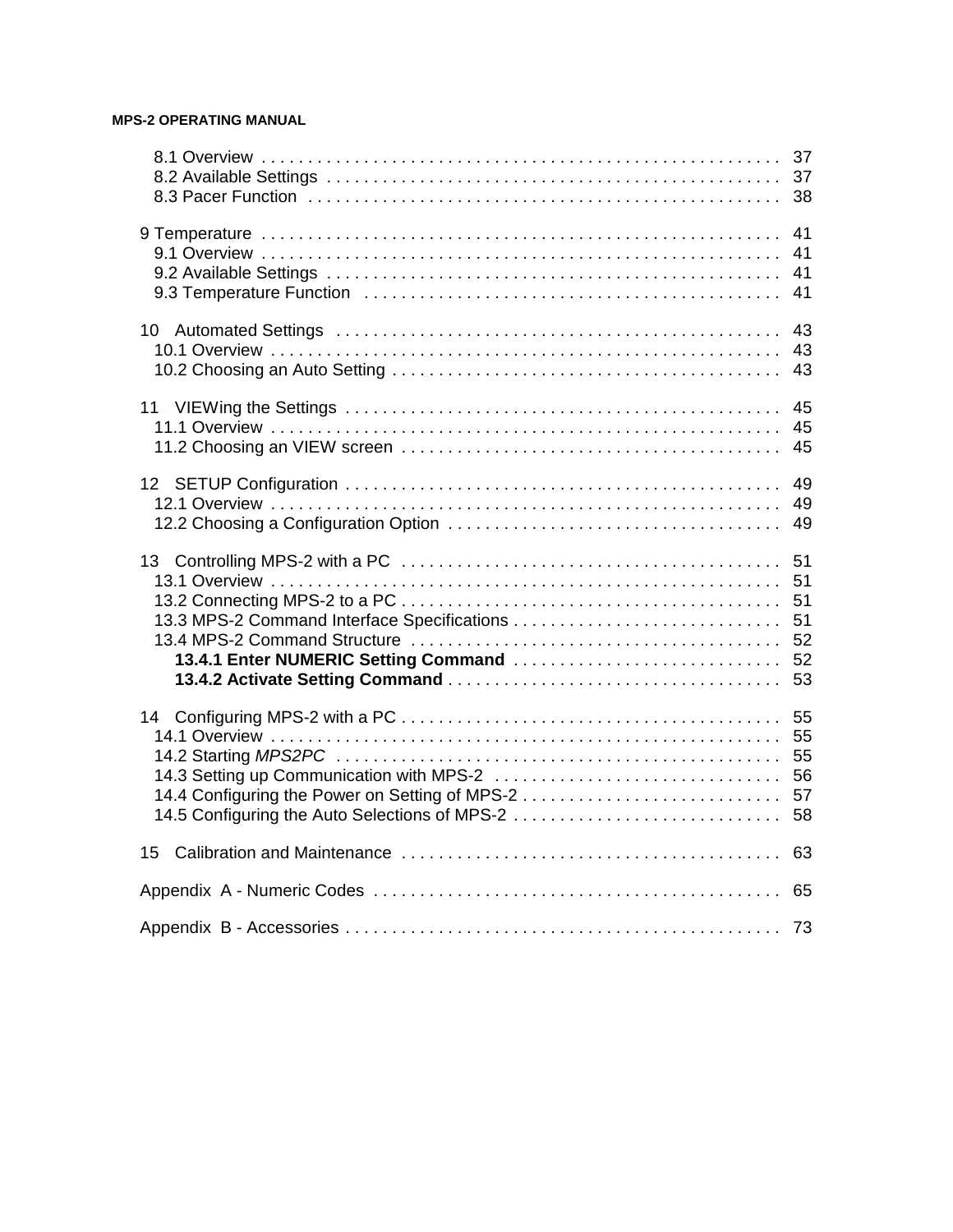## **Abbreviations, Definitions and Symbols**

The following abbreviations, terms and acronyms are used throughout this manual:

| $^{\circ}$ C | degrees Celsius (centigrade)                                           |
|--------------|------------------------------------------------------------------------|
| $\circ$ F    | degrees Fahrenheit                                                     |
| <b>AED</b>   | <b>Automated External Defibrillator</b>                                |
| AHA          | <b>American Heart Association</b>                                      |
| Arrhythmia   | An abnormal rhythm of the cardiac muscle; an abnormal pattern or       |
|              | rate of heart beats.                                                   |
|              | Autosequence A series of measurements or test operations that are run  |
|              | automatically in a predefined order, with or without user involvement. |
| <b>BP</b>    | <b>Blood Pressure</b>                                                  |
| <b>BPM</b>   | (ECG) Beats Per Minute or (RESPIRATION) Breaths Per Minute             |
| CC           | cubic centimeters                                                      |
| cm           | centimeter                                                             |
| <b>CO</b>    | <b>Cardiac Output</b>                                                  |
| <b>DUT</b>   | <b>Device Under Test</b>                                               |
| <b>ECG</b>   | Electrocardiogram. Equivalent to EKG.                                  |
| Hg           | Mercury                                                                |
| <b>HORIZ</b> | Horizontal                                                             |
| Hz           | Hertz                                                                  |
| <b>IEC</b>   | <b>International Electrotechnical Commission</b>                       |
| <b>INT</b>   | Intermediate                                                           |
| k.           | kilo                                                                   |
| kg           | kilogram                                                               |
| kHz          | kilohertz                                                              |
| kV           | kilovolt                                                               |
| $k\Omega$    | kilo-ohm                                                               |
| l/min        | liters per minute                                                      |
| LA           | Left arm ECG connection or electrode                                   |
| LL           | Left leg ECG connection or electrode                                   |
| LV           | Left Ventricular                                                       |
| μ            | micro                                                                  |
| µV/V/mmHg    | microvolt per volt per millimeter of Mercury                           |
| <b>MHz</b>   | megahertz                                                              |
| m            | milli-                                                                 |
| mA           | milliampere                                                            |
| mm           | millimeter                                                             |
| mmHg         | millimeters of Mercury                                                 |
| mS           | milliseconds                                                           |
| msec         | milliseconds                                                           |
| mV           | millivolt                                                              |
| <b>NSR</b>   | Normal Sinus Rhythm                                                    |
| Ω            | ohm                                                                    |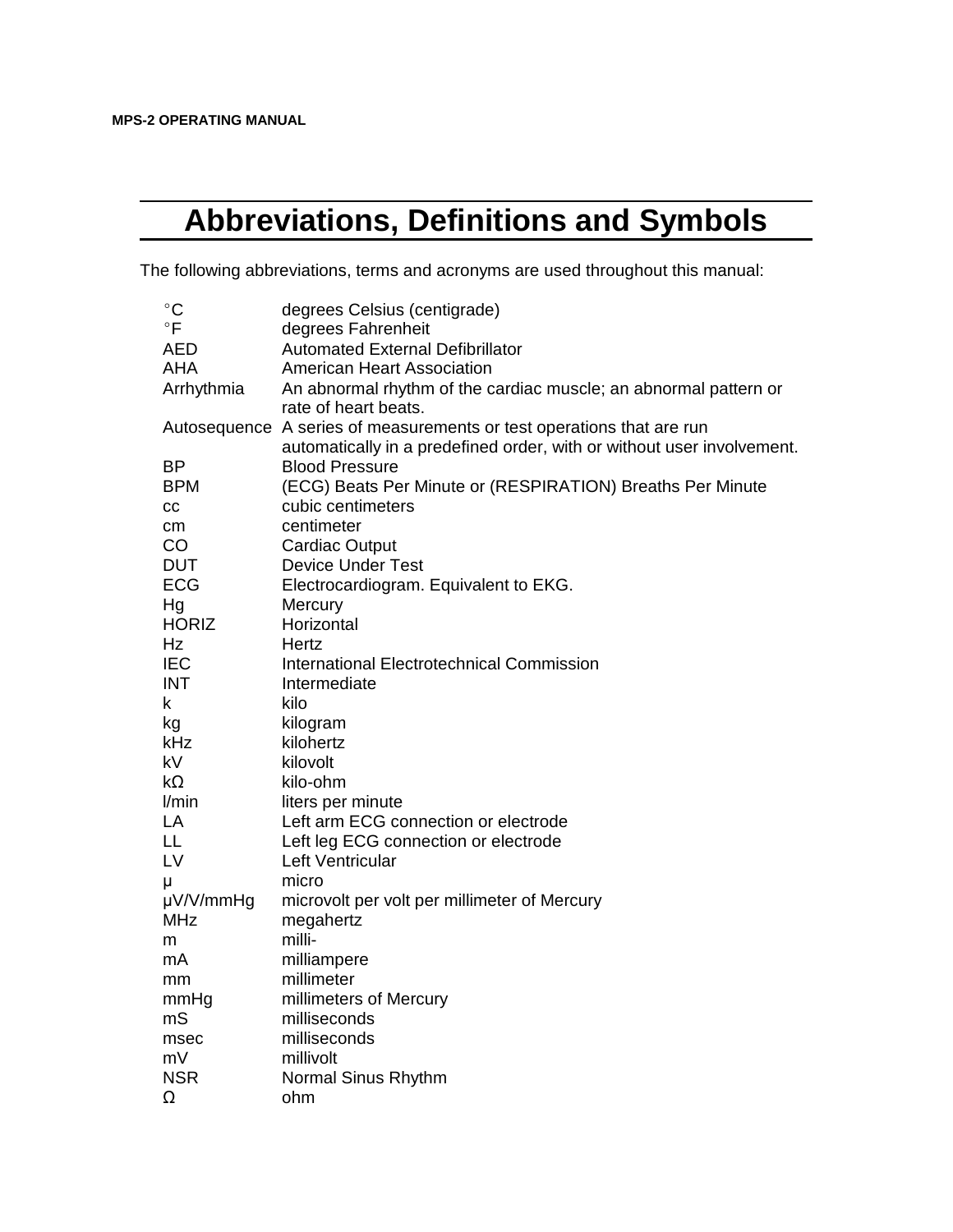| Pacer       | A transvenous or implanted pacemaker                                              |
|-------------|-----------------------------------------------------------------------------------|
| <b>PAC</b>  | <b>Premature Atrial Contraction</b>                                               |
| <b>PNC</b>  | <b>Premature Nodal Contraction</b>                                                |
| <b>PVC</b>  | <b>Premature Ventricular Contraction</b>                                          |
|             | QRS complex A specific segment of the electrocardiogram signal, comprising the Q, |
|             | R and S waves, which corresponds to the heart systole.                            |
| <b>RA</b>   | Right arm ECG connection or electrode                                             |
| <b>RL</b>   | Right leg ECG connection or electrode                                             |
| <b>RV</b>   | <b>Right Ventricular</b>                                                          |
| <b>TEMP</b> | Temperature                                                                       |
| V           | volt                                                                              |
| $V1-V6$     | Chest electrodes 1 through 6 of the ECG                                           |
| <b>VERT</b> | Vertical                                                                          |
| W           | watt                                                                              |

| Style<br>Example | Definition                                                                                                                    |  |
|------------------|-------------------------------------------------------------------------------------------------------------------------------|--|
| <b>ENTER</b>     | Activates or Enables a Setting, Parameter or Feature.                                                                         |  |
|                  | Scrolls Menu Left or Right<br>(as available - indicated by $\blacktriangleleft$ and $\blacktriangleright$ on the LCD Display) |  |
|                  | Increases or Decreases the value of a setting<br>(as available - indicated by ▲ and ▼ on the LCD Display)                     |  |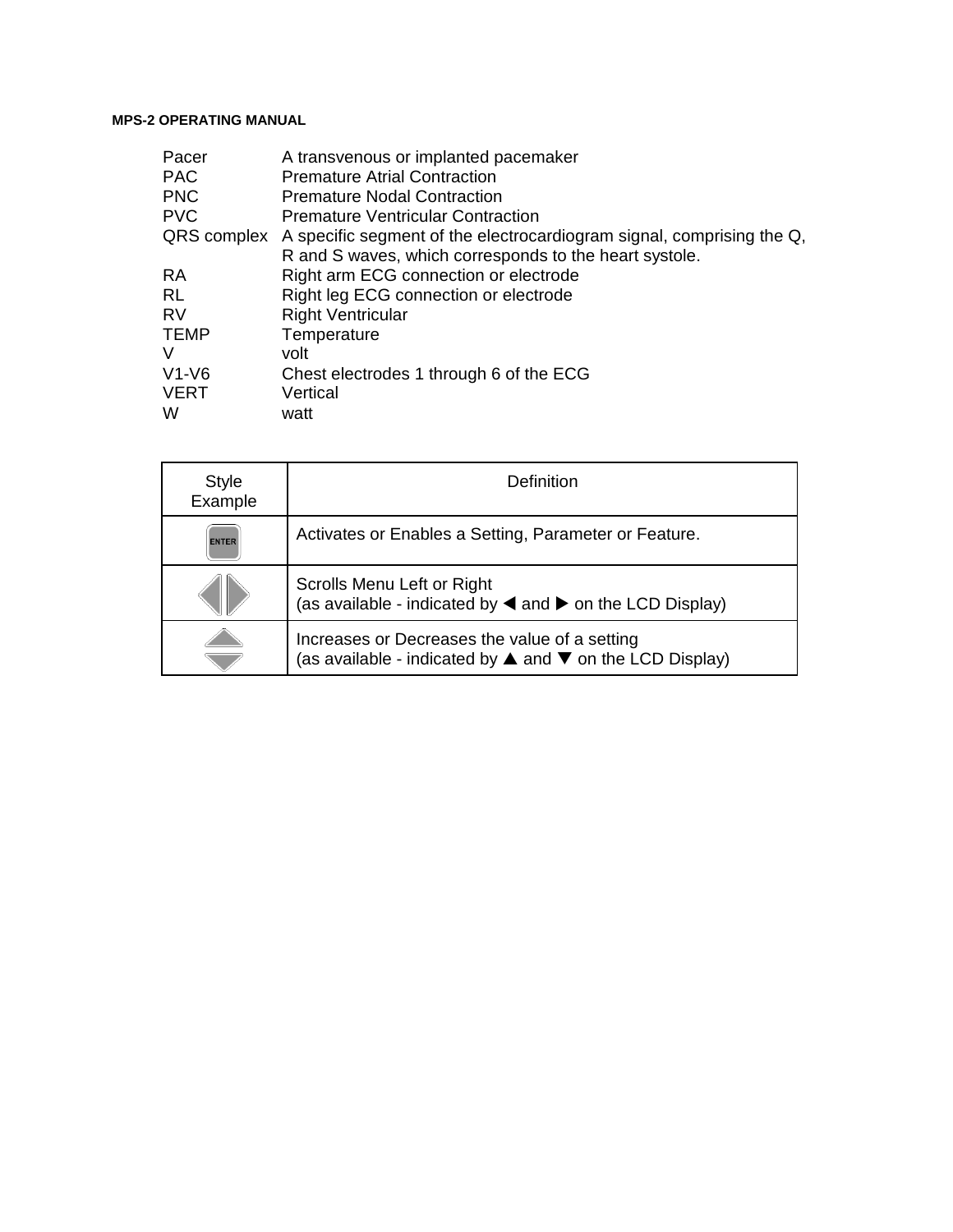## **Chapter**

## 1 Specifications

## *1.1 General Specifications*

#### **Environment:**

- 15 $^{\circ}$ C to 40 $^{\circ}$ C (59 $^{\circ}$ F to 104 $^{\circ}$ F)
- 10% to 90% Relative Humidity
- Indoor Use Only

#### **Power Supply:**

- 9V Alkaline battery, or
- Optional Battery Eliminator, 9 VDC / 500 mA (region specific, as noted in Appendix B)

#### **Electrical Interfaces:**

- 10 standard ECG snap leads
- 10 ECG jacks (accepts 3 mm or 4 mm plugs)
- BP 1/2: proprietary USB
- TEMP: 6-pin mini-DIN
- High-level ECG Out: 2.5mm stereo phono jack
- DC IN: EIAJ-3, center-positive (9 VDC, 500 mA)
- RS-232 Serial Port: proprietary RJ-12

#### **User Interface:**

MPS-2 is controlled through 10 keys on the front panel keypad, allowing the user to easily access all functions of the simulator.

As individual functions are activated, they remain active unless turned off, allowing numerous simulations to be enabled concurrently, with all appropriate signals synchronized.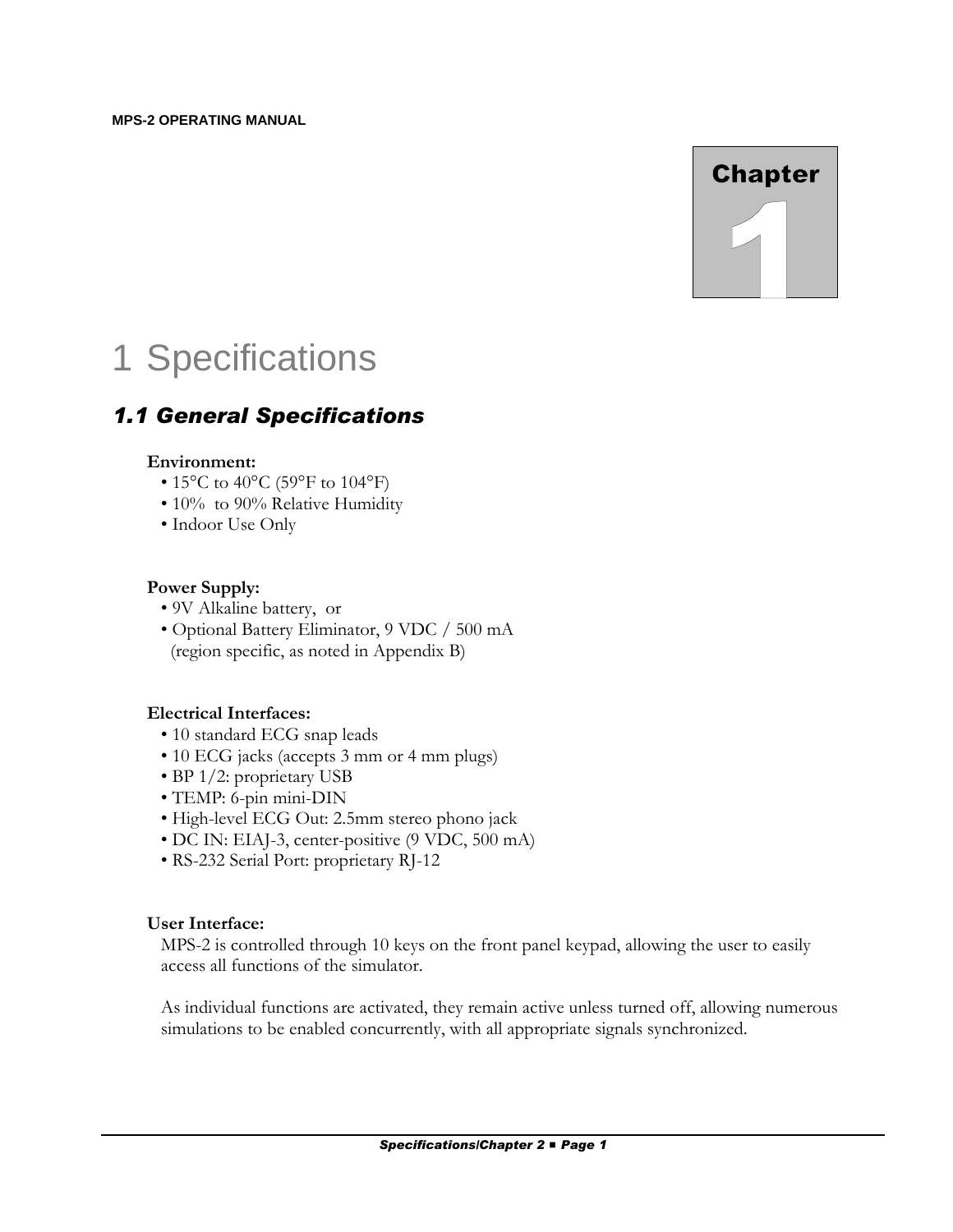#### **Display:**

20 character by 8 line alphanumeric/128 x 64 graphic LCD

#### **Dimensions and Weight:**

- 9.2cm x 14.5cm x 3.3 cm (3.6" x 5.6" x 1.3")
- 0.33 kg (11.5 oz)

## *1.2 Simulation Specifications*

#### **ECG General:**

- Simulation Type: Full 12-Lead ECG with independent outputs for each signal lead, referenced to RL
- Output Impedance: 500, 1000, 1500, and 2000 ohms to RL
- High Level Output: Lead II amplitude x 500 (0.5V per Lead II millivolt)
- Amplitude Accuracy:  $\pm 2\%$  (Lead II, 2 Hz Square Wave)

#### **Normal Sinus Rhythm:**

|                             | • Rates: 30, 40, 60, 80, 100, 120, 140, 160, 180, 200,<br>220, 240, 260, 280, and 300 BPM                               |
|-----------------------------|-------------------------------------------------------------------------------------------------------------------------|
| • Rate Accuracy: $\pm$ 1BPM |                                                                                                                         |
|                             | • Amplitudes (Lead II): $0.25, 0.5, 1, 2, 3, 4$ and $5 \text{ mV}$ - normal amplitude settings                          |
|                             | • ST Segments: $-0.1, -0.2, -0.3, -0.4, -0.5, -0.6, -0.7, -0.8,$<br>$0, 0.1, 0.2, 0.3, 0.4, 0.5, 0.6, 0.7$ and $0.8$ mV |
|                             | • Neonatal Mode: ECG R-wave width is reduced to 40 milliseconds                                                         |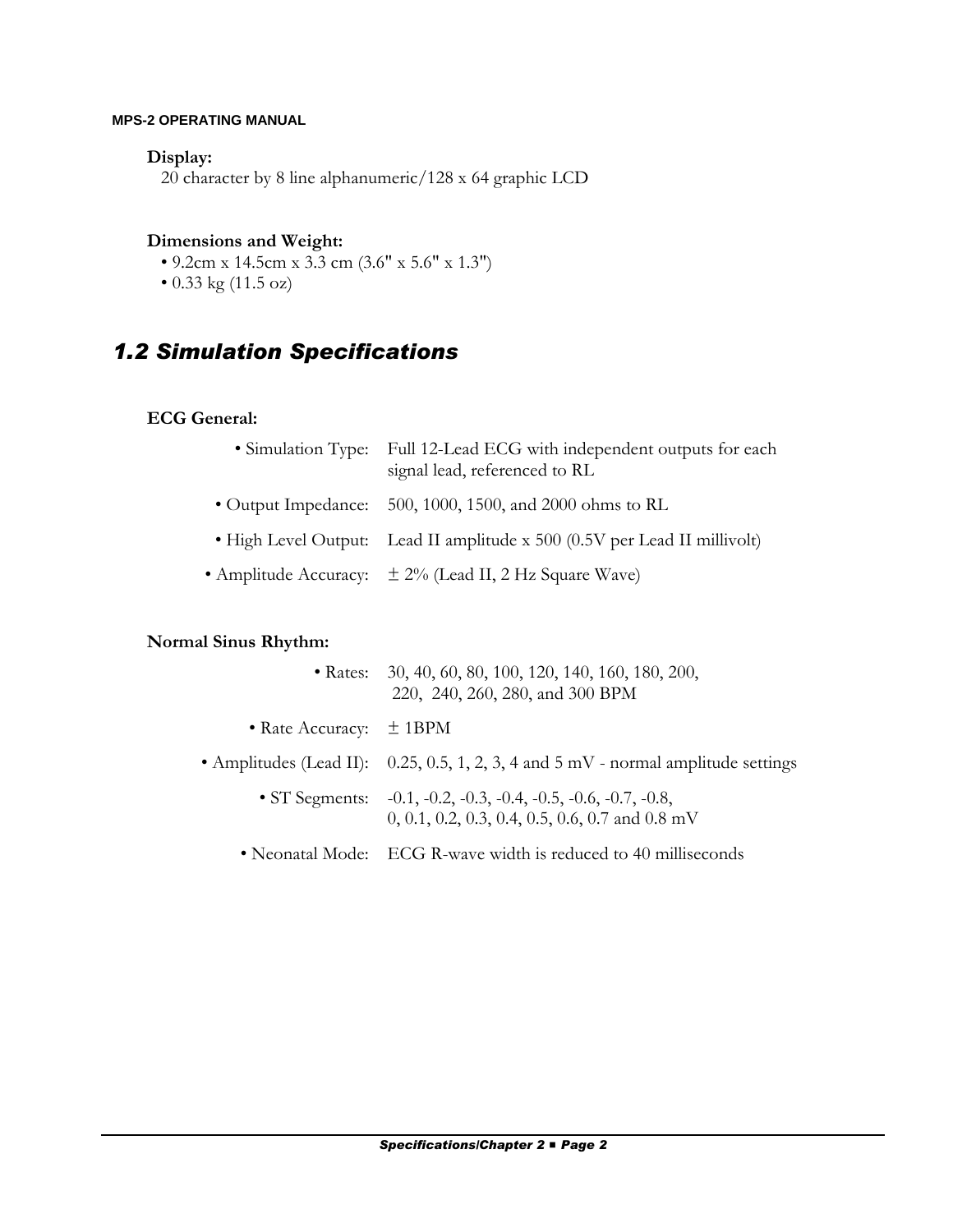Arrhythmia: (\*indicates a one-time event, which is activated each time the ENTER key is pressed)

• PAC • PNC

- GENERAL 1
	- Asystole 1
	- Bigeminy 1, PVC 1
	- Bigeminy 2, PVC 2
	- Trigeminy 1, PVC 1
	- Trigeminy 2, PVC 2

PVC 1

- $\bullet$  LVF  $*$
- EARLY LVF \*
- $\bullet$  R on T LVF  $*$
- PVC 6/Minute
- PVC 12/Minute
- PVC 2
- $\bullet$  RVF  $*$
- EARLY RVF \*
- $\cdot$  R on T RVF  $*$
- PVC 6/Minute
- PVC 12/Minute

#### BLOCK

- First Degree
- Second Degree TYPE 1
- Third Degree
- FIBRILLATION
	- Atrial Fibrillation, Coarse
	- Atrial Fibrillation, Fine
- TACHYCARDIA
	- Paroxysmal Atrial Tachycardia
	- Supraventricular Tachycardia
	- Ventricular Tachycardia

#### GENERAL 2

- Atrial Flutter
- Sinus Arrhythmia
- Missed Beat \*
- Missed Beat @ 80 BPM
- Missed Beat @ 120 BPM
- Nodal
- 

• PVC 24/Minute

• Multifocal PVC

• Frequent Multifocal PVC

- PVC Pair \*
- 
- PVC 24/Minute
- PVC Pair
- Run  $5 *$
- $\bullet$  Run 11  $*$
- Right Bundle Branch Block
- Left Bundle Branch Block
- Ventricular Fibrillation, Coarse
- Ventricular Fibrillation, Fine
- 
- $\bullet$  Run 5  $*$  $\bullet$  Run 11  $*$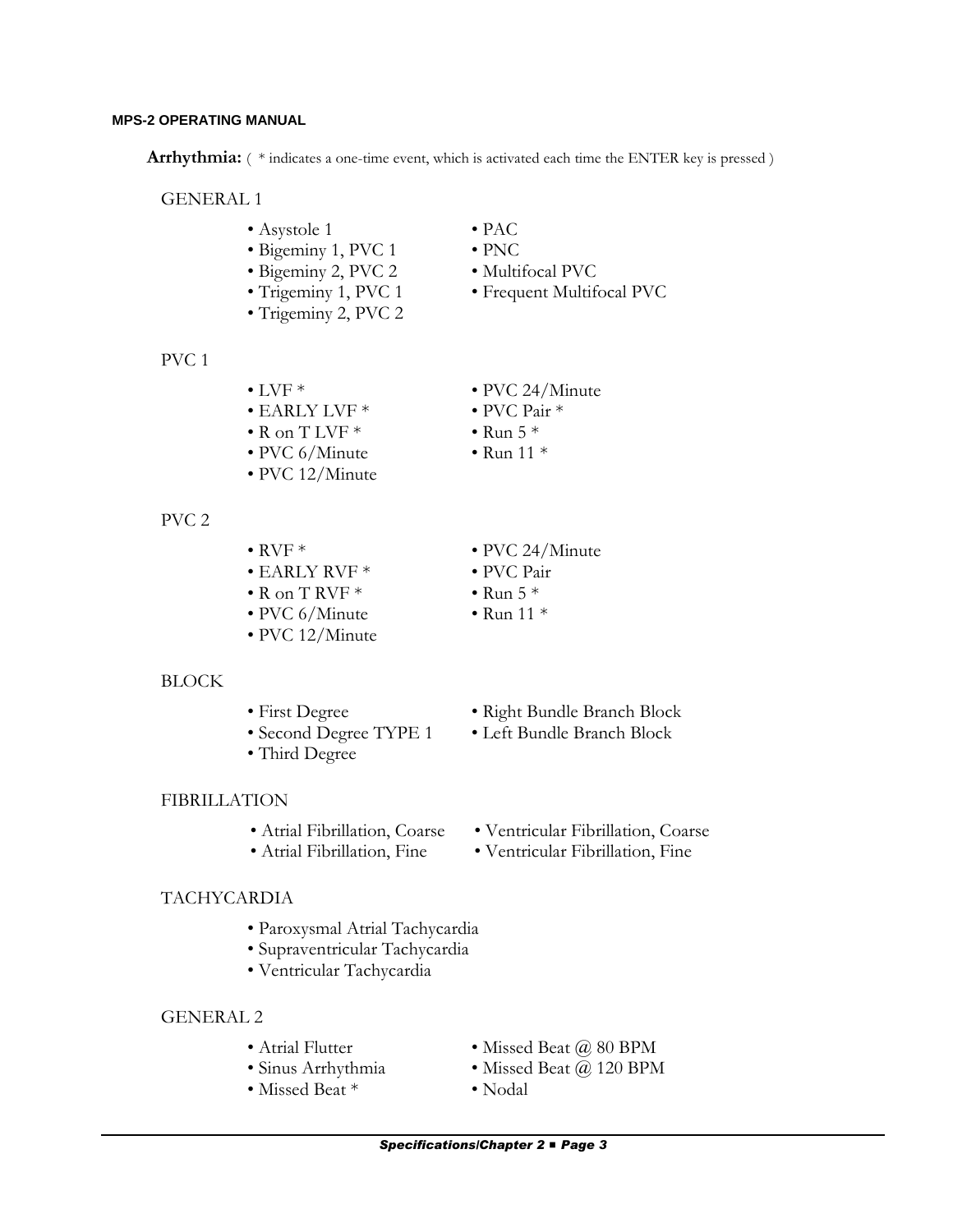#### **ECG Performance Tests:**

- Square Waves: 2 Hz, 0.125 Hz
- Triangle Wave: 2 Hz
	- Pulse: 80 msec, 1 Hz (60 BPM)
	- Sine Waves: 0.5, 1, 10, 40, 50, 60, and 100 Hz

#### **Respiration:**

| • Rates: 0, 15, 20, 30, 40, 60, 80, 100 and 120 BPM                  |
|----------------------------------------------------------------------|
| • Baseline Impedance: 500, 1000, 1500, 2000 ohms on Leads I, II, III |
| • Apnea Selections: 12, 22, 32 seconds, and continuous               |
| • Impedance Variation: $0, 0.2, 0.5, 1, 2, 3$ ohms                   |

#### **Temperature:**

| • Channels: $2$                              |                                                                    |
|----------------------------------------------|--------------------------------------------------------------------|
|                                              | $\bullet$ Body Temperatures: 30, 35, 37, 38, and 40 <sup>o</sup> C |
| • Probe Compatibility: YSI series 400 or 700 |                                                                    |

#### **Pacemaker:**

| • Simulated Rhythms:                         | - Asynchronous $\omega$ 75 BPM<br>- Demand with frequent sinus beat<br>- Demand with occasional sinus beat<br>- A-V sequential<br>- Non-capture<br>- Non-function |
|----------------------------------------------|-------------------------------------------------------------------------------------------------------------------------------------------------------------------|
| • Pacer Pulse Amplitude:                     | 2, 4, 8, 10, 12, 14, 16, 18, 20, 50,<br>$100 \text{ mV}$                                                                                                          |
|                                              | • Pacer Pulse Width: $0.1, 0.2, 0.5, 1.0,$ and 2.0 msec                                                                                                           |
| • Pacer Pulse Polarity: Positive or negative |                                                                                                                                                                   |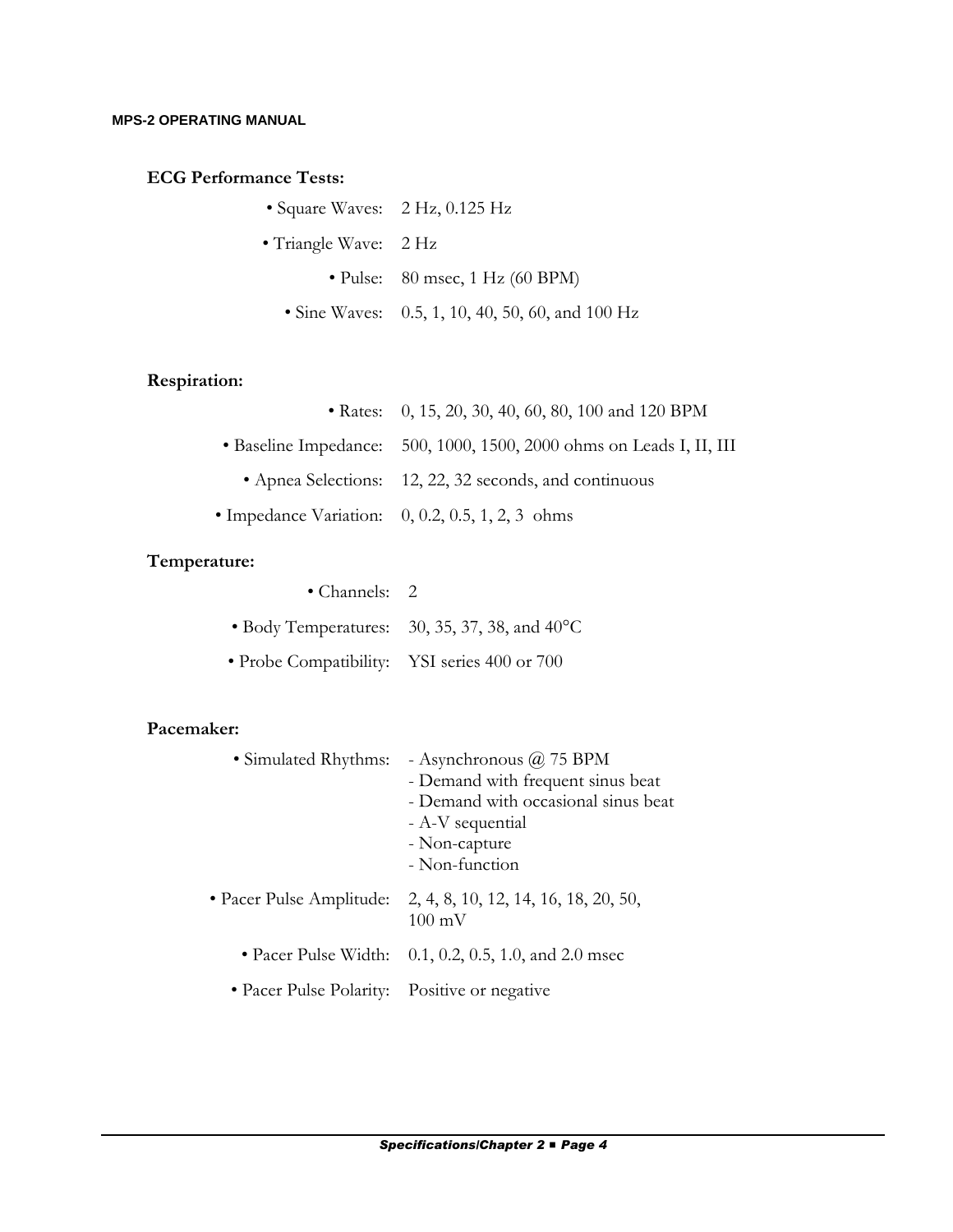#### **Invasive Blood Pressure:**

| • Channels:               | 2 functionally identical channels                                                                                                                                             |
|---------------------------|-------------------------------------------------------------------------------------------------------------------------------------------------------------------------------|
| • Static Pressures:       | $-10, -5, 0, 20, 40, 60, 80, 100, 120, 150,$<br>160, 180, 200, 240, 320 and 400 mmHg                                                                                          |
| • Transducer Sensitivity: | $5 \mu V/V/mmHg$ or 40 $\mu V/V/mmHg$                                                                                                                                         |
| • Dynamic Simulations:    | - Arterial $120/80$<br>- Left Ventrical 120/0<br>- Right Ventrical 25/0<br>- Left Atrium 14/4<br>- Right Atrium $15/10$<br>- Pulmonary Artery 25/10<br>- Pulmonary Wedge 10/2 |
| • Swan-Ganz Simulations:  | - Auto or Manual                                                                                                                                                              |
|                           | • Respiration Artifact: OFF; 5 mmHg; or 10 mmHg                                                                                                                               |

#### **Auto Presets:**

Ten user-defined simulation setups can be programmed and uploaded to MPS-2 using PC based software (Hyperterminal, or equivalent).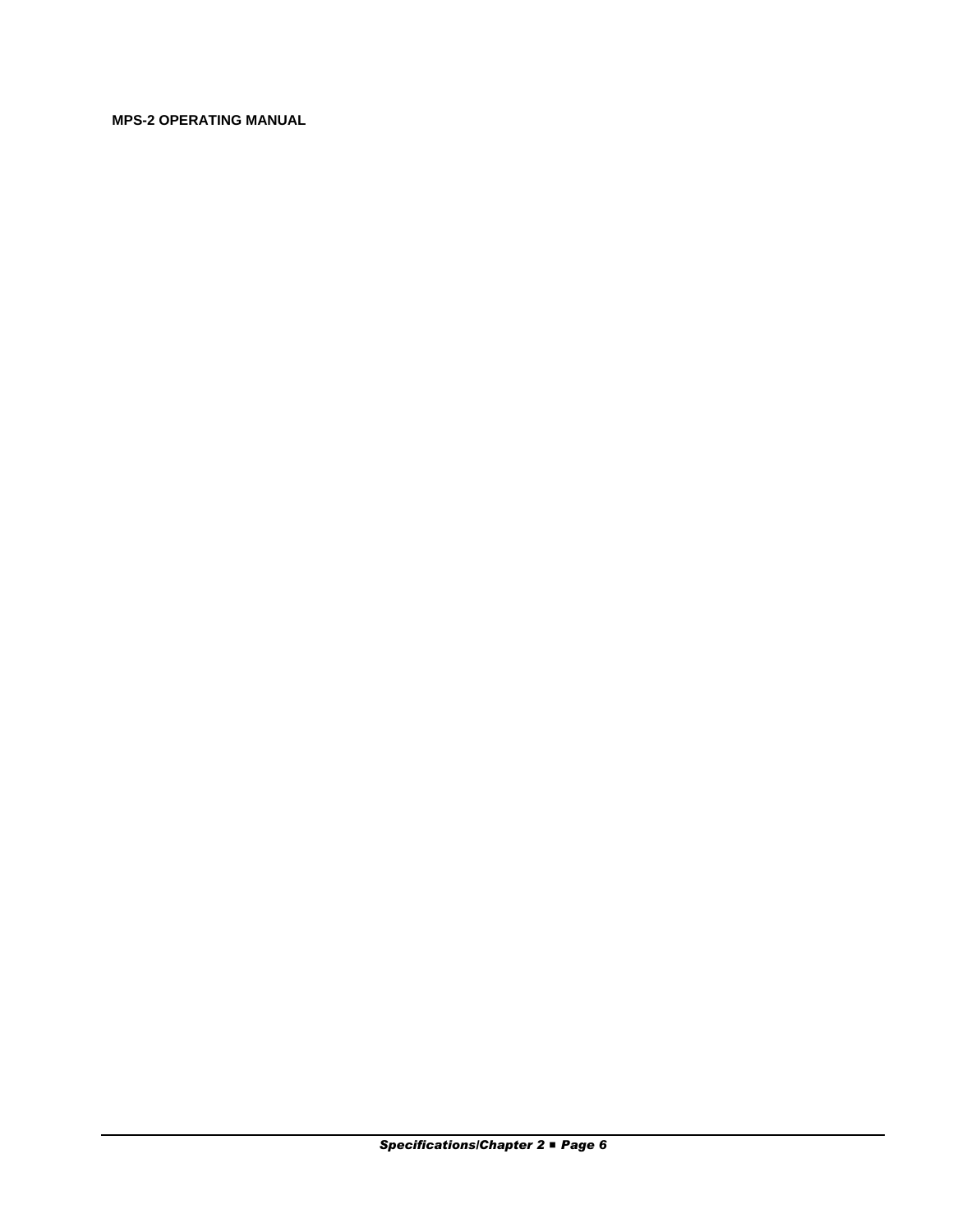

## 2 General Information

## *2.1 Overview*

The MPS-2 Patient Simulator is a simulation platform designed to expedite and simplify the testing of many patient monitoring devices.

The wide range of simulations available for ECG, artifacts, arrhythmia conditions, performance tests, respiration, pacemaker, body temperature, and invasive blood pressure make MPS-2 suitable for testing most of the basic functions of many patient simulators. If advanced features such as Cardiac Output or additional pressure channels are needed, the AMPS-1 Advanced Modular Patient Simulator should be considered.

## *2.2 Features*

The compact and portable MPS-2 measures just  $9.2 \text{cm} \times 14.5 \text{cm} \times 3.3 \text{cm}$  (3.6"  $\times 5.6$ "  $\times 1.3$ "), weighs less than 330 grams (11.5 ounces), and operates for approximately 20 hours continuous use when powered by a single 9 Volt alkaline battery.

MPS-2 is controlled through 10 keys on the front panel keypad, allowing the user to easily access all functions of the simulator. As individual functions are activated, they remain active unless turned off, allowing numerous simulations to be enabled concurrently, with all appropriate signals synchronized.

MPS-2 includes an RS-232 communication port to allow control through serial commands. This allows MPS-2 to be integrated with Datrend's ES601 Plus Automated Safety Analyzer, and to communicate with a personal computer (PC), allowing the user to create Auto Settings (i.e. combinations of simulator settings) using suitable terminal emulation software applications such as Hyperterminal, or equivalent.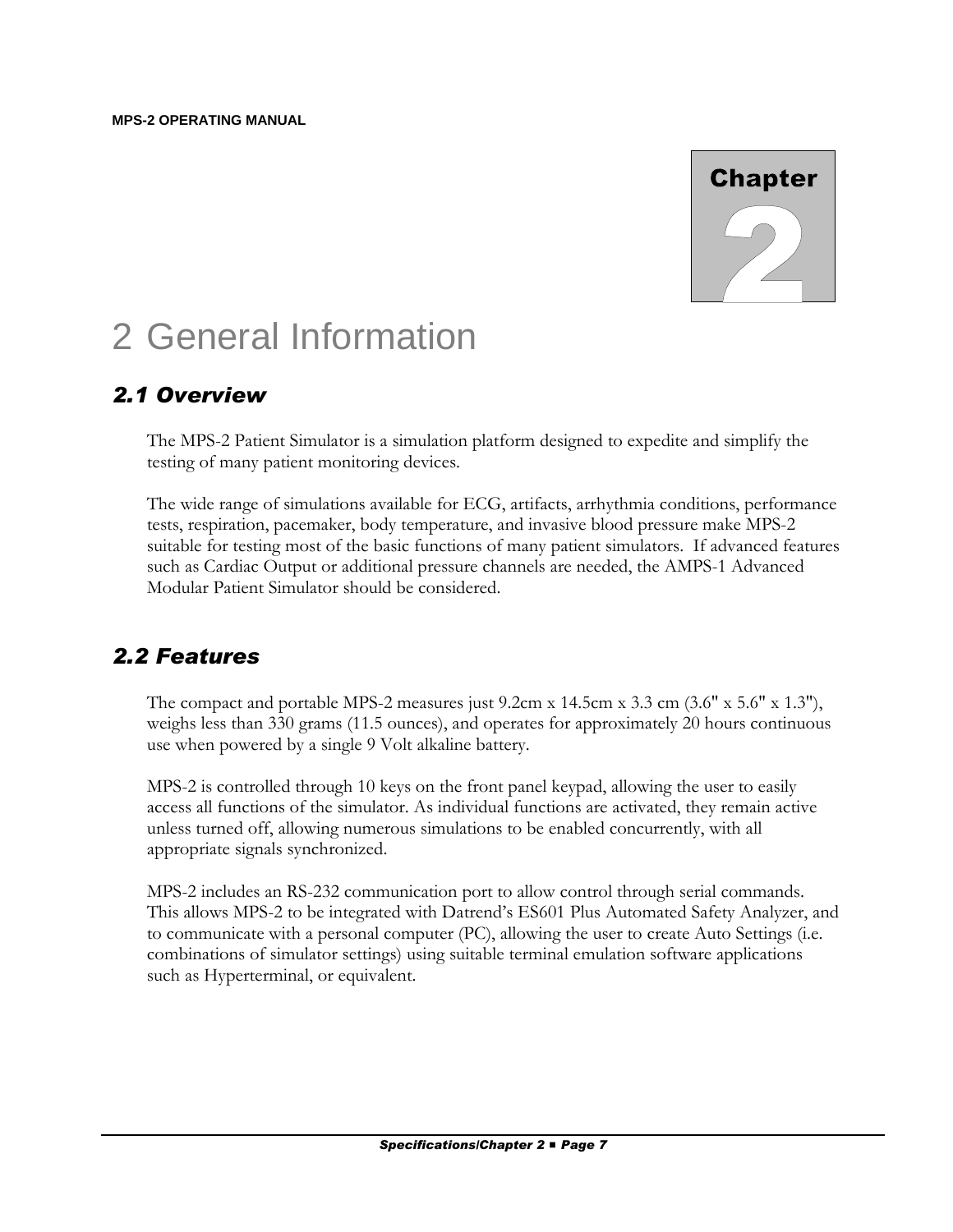## *2.3 Main Functions of MPS-2*

- ECG Normal Sinus Rhythm
- Arrhythmia Waveforms, including premature beats; conduction defects; supraventricular beats; ventricular rhythm and tachycardia; fibrillation; etc.
- ECG Performance Waveforms
- Pacemaker Waveforms
- Temperature
- Respiration Waveforms
- Invasive Blood Pressure (static and dynamic, including Swan-Ganz)

Details and specifications of each function are described in the chapters to follow.

## *2.4 Powering up MPS-2*

To power up, press the POWER button on the right side of MPS-2.

The Power-On screen, which shows the firmware version number, will appear briefly and then be replaced by the Main Menu screen, **Figure 1**.



**Figure 1**: Power On Screen

ECG, respiration, temperature, and other simulation parameters are automatically initialized to default values when MPS-2 is powered up. These settings are the "Power-On" defaults for MPS-2. As described in section 2.6, up to ten MPS-2 parameters can be programmed by the user to configure the default patient simulation which takes effect at power-on.

Selection of the operating Functions in MPS-2 is accomplished through a menu list which consists of four lines with three function selections on each line. One of the four menu lines will be displayed on the bottom line of the LCD screen. Each function selection is placed above an unlabeled 'soft-key' which, when pressed, will select the Function above it (eg. RESP, PACER, TEMP).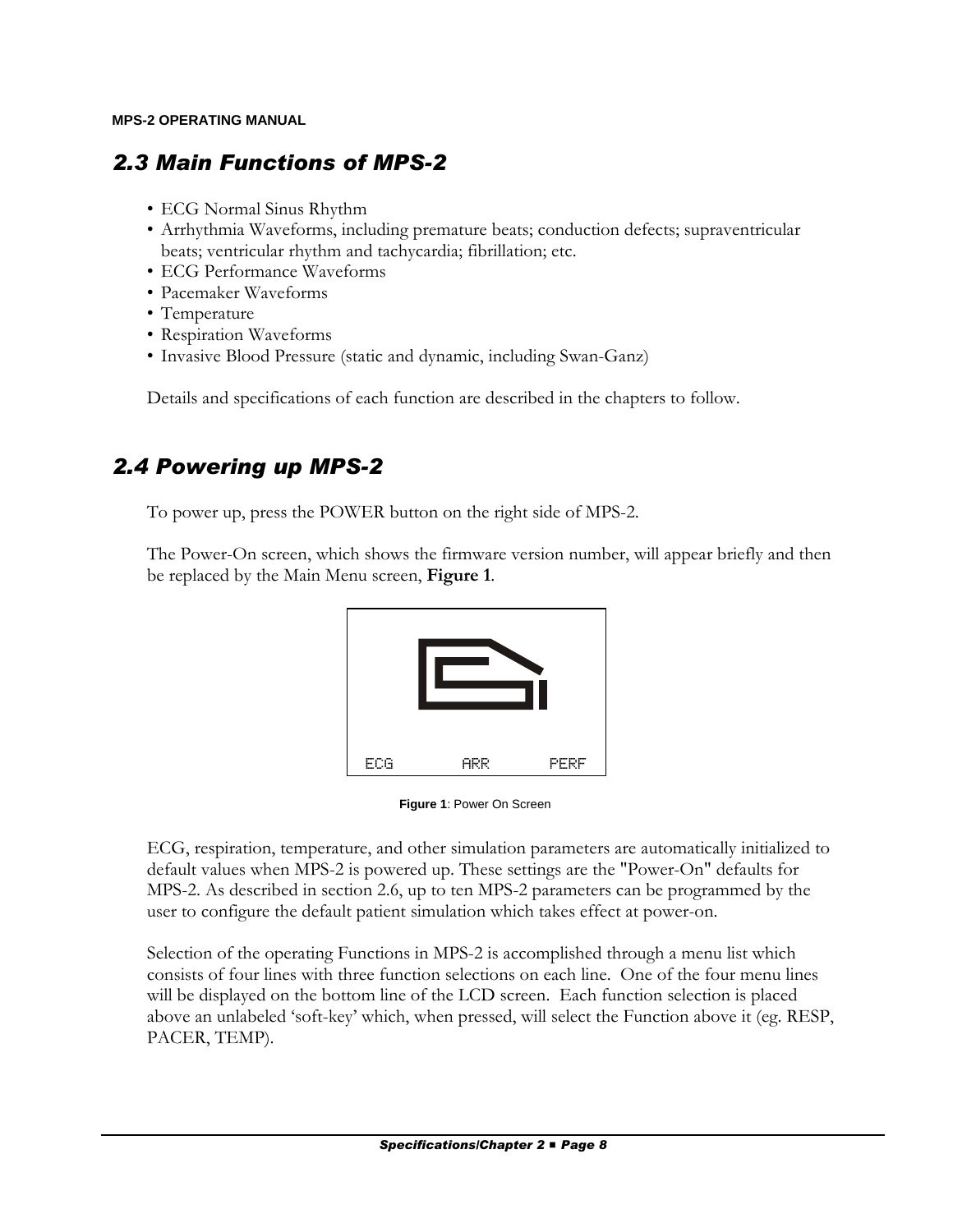The four lines of the Menu are:

| ECG  | ARR         | PERF         |
|------|-------------|--------------|
| RESP | PACER       | <b>TEMP</b>  |
| BP1  | BP2         | <b>VIEW</b>  |
| AUTO | <b>SAVE</b> | <b>SETUP</b> |

Pressing the Menu key will scroll through the Menu lines repeatedly until a Function is selected with a 'soft-key'. Pressing Menu will also return to the Menu screen above, from within any other screen.

#### *2.5 MENU and NUMERIC Modes*

At power-on, MPS-2 operates in a menu mode. In this mode, a three function menu line appears at the bottom of the screen (eg. ECG, ARR, PERF). There are four menu lines available which can be accessed by pressing the MENU key. The three un-named keys below the screen are 'soft-keys' which will activate the functional menu of the function above it on the menu. Each 'soft-key' button (ECG; ARR; PERF; and so on) enters a menu corresponding to the label on the button face. The scroll keys  $(\blacktriangleleft; \blacktriangleright; \blacktriangle; \blacktriangledown)$  are then used to navigate the selected menu. When a desired setting is shown on the LCD display, the ENTER button is pressed to activate the setting.

A NUMERIC mode is available through the RS-232 port. In NUMERIC mode, code numbers can be input via the RS-232 port which will then activate corresponding simulation functions or settings. Code numbers used in NUMERIC mode are listed in Appendix A of this manual.

#### *2.6 Power-On Defaults*

A wide range of simulation parameters are automatically initialized to default values when MPS-2 is powered up. These settings are the "Power-On" defaults for MPS-2.

Immediately after applying power to MPS-2, pressing the VIEW button, then ENTER button repeatedly will scroll through the current settings for the "Power- On" defaults, as shown in **Figure 2** through **Figure 7** inclusive.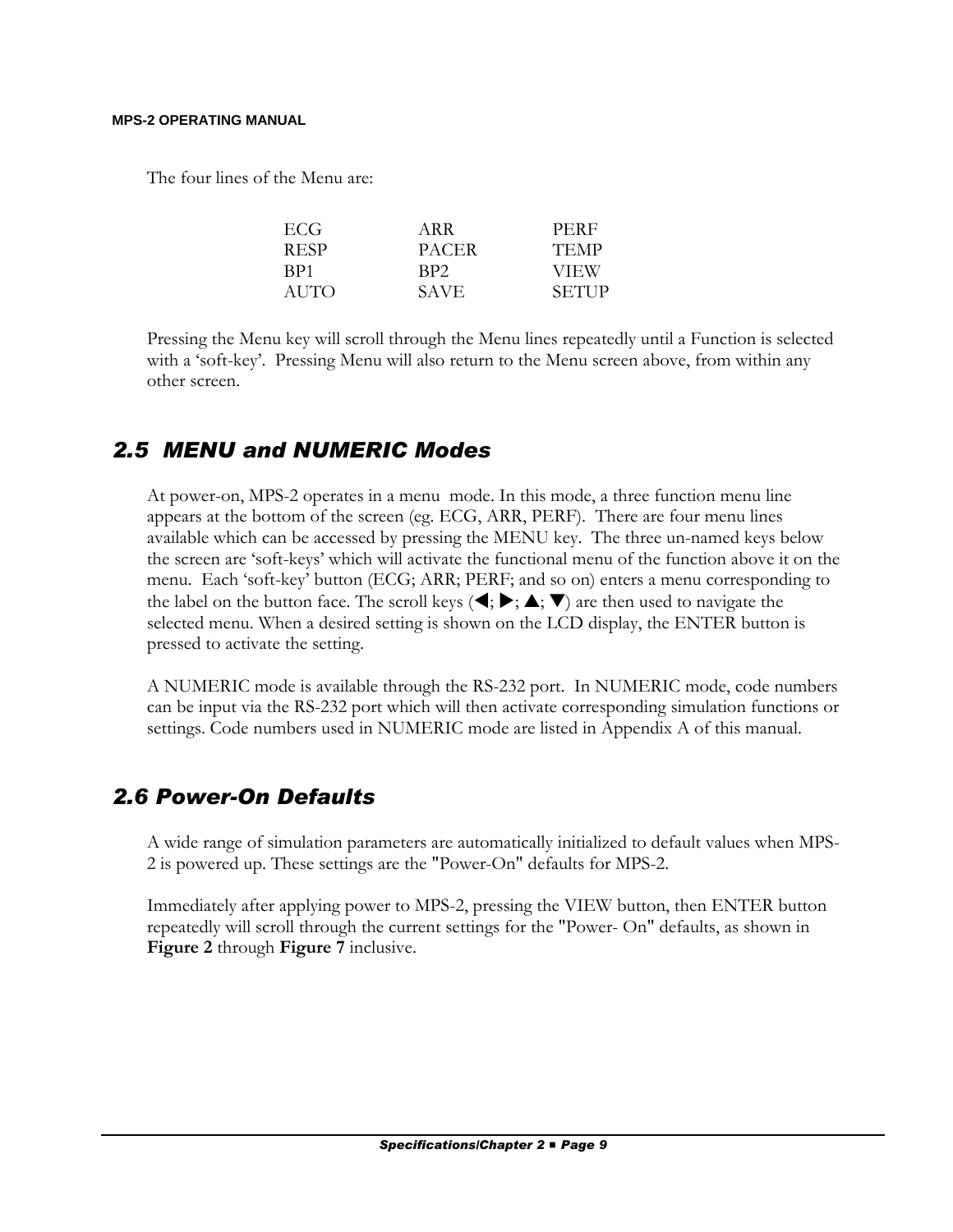Typical VIEW screens are shown below:

| 0 mmHq<br>BP1:<br>BP2: compared and a<br>0 mmHa<br>BP SENSITIVITY= 5μU<br>BP ARTIFACT: OFF |
|--------------------------------------------------------------------------------------------|
| VIEW SETTINGS                                                                              |
| VIEW CURRENT SETTINGS                                                                      |
| Figure 3: MPS-2 BP VIEW Screen                                                             |
| PACE AMPL: 20mU<br>POLARITY: LII=+<br><b>OURATION:</b> 2mS                                 |
| UIEW SETTINGS                                                                              |
|                                                                                            |

Figure 4: MPS-2 RESPIRATION VIEW Screen



Figure 6: MPS-2 TEMPERATURE VIEW Screen

Figure 5: MPS-2 PACER VIEW Screen

| BATTERY >9U    | OΚ                    |
|----------------|-----------------------|
| RFUISION= 1.06 |                       |
| UIEW SETTINGS  |                       |
|                | VIEW CURRENT SETTINGS |

Figure 7: MPS-2 GENERAL VIEW Screen



At power-up, MPS-2 initially sets all blood pressure (BP) channels to zero pressure, regardless of which dynamic BP waveforms may have been set as the power-on defaults. This allows the pressure channels of the monitor under test to be zeroed. After calibrating the zero pressure level on each BP channel of the patient monitor, you can then activate the dynamic BP simulations by selecting the dynamic waveform on the MPS-2 keypad.

There are two methods to change power-on default settings: via menu mode and via the RS-232 port.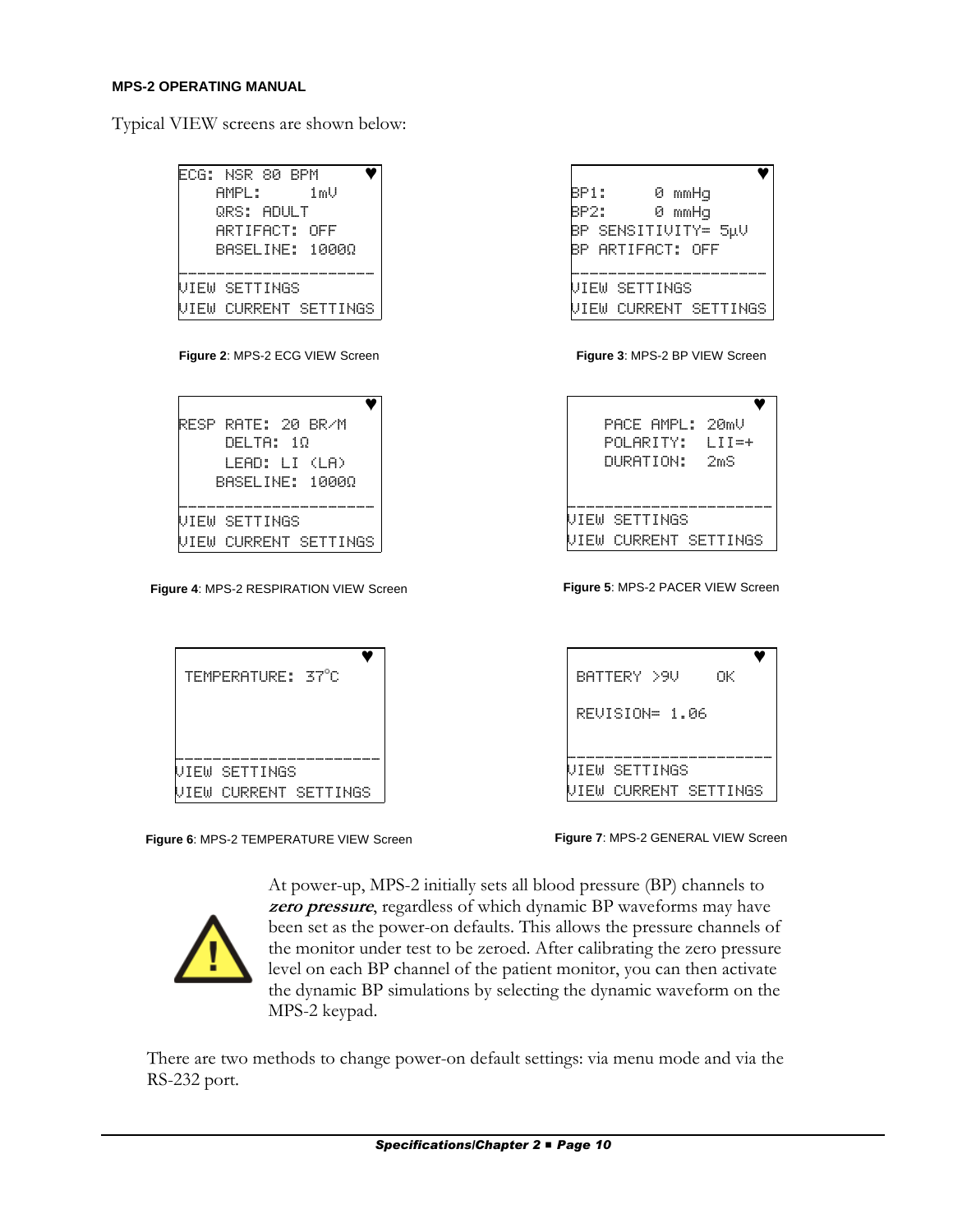#### **2.6.1 Menu Mode**

Press the desired menu keypad button to open the corresponding functional menu.

Using the Arrow buttons ( $\blacktriangleleft; \blacktriangleright; \blacktriangle; \blacktriangledown$ )to select any of following simulator parameters listed in the table below. After making a selection, press the ENTER button to enable the change.

| Menu button  | Parameters which can be set as power-on defaults |
|--------------|--------------------------------------------------|
| ECG          | RATE, AMPLITUDE, BASELINE (impedance)            |
| <b>RESP</b>  | RATE, IMPEDANCE, DELTA, RATIO                    |
| <b>PACER</b> | AMPL, WIDTH, POS/NEG (positive/negative)         |
| TEMP         | TEMPERATURE                                      |

Continue until the above parameters are configured to your preferences. Remember to press ENTER after making each selection to enable the change.

When you are finished changing the settings, press the 'soft-key' SAVE selection to store the settings as the power-on defaults in MPS-2 memory.

#### **2.6.2 Numeric Mode**

After powering up MPS-2 connect the simulator to an RS-232 port on a PC. If your PC does not have a serial port a suitable USB - RS-232 adapter may be required. Contact Datrend if one is not available locally.

Referring to the table in the preceding section, and to the numeric codes listed in Appendix A, find the numeric code for the setting you wish to apply as a power-on default. Input the appropriate code following the instructions for RS-232 control in Chapter 13. To change another power-on setting in NUMERIC mode, repeat these steps.

When you are finished changing settings or selections, select the SAVE function from the Menu.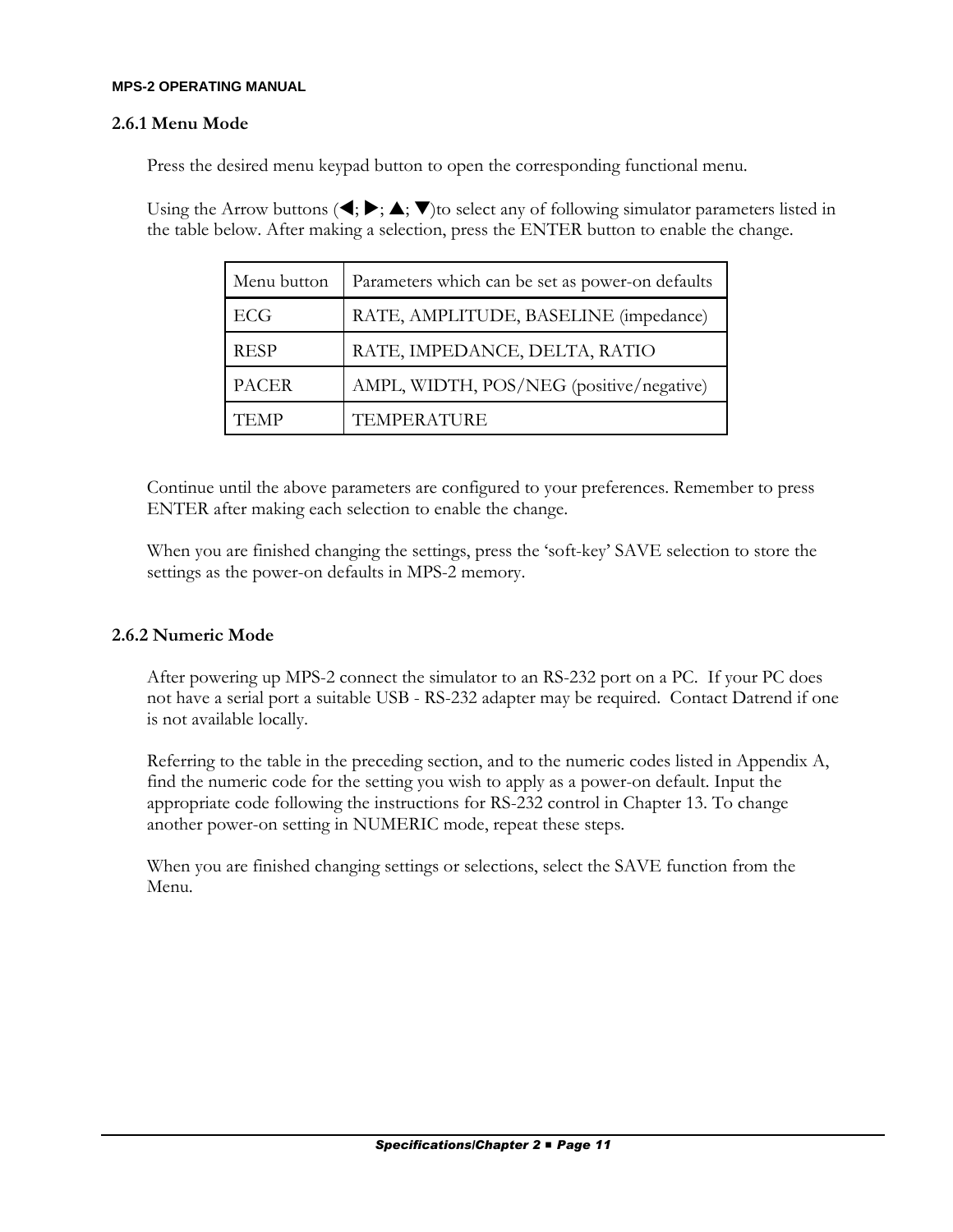## *2.7 Connecting to MPS-2*

As shown in **Figure 8**, the lower half of the enclosure, on the left and right sides and the bottom edge of MPS-2 features a full set of universal ECG snaps and jacks, enabling connection of any 3, 5, or 10-lead ECG device. AHA and IEC colour-coded rings surrounding each post and jack aid in connection of corresponding U.S. or international patient leads to the proper ECG signals. Alternating snaps and jacks make connecting easy and conveniently keep leads out of the way. The ECG jacks accommodate standard 3 mm or 4 mm plugs.

The left side on the upper half of the enclosure of MPS-2 provides connections for Temperature, 2 Invasive Blood Pressures and a stereo phono jack provides a high-level ECG output on the tip connection.



**Figure 8**: MPS-2 Interface

A wide array of Invasive BP and temperature cables are available and are listed in Appendix B of this manual.

The right side on the upper half of the enclosure of MPS-2 provides interfaces for DC adapter plug, Power On/Off button and RS-232 communication port.

## *2.8 Navigating MPS-2 Menus*

The menus of MPS-2 have been arranged to minimize, as much as possible, the keystrokes needed to select a particular setting.

The three blank keys below the display screen are associated with a high level function. The functions are provided in four lines with three functions per line. For example, ECG, ARR, PERF are on line one, and so on. The key labeled **Menu** will scroll through the four menu lines. At any time, pressing **Menu** will either cycle through the menu lines, or return to the Menu if you are in some other function. Each time a function key is pressed, you are taken to a menu which allows you to change the simulation settings for that function.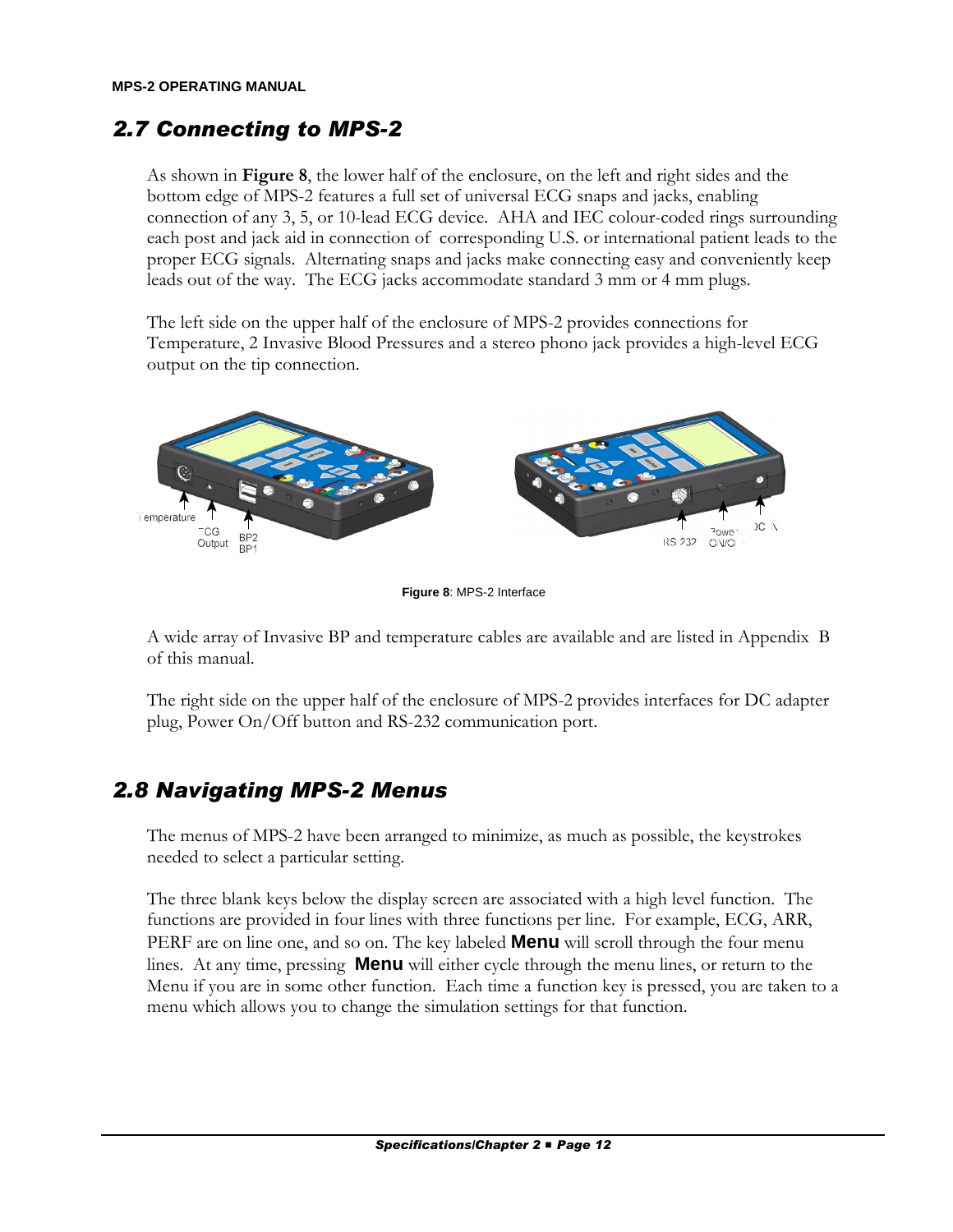In **Figure 9** below, ECG has been selected. The screen now displays the status of most of the ECG parameters, along with the standard functional selection menu on the bottom two lines of the screen.

| FCG: NSR 80 BPM     |
|---------------------|
| 1 mU<br>AMPL:       |
| ΘRS: AΠH T          |
| ARTIFACT: NFF       |
| RASELINE: 10000     |
|                     |
| 41<br>FCG AMPLITUDE |
| $\div$<br>AMPL: 1mU |

**Figure 9**: MPS-2 ECG Initial Selection Screen

The upper of these two lines of the LCD screen will show a **parameter** for the selected function. For example, parameters associated with the ECG function are: Rate, Amplitude, Baseline and Artifact. LEFT (◀) and RIGHT (▶) arrow keys in the lower center of the MPS-2 keypad, under the LCD, allow you to scroll through the available parameters. UP  $(\triangle)$  and DOWN  $(\nabla)$  arrow keys, on the lower of the two functional menu lines, are used to modify the **setting** for the displayed parameter. Settings may be numeric (e.g., AMPL: 0.5mV), descriptive (e.g., ARTIFACT: MUSCLE), or a toggle (e.g., NEONATAL: ON [OFF]). After a selection is made, ENTER is pressed to activate the selection. When in this mode, no change will be made to the **parameter** , or **setting** unless the ENTER key is pressed.



After selecting any simulator setting, the setting **will not take effect** until the ENTER key is pressed. This prevents inadvertent changes of waveform during the menu-scrolling process.

In addition to the MENU button on the MPS-2 keypad, there is an AMPLITUDE button. At any time, the amplitude of the ECG/PERFORMANCE waveform can be advanced to the next setting.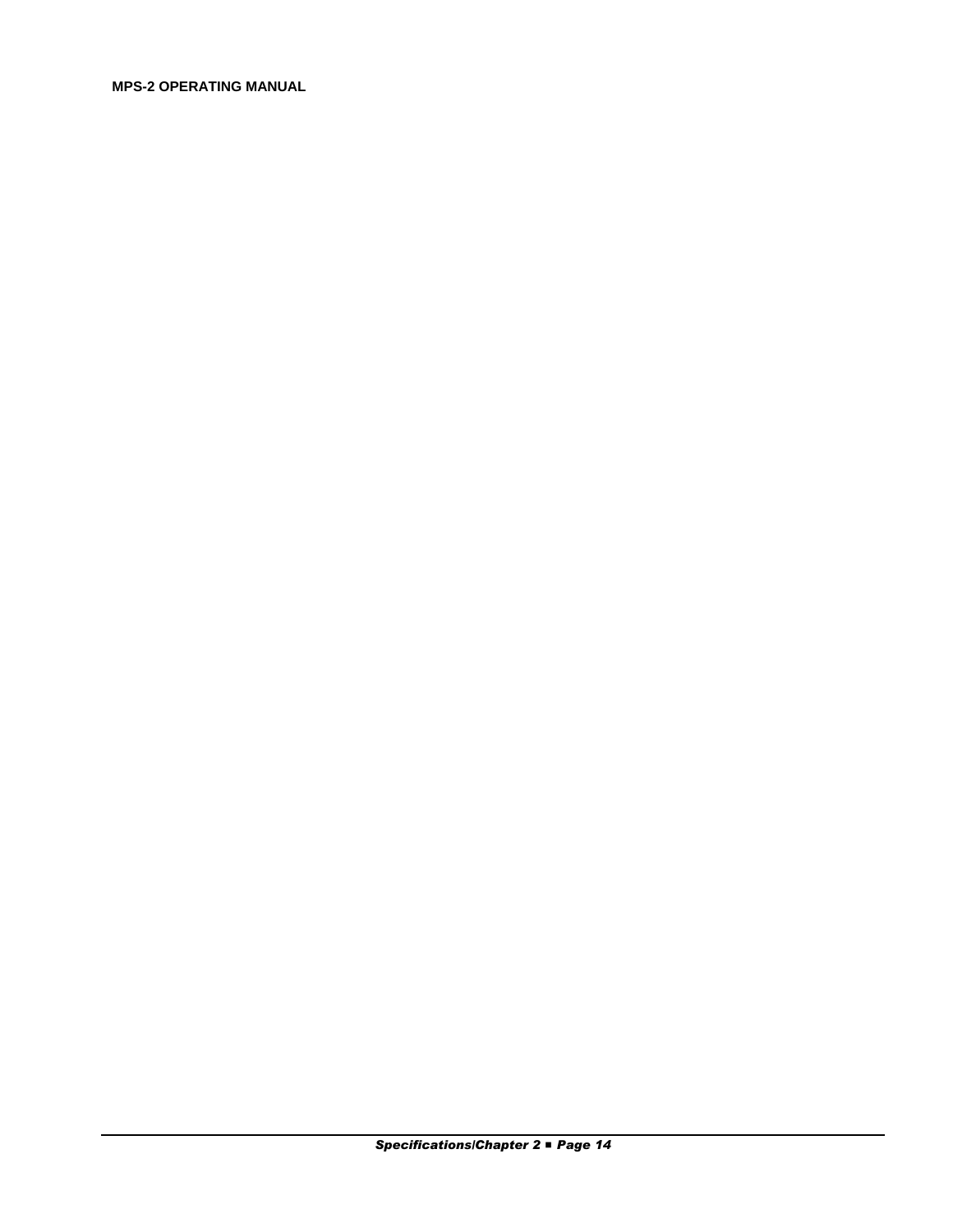## **Chapter**

## 3 ECG Normal Sinus Rhythm

#### *3.1 Overview*

An electrocardiogram (ECG or EKG) is a recording of the electrical activity of the muscles of the heart. Electrical impulses cause the heart muscle to pump. These impulses pass through the body and can be measured at electrodes (electrical contacts) attached to the skin. Up to 10 electrodes may be placed at standard locations on the body, providing information from different directions or orientation with respect to the heart's 'standard' position. An ECG monitor displays the voltage between pairs of these electrodes (and the muscle activity they represent). This display indicates the overall rhythm of the heart, and weaknesses in different parts of the heart muscle.

MPS-2 simulates normal and irregular heartbeats with adjustable settings for heart rate, amplitude, and ST Segment elevation/depression.

## *3.2 Normal Sinus Rhythm*

In a normal heart rhythm, the sinus (SA) node generates an electrical impulse which travels through the right and left atrial muscles producing electrical changes which are represented on the electrocardiogram (ECG) by the P wave. The electrical impulse then continues to travel through specialized tissue known as the atrioventricular (AV) node, which conducts electricity at a slower pace. This creates a pause (PR interval) before the ventricles are stimulated. This pause is helpful since it allows blood to be emptied into the ventricles from the atriums prior to ventricular contraction to propel blood out into the body. The ventricular contraction is represented electrically on the ECG by the QRS complex of waves as depicted in **Figure 10**. This is followed by the T wave which represents the electrical changes in the ventricles as they are relaxing. The cardiac cycle, after a short pause, repeats itself.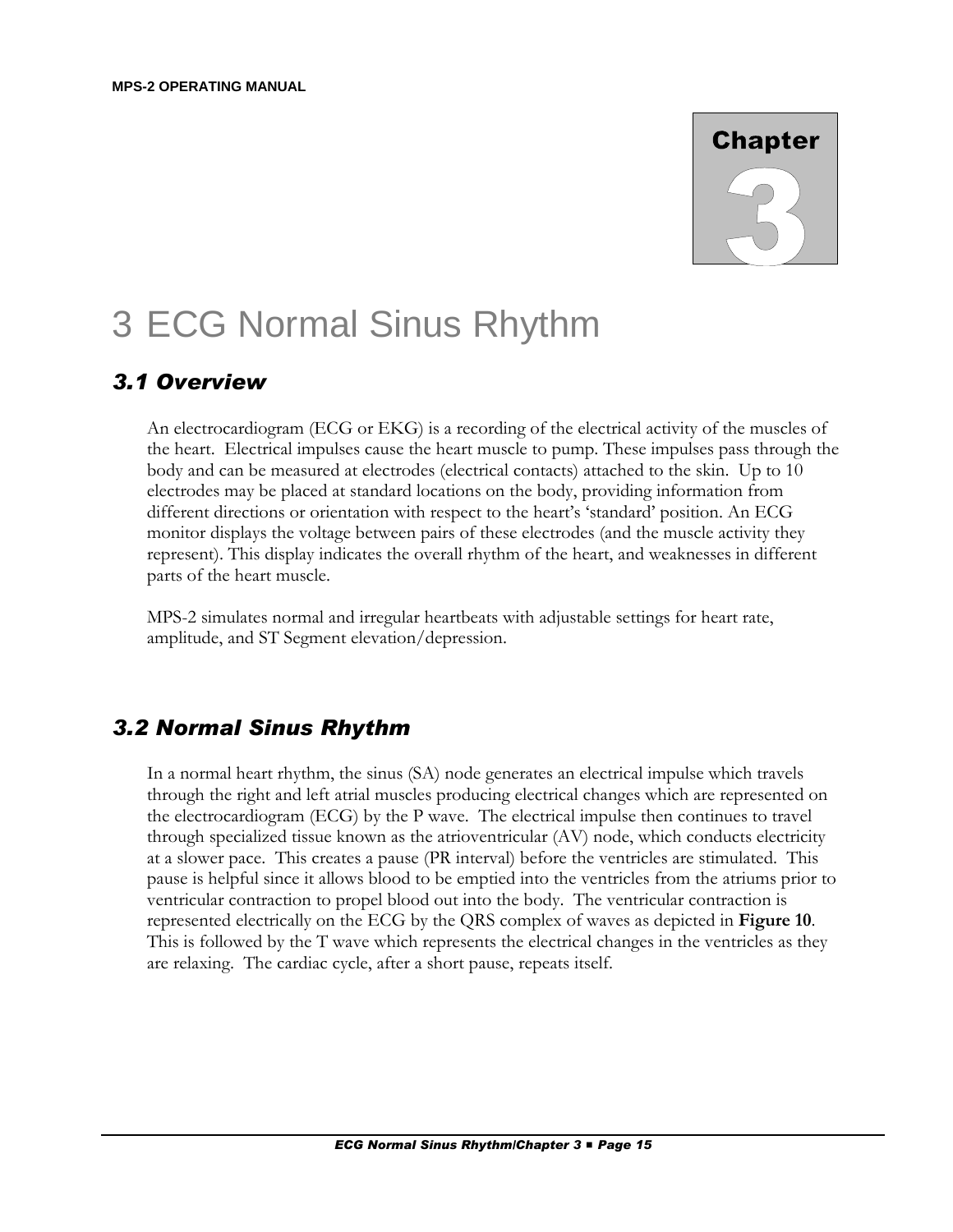

## *3.3 Available Settings*

Press ENTER after selecting a parameter to activate that setting.

#### **3.3.1 Rates**

• 30, 40, 60, 80, 100, 120, 140, 160, 180, 200, 220, 240, 260, 280 and 300 BPM

#### **3.3.2 Amplitudes (Lead II)**

 $\cdot$  0.25, 0.5, 1, 2, and 3 mV - using normal settings

#### **3.3.3 Baseline (Electrode) Impedance**

• 500, 1000, 1500 and 2000Ω.

#### **3.3.4 Artifact selections**

• 50Hz, 60Hz, Muscle, Wandering and OFF. "Wandering" artifact uses the respiration simulation settings for rate and waveshape.

#### **3.3.5 ST Segments (Lead II)**

- 0 mV (normal)
- Elevated,  $+0.1$  to  $+0.8$ mV in  $+0.1$  mV steps
- Depressed, -0.1 to -0.8mV in -0.1 mV steps

#### **3.3.6 Neonatal Mode**

• ECG R-wave width is reduced to 40 msec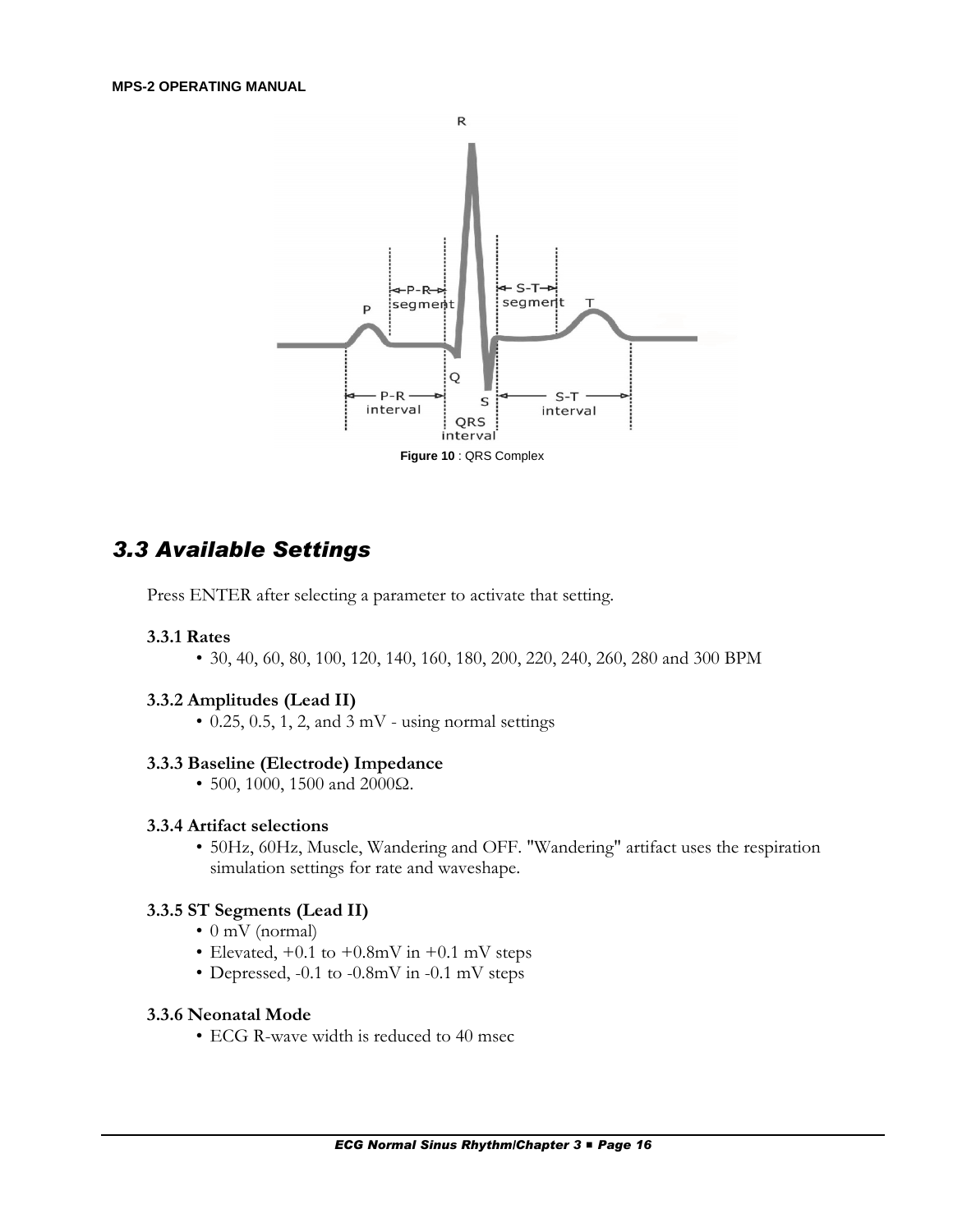## *3.4 ECG Function*

Parameters provided for the ECG function are: Rate; Amplitude; Baseline; and Artifact.

Press the Menu key, until the ECG, ARR, PERF line is displayed on the bottom line of the screen. Press the 'soft-key' below the ECG menu label to change the LCD display to that of **Figure 11**, the ECG Rate Menu.

| FCG: NSR 80 BPM |
|-----------------|
| 1 mU<br>AMPL:   |
| ΘRS: AΠH T      |
| ARTIFACT: OFF   |
| BASELINE: 10000 |
|                 |
| 48<br>FCG RATE  |
| RATE: 80 BPM    |

**Figure 11**: MPS-2 ECG Rate Menu

Press the UP  $(\triangle)$  or DOWN( $\nabla$ ) arrow button to scroll through the settings provided for the ECG rate: 30, 40, 60, 80, 100, 120, 140, 160, 180, 200, 220, 240, 260, 280 and 300 BPM.

Press the ENTER button to activate the desired rate. The change in rate can be observed via the small flashing heart symbol in the upper right corner of the LCD screen, or through an ECG monitor if such a monitor is connected.

While viewing the display of Figure 11, pressing the RIGHT  $(\blacktriangleright)$  arrow button once will change the display to that of **Figure 12**, the ECG Amplitude Menu.

| ECG: NSR 80 BPM     |
|---------------------|
| 1 mU<br>AMPL:       |
| ΘRS: AΠΗ Τ          |
| ARTIFACT: OFF       |
| RASELINE: 10000     |
|                     |
| 41<br>FCG AMPLITUDE |
| AMPL: 1mU           |

**Figure 12**: MPS-2 ECG Amplitude Menu

Press the UP  $(\triangle)$  or DOWN( $\nabla$ ) arrow button to scroll through the settings provided for the ECG amplitude: 0.25, 0.5, 1, 2 and 3mV. This amplitude setting will remain in effect in the ECG setting until another AMPLitude is selected.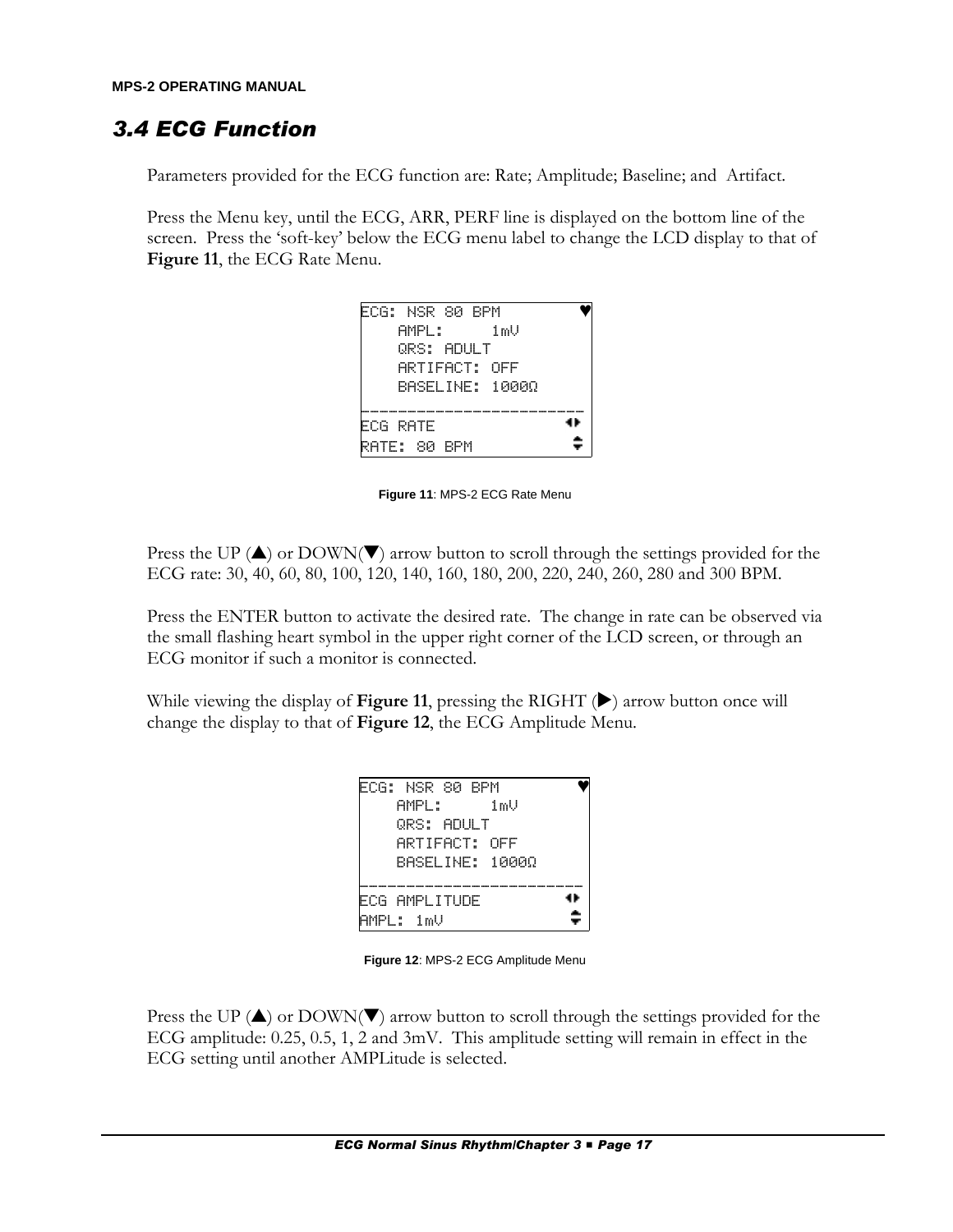Press the ENTER button to activate the desired amplitude. The ECG monitor should show an immediate change in signal amplitude.

Pressing the RIGHT ( $\blacktriangleright$ ) arrow button will change the screen to that of Figure 13, the Baseline Impedance Menu.

| FCG: NSR 80 BPM   |     |
|-------------------|-----|
| 1 mU<br>AMPL:     |     |
| ΘRS: AΠH T        |     |
| ARTIFACT: NFF     |     |
| RASELINE: 10000   |     |
|                   |     |
| FCG BASELINE      | 41. |
| TMPFDANCF:1000obm |     |

**Figure 13**: MPS-2 ECG Baseline Impedance Menu

Press the UP ( $\triangle$ ) or DOWN( $\nabla$ ) arrow button to scroll through the settings provided for the baseline impedance: 500, 1000, 1500 and 2000Ω. These settings simulate the impedance of the contact between the ECG electrodes and the patient's skin.

Pressing the RIGHT ( $\blacktriangleright$ ) arrow button will change the screen to Figure 14, the ECG Artifact Menu.

| FCG: NSR 80 BPM         |  |
|-------------------------|--|
| 1 mU<br>AMPL:           |  |
| ORS: ANULT              |  |
| ARTIFACT: NFF           |  |
| RASELINE: 10000         |  |
|                         |  |
| 41<br>FCG ARTIFACT      |  |
| $\div$<br>ARTIFACT: OFF |  |

**Figure 14**: MPS-2 ECG Artifact Menu

Press the UP  $(\triangle)$  or DOWN( $\nabla$ ) arrow button to scroll through the ECG artifact simulations: 60Hz, 50Hz, MUSCLE, and WANDERING. "Wandering" artifact uses the respiration simulation settings for rate and waveshape. The artifact simulation may be disabled by setting it to OFF (default).

Pressing the RIGHT  $(\blacktriangleright)$  arrow button again will restore the LCD display to the ST Segement menu screen of **Figure 15**.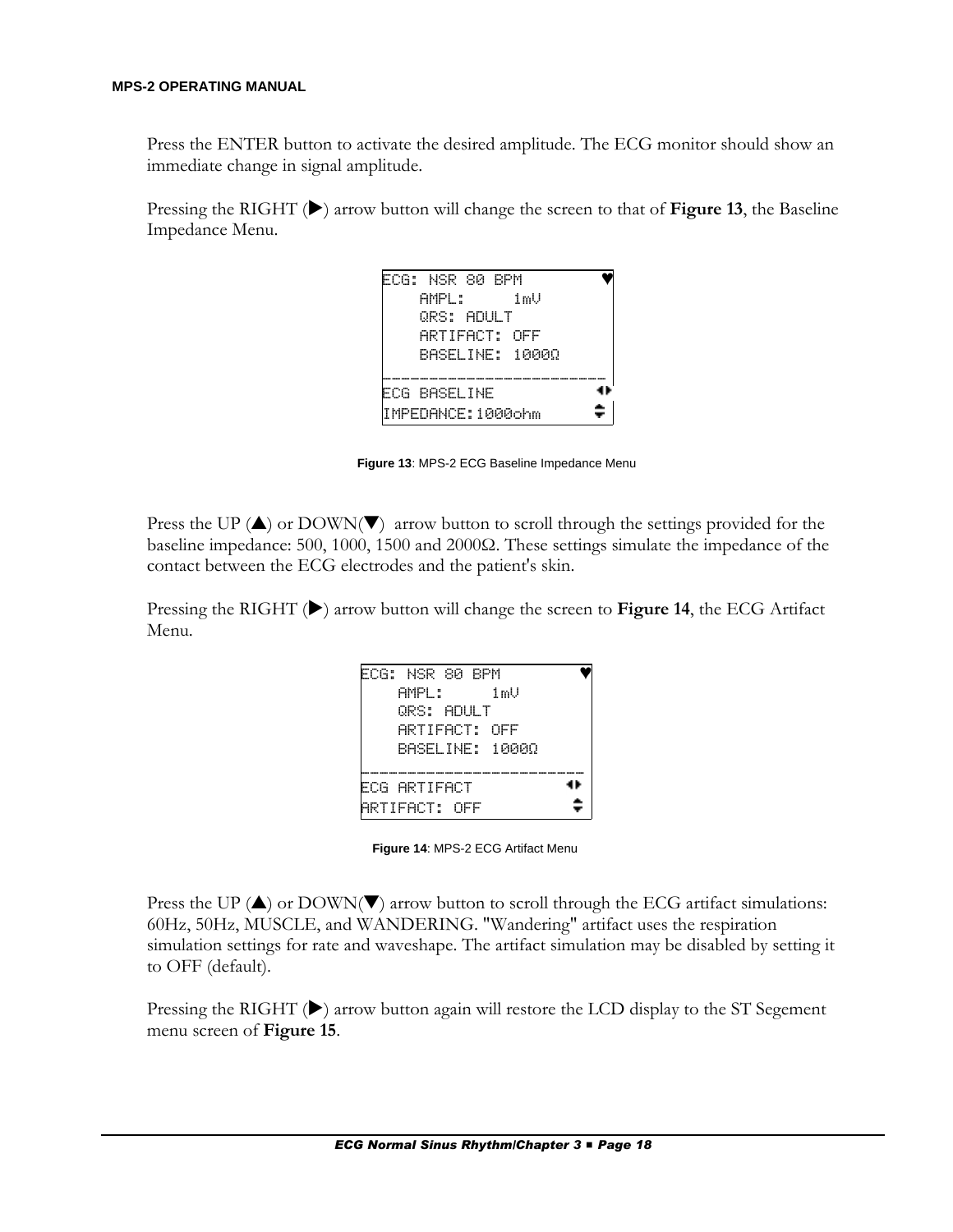| FOG: ST |                  | +0.1mU          |    |
|---------|------------------|-----------------|----|
|         | AMPL :           | 1 mU            |    |
|         | ΘRS: AΠΗ Τ       |                 |    |
|         | ARTIFACT: OFF    |                 |    |
|         |                  | RASELINE: 10000 |    |
|         |                  |                 |    |
| FCG ST  |                  |                 | 41 |
|         | ST DEPR: +0.1 MU |                 |    |

Figure 15: MPS-2 ECG ST Segment Menu

While viewing the ECG ST menu, press the UP  $(\triangle)$  or DOWN( $\nabla$ ) arrow button to scroll through the settings provided for ST elevation or depression:  $0, +0.1, +0.2, +0.3, +0.4, +0.5,$ +0.6, +0.7, +0.8, -0.8, -0.7, -0.6, -0.5, -0.4, -0.3, -0.2 and -0.1mV.



If an ST elevation or depression is selected on the menu of **Figure 15**, pressing ENTER overrides the current ECG RATE setting and automatically changes the rate to 80 BPM. This rate override occurs even if ECG ST is set to  $0 \text{ mV}$ . To restore the original rate, press the ECG button to view the rate, then press ENTER. This will cancel the simulation of ST elevation or depression and return the ECG to NSR.

Pressing the RIGHT  $(\triangleright)$  arrow button will change the LCD display to the ECG ADULT/NEONATAL menu screen of Figure 16.

| FCG: RATE       | 80 RPM   |  |
|-----------------|----------|--|
| AMPL:           | 1 mU     |  |
| QRS:            | NEONATAL |  |
| ARTIFACT: OFF   |          |  |
| RASELINE: 10000 |          |  |
|                 |          |  |
| FCG NEONATAL    |          |  |
| NEONATAL: OFF   |          |  |

Figure 16: MPS-2 ECG Neonatal Menu

Press the UP (A) arrow button will scroll through the NEONATAL OFF/ON selections.

Press the LEFT  $(\triangleleft)$  arrow button to scroll the display through the above simulator parameters in reverse order.

Press ENTER after selecting a parameter to activate your selection.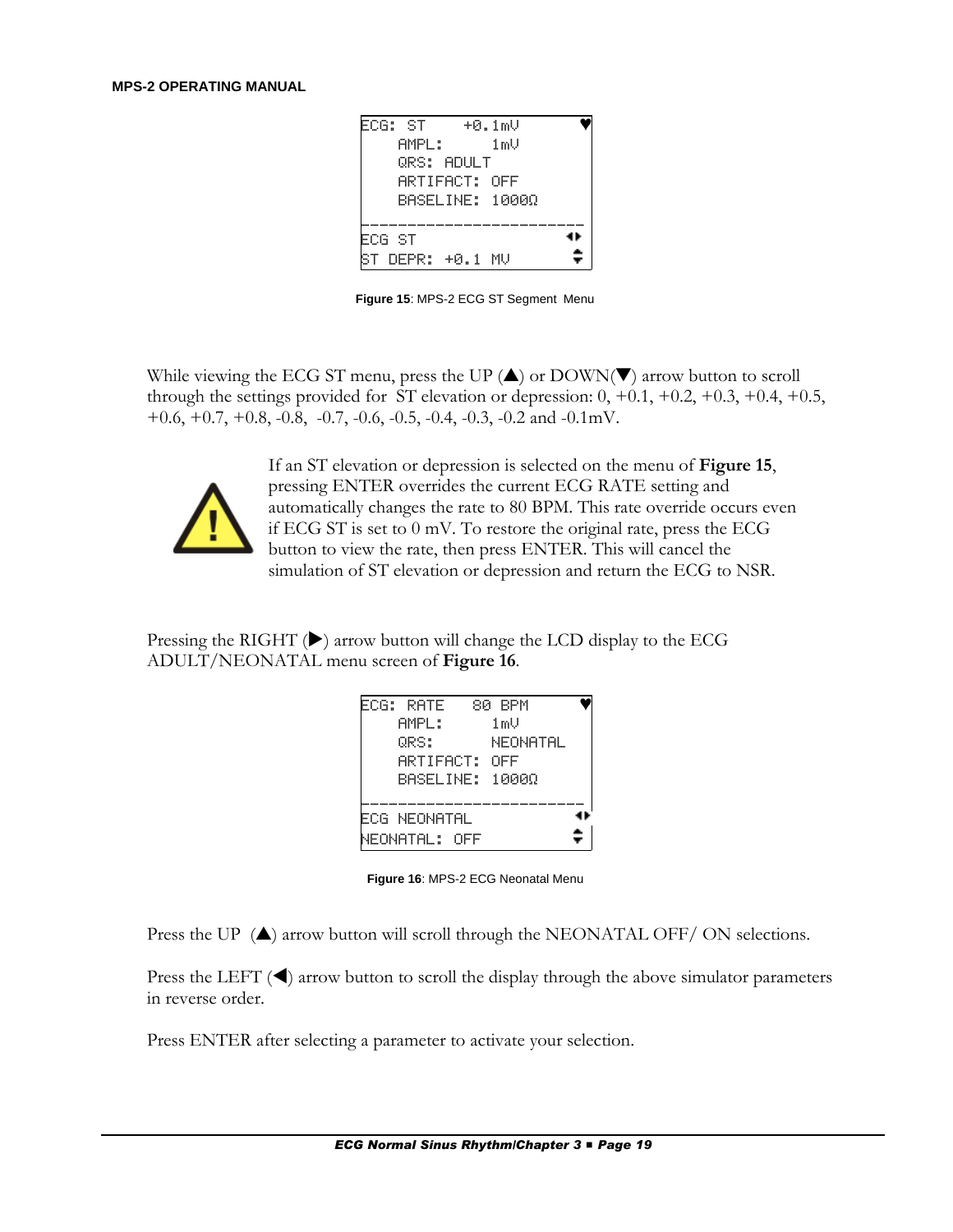In some setting lists for parameters in the ECG and other functions, there may be an UP and/or DOWN selection available. When UP is displayed, each press of the ENTER key will increase the parameter setting by one (eg. ECG RATE 80 -> 100). Alternately, when DOWN is displayed, pressing the ENTER key will decrease the parameter setting by one (eg. ECG RATE 180 -> 160).

The UP/DOWN selection is useful if you wish to quickly scroll through all of the available selections, one after the other.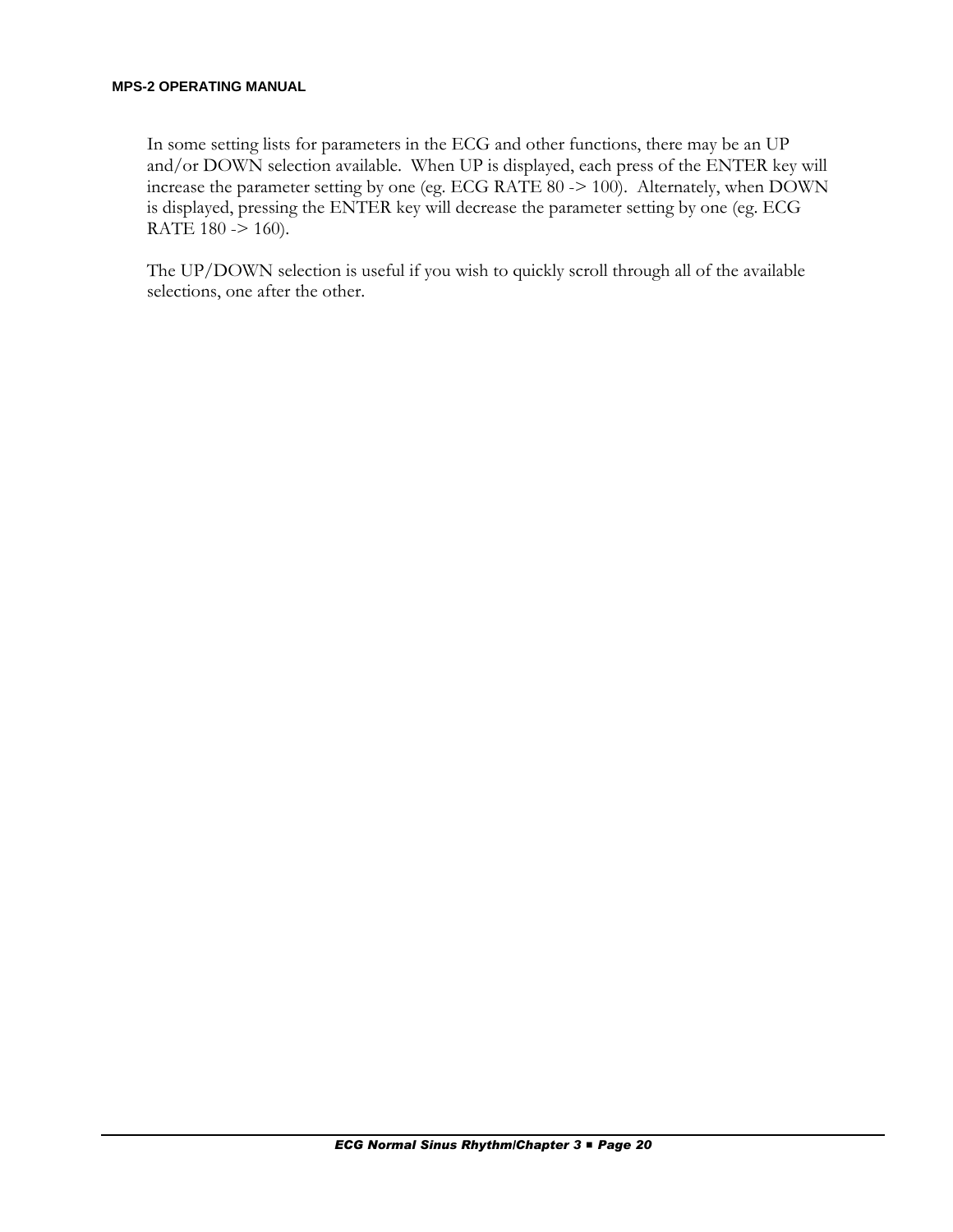# **Chapter**

## 4 Arrhythmias

## *4.1 Overview*

The term "arrhythmia" refers to any change from the normal sequence of electrical impulses of the heart, resulting in abnormal heart contractions. Arrhythmias can cause the heart to pump less effectively. Some arrhythmias are so brief (for example, a temporary pause or premature beat) that the overall heart rate or rhythm isn't greatly affected. But if arrhythmias persist for some time, they may cause severe pain, unconsciousness, or death.

MPS-2 offers a wide range of arrhythmia simulations to test the function of patient monitors. MPS-2 can also be used in training clinicians in arrhythmia recognition.

## *4.2 Available Settings*

Press ENTER after selecting a parameter to activate that setting. ( \* indicates a one-time event, which is activated each time the ENTER key is pressed )

#### **4.2.1 Premature Atrial Contraction (PAC)**

• PAC on every  $10^{th}$  beat

#### **4.2.2 Premature Nodal Contraction (PNC)**

• PNC on every  $10^{th}$  beat

#### **4.2.3 Multifocal Premature Ventricular Contraction (MF PVC)**

- Occasional: MF PVC on every  $20<sup>th</sup>$  beat
- Frequent: MF PVC on every  $10^{th}$  beat

#### **4.2.4 Asystole**

• Asystole 1: flat line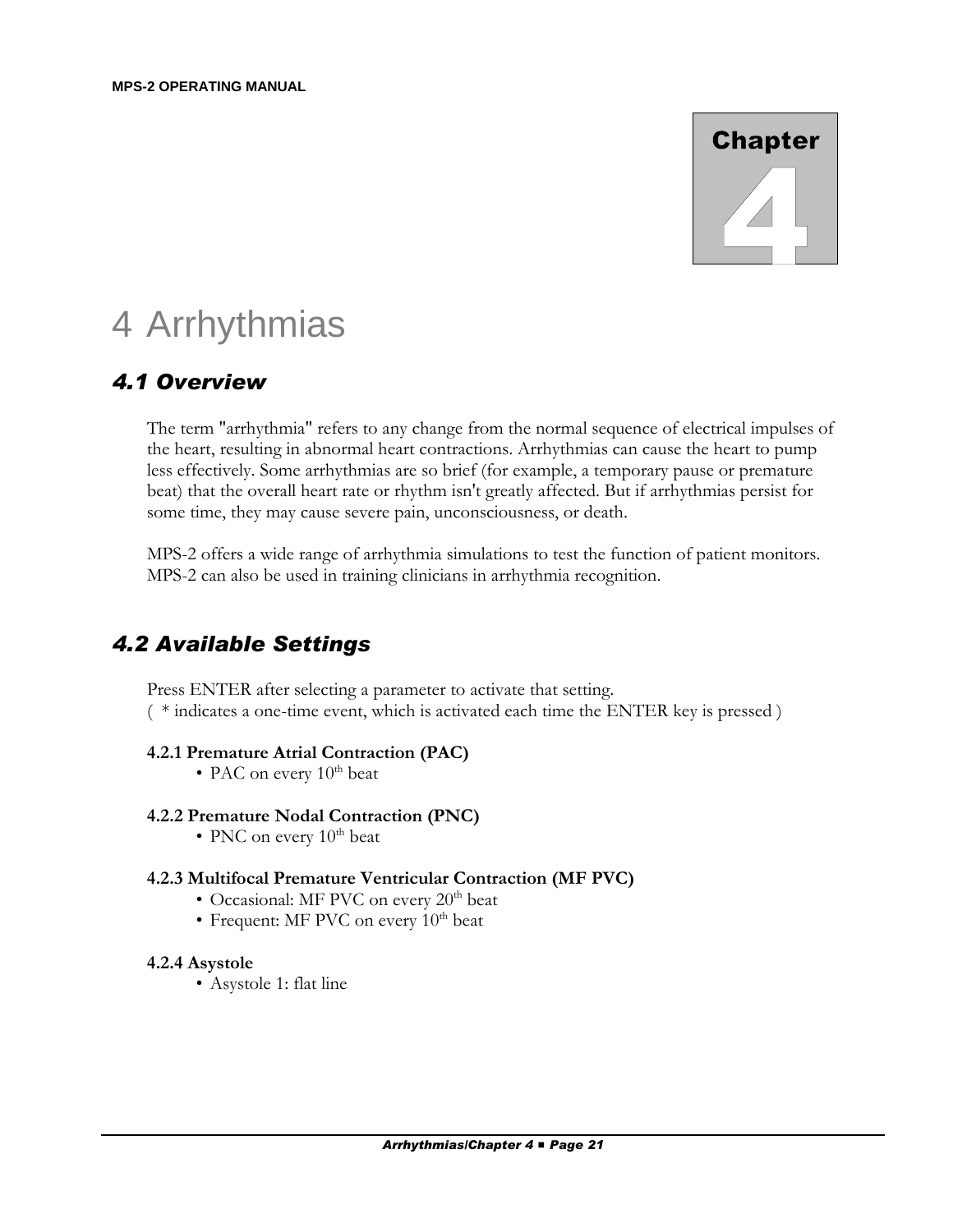#### **4.2.5 Premature Ventricular Contraction, Type 1 (PVC1)**

- Left Ventricular Focus (LVF)\*
- Early LVF\*
- R-on-T LVF\*
- 6, 12, and 24 per minute
- Pair\*
- Run of 5, run of 11

#### **4.2.6 Premature Ventricular Contraction, Type 2 (PVC2)**

- Right Ventricular Focus (RVF)\*
- Early RVF\*
- R-on-T RVF\*
- 6, 12, and 24 per minute
- Pair\*
- Run of 5, run of 11

#### **4.2.7 Bigeminy**

- With PVC type 1 (PVC1)
- With PVC type 2 (PVC2)

#### **4.2.8 Trigeminy**

- With PVC type 1 (PVC1)
- With PVC type 2 (PVC2)

#### **4.2.9 First Degree Heart Block**

• At 80BPM, with PR interval of 0.25 seconds

#### **4.2.10 Second Degree Heart Block, Type1**

• Wenckebach: an increasing PR interval followed by a P wave only, with no QRS response.

#### **4.2.11 Third Degree Heart Block**

• P wave rate of 80 BPM and QRS rate of 30 BPM

#### **4.2.12 Right Bundle Branch Block**

• PR interval of 0.16 seconds

#### **4.2.13 Left Bundle Branch Block**

• PR interval of 0.16 seconds

#### **4.2.14 Fibrillation**

- Coarse atrial fibrillation
- Fine atrial fibrillation
- Coarse ventricular fibrillation
- Fine ventricular fibrillation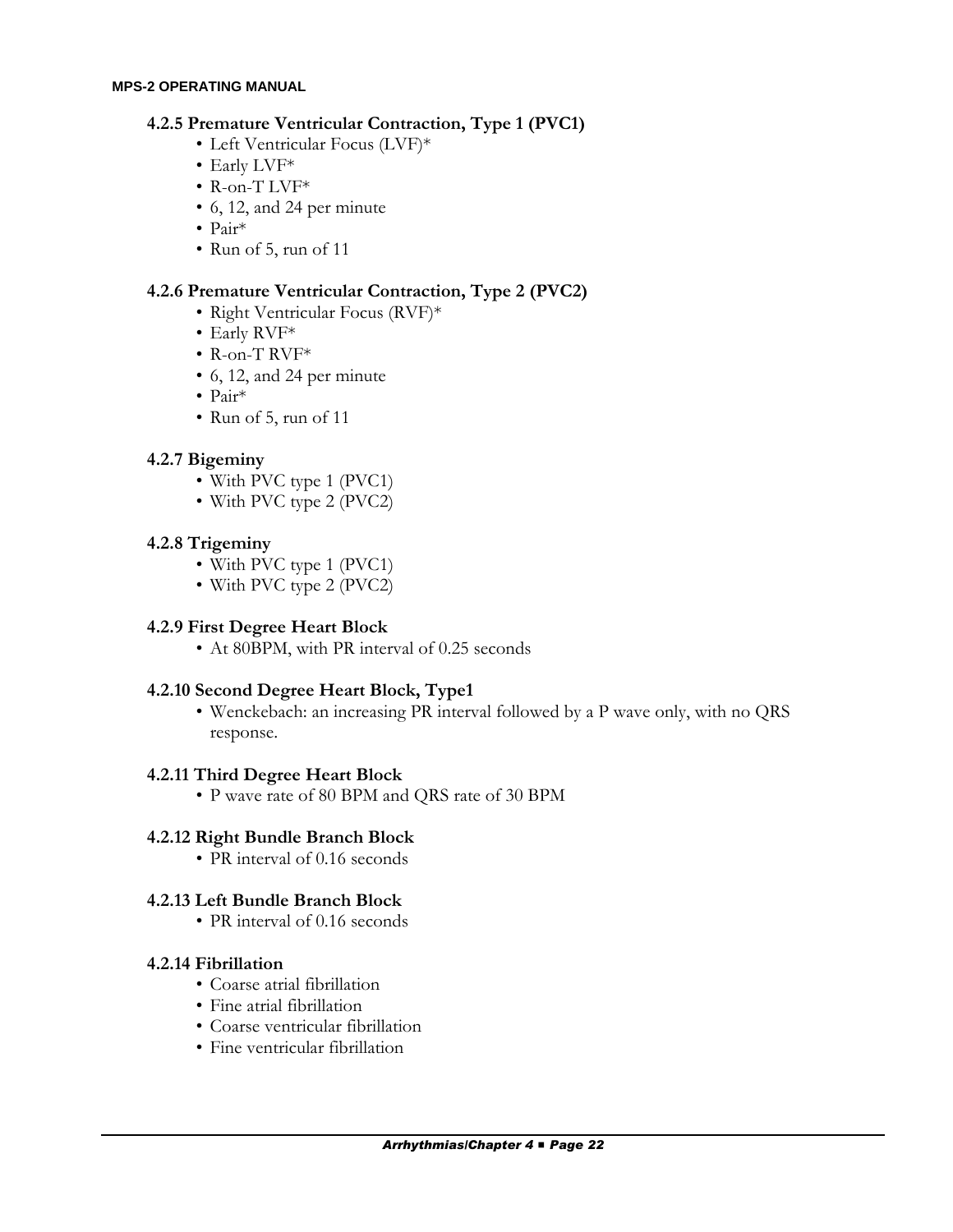#### **4.2.15 Paroxysmal Atrial Tachycardia**

• 160 BPM for 5 seconds and normal 80 BPM sinus rhythm for 12 seconds

#### **4.2.16 Supraventricular Tachycardia**

• Normal sinus rhythm, but at 160 BPM

#### **4.2.17 Atrial Flutter**

#### **4.2.18 Sinus Arrhythmia**

#### **4.2.19 Missed Beats**

- Manual: triggered by ENTER key (\*)
- At 80 BPM: every  $10^{th}$  beat is missed
- At 120 BPM: every  $10^{th}$  beat is missed

#### **4.2.20 Nodal Rhythm**

#### *4.3 Arrhythmia Function*

The arrhythmia simulations of MPS-2 have been grouped into eight categories: GEN1 (general #1); PVC1; PVC2; (conduction) BLOCK; FIBRILL (fibrillation), TACHY (tachycardia); and GEN2 (general #2).

Press the Menu key, until the ECG, ARR, PERF line is displayed on the bottom line of the screen. Press the 'soft-key' below the ARR menu label to change the LCD display to that of **Figure 17**, the ARRHYTHMIA main menu.

| FCG: I    | MULTIFOCAL FRE  |      |          |  |
|-----------|-----------------|------|----------|--|
|           | AMPL:           | 1 mU |          |  |
|           | NRS:            |      | NEONATAL |  |
|           | ARTIFACT: I     | OEE  |          |  |
|           | RASELINE: 10000 |      |          |  |
|           |                 |      |          |  |
|           | ARRHYTHMIA GFN  |      |          |  |
| ASYSTOL F |                 |      |          |  |

**Figure 17**: MPS-2 ARRHYTHMIA Main (General Group 1) Menu

Press the UP  $(\triangle)$  or DOWN( $\nabla$ ) arrow button to scroll through the arrhythmia waveforms provided under "GENERAL" group #1: ASYSTOLE , BIGEMINY 1 PVC1, BIGEMINY 2 PVC2, TRIGEMINY 1 PVC 1, TRIGEMINY 2 PVC2, PAC, PNC, MULTIFOCAL PVC, and FREQUENT MF PVC.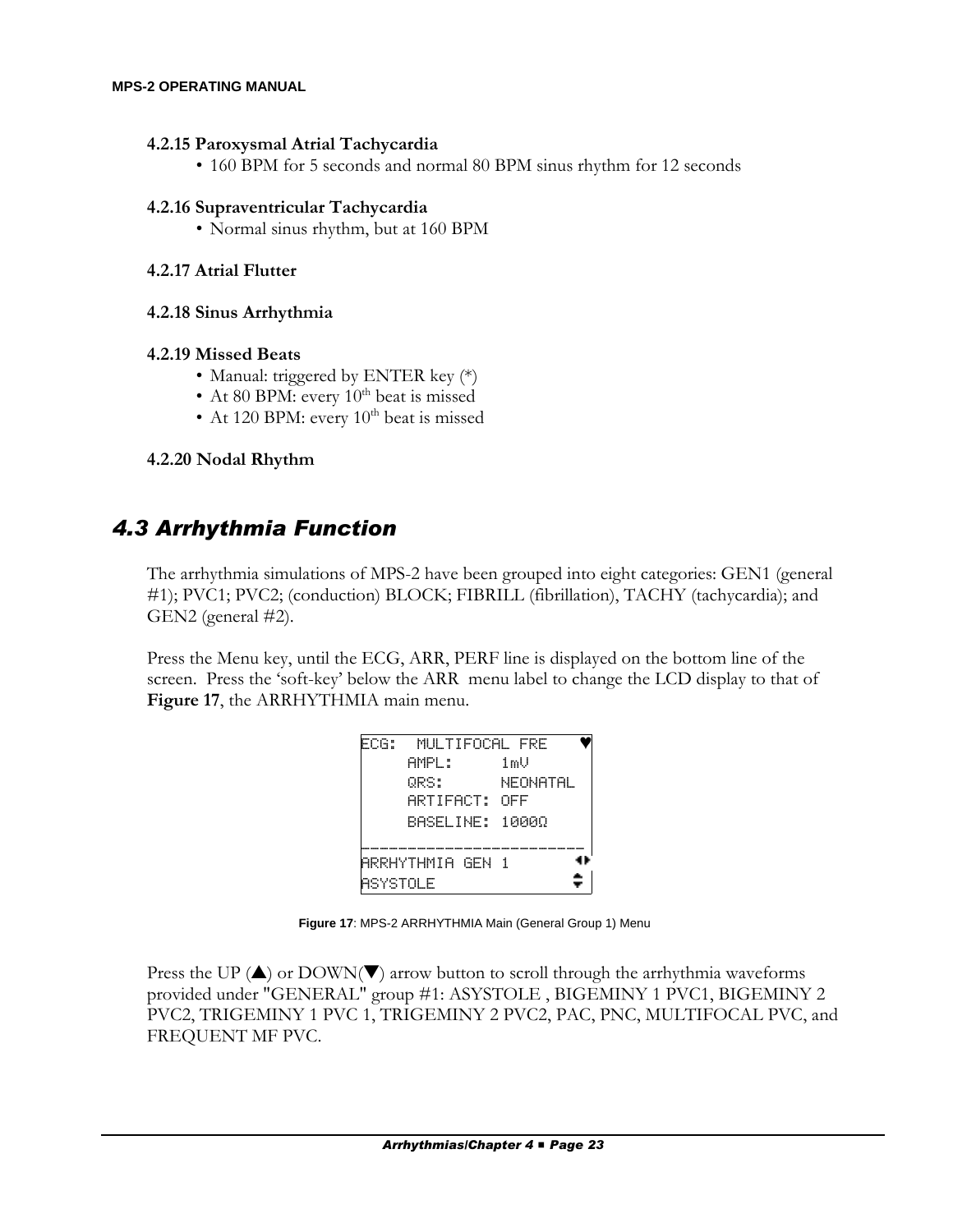| ECG: MULTIFOCAL FRE |          |      |  |
|---------------------|----------|------|--|
| AMPL:               |          | 1 mU |  |
| ORS: -              | NEONATAL |      |  |
| ARTIFACT:           |          | NEE  |  |
| RASELINE: 10000     |          |      |  |
|                     |          |      |  |
| ARRHYTHMIA: PUC1    |          |      |  |
| PUC1: LUF*          |          |      |  |

Pressing the RIGHT ( $\blacktriangleright$ ) arrow button will change the menu screen to that of Figure 18.

**Figure 18**: MPS-2 ARRHYTHMIA PVC Group1 Menu

Press the UP  $(\triangle)$  or DOWN( $\nabla$ ) arrow button to scroll through the arrhythmia waveforms provided under PVC group #1: PVC1 LVF\*, PVC1 EARLY LVF\*, PVC1 RonT LVF\*, PVC1 6/MIN, PVC1 12/MIN, PVC1 24/MIN, PVC1 PAIR\*, PVC1 RUN 5\*, and PVC1 RUN 11\*.

NOTE: The arrhythmia menus include a wide variety of waveforms identified with an asterisk (\*). This represents an arrhythmia waveform which will be played only once when the ENTER key is pressed, after which the ECG simulation will then revert to normal sinus rhythm (NSR) at 80 BPM. The arrhythmia will be played each time the ENTER key is pressed.

Pressing the RIGHT ( $\blacktriangleright$ ) arrow button will change the menu screen to that of Figure 19.

|                         | ECG: MULTIFOCAL FRE |      |
|-------------------------|---------------------|------|
|                         | AMPL:               | 1 mU |
|                         | NRS: L<br>NFONATAL  |      |
|                         | ARTIFACT: I         | NEE  |
|                         | RASELINE: 10000     |      |
|                         |                     |      |
| 4 k<br>ARRHYTHMIA: PUC2 |                     |      |
|                         | PUC2 RUF*           |      |

**Figure 19**: MPS-2 ARRHYTHMIA PVC Group2 Menu

Press the UP  $(\triangle)$  or DOWN( $\nabla$ ) arrow button to scroll through the arrhythmia waveforms provided under PVC group #2: PVC2 RVF\*, PVC2 EARLY RVF\*, PVC2 RonT RVF\*, PVC2 6/MIN, PVC2 12/MIN, PVC2 24/MIN, PVC2 PAIR\*, PVC2 RUN 5\*, and PVC2 RUN 11\*.

Pressing the RIGHT ( $\blacktriangleright$ ) arrow button will change the menu screen to that of Figure 20.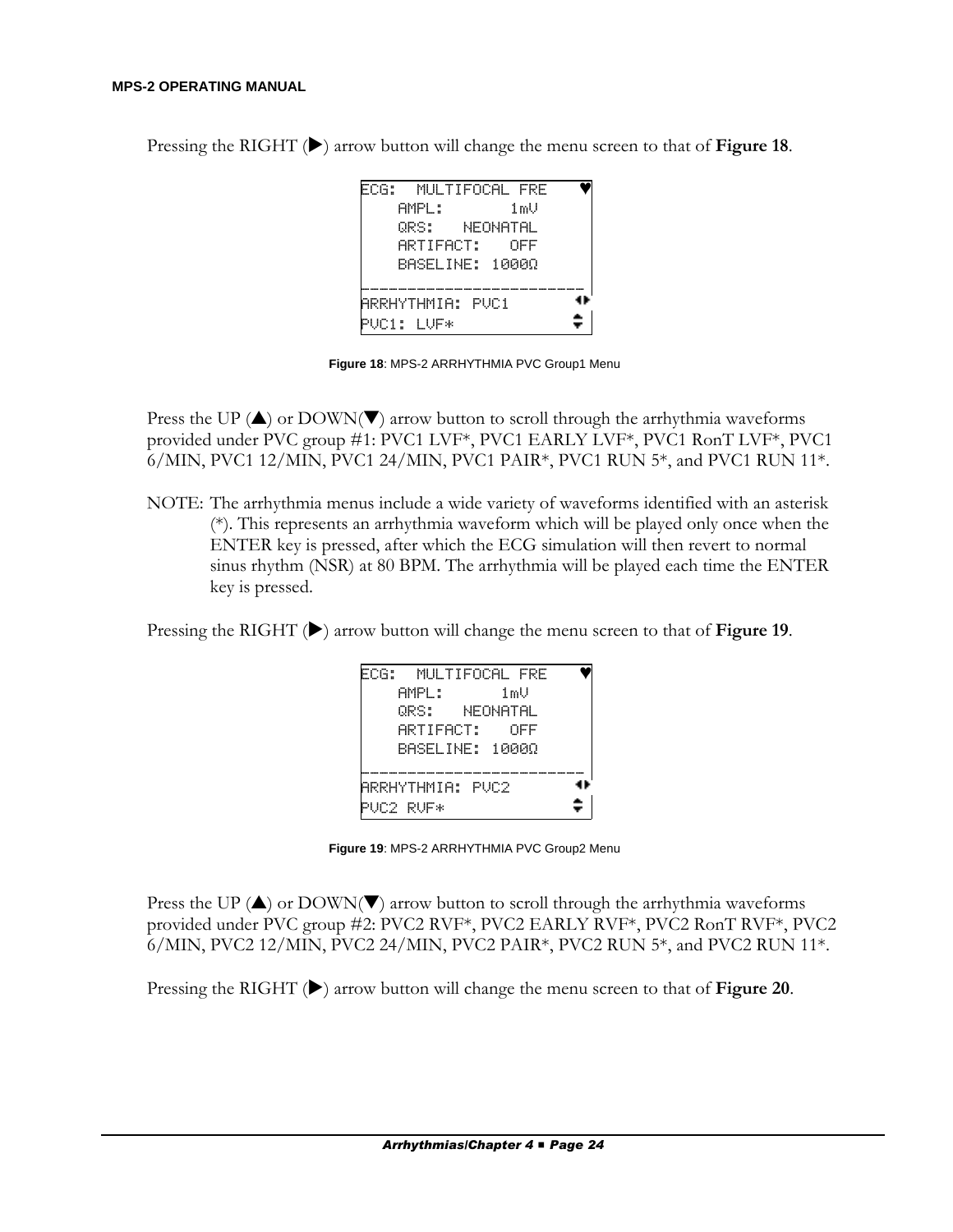

**Figure 20**: MPS-2 ARRHYTHMIA Block Group Menu

Press the UP ( $\triangle$ ) or DOWN( $\nabla$ ) arrow button to scroll through the arrhythmia waveforms provided under the conduction block group: 1ST DEGREE, 2ND DEGREE TYPE1, 3RD DEGREE, RIGHT BUNDLE, and LEFT BUNDLE.

Pressing the RIGHT ( $\blacktriangleright$ ) arrow button will change the menu screen to that of Figure 21.

|  | ARTIFACT: NFF   | QRS: NEONATAL |  |
|--|-----------------|---------------|--|
|  | BASELINE: 10000 |               |  |

**Figure 21**: MPS-2 ARRHYTHMIA Fibrillation Group Menu

Press the UP  $(\triangle)$  or DOWN( $\nabla$ ) arrow button to scroll through the arrhythmia waveforms provided under the fibrillation group: ATRIAL FIB COARSE, ATRIAL FIB FINE, VENTRICULAR COARSE, and VENTRICULAR FINE.

Pressing the RIGHT ( $\blacktriangleright$ ) arrow button will change the menu screen to that of Figure 22.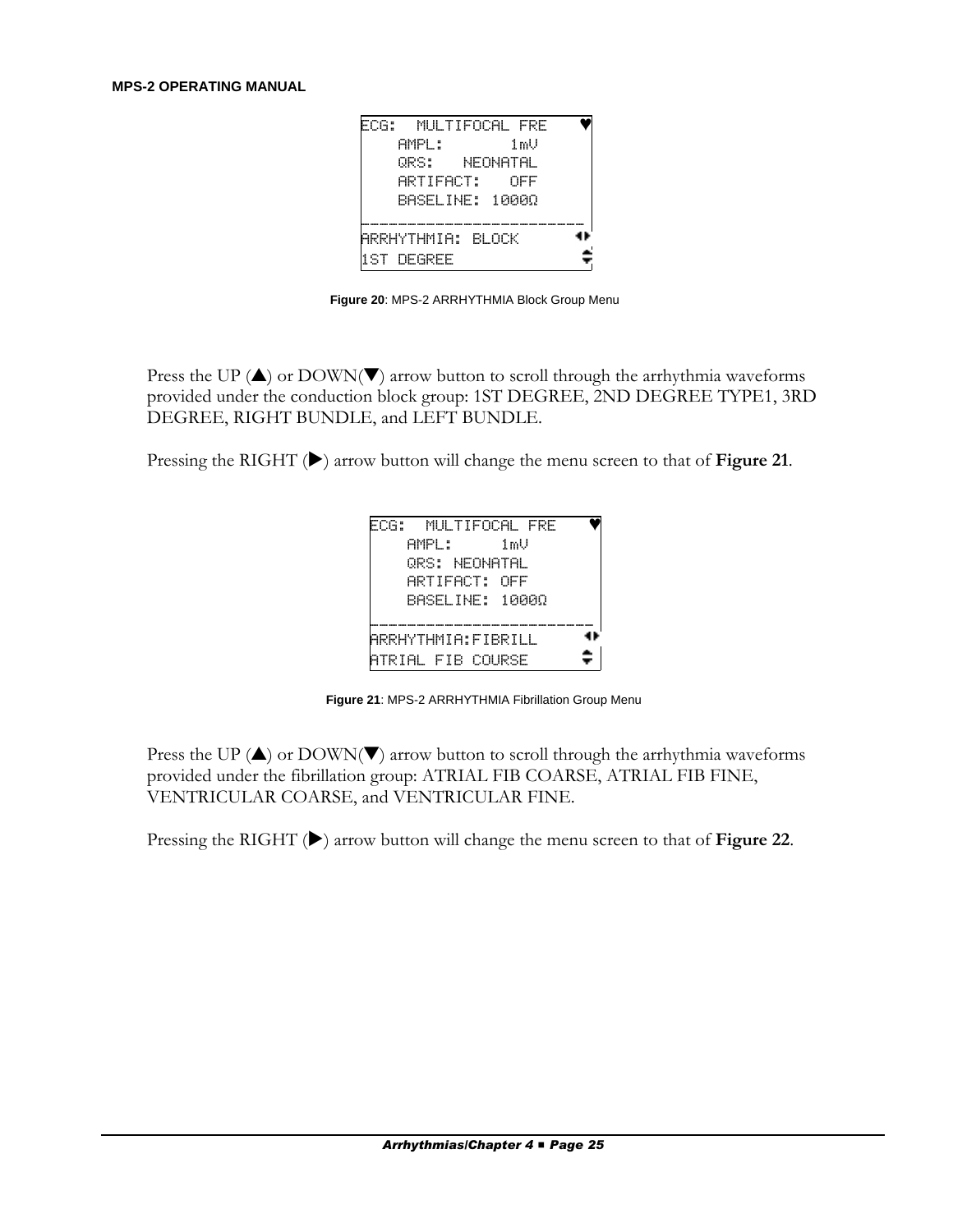| FCG: MULTIFOCAL FRE |          |
|---------------------|----------|
| AMPL:               | 1 mU     |
| NRS:                | NEONATAL |
| ARTIFACT:           | NEE      |
| BASELINE: 10000     |          |
|                     |          |
| ARRHYTHMIA: TACHY   | 41       |
| PAROXYSMAL ATRIAL   |          |

**Figure 22**: MPS-2 ARRHYTHMIA TACHYCARDIA Group Menu

Press the UP ( $\triangle$ ) or DOWN( $\nabla$ ) arrow button to scroll through the arrhythmia waveforms provided under the tachycardia group: PAROXYSMAL, SUPRAVENT and VENTRICULAR TACH .

Pressing the RIGHT ( $\blacktriangleright$ ) arrow button will change the menu screen to that of Figure 23.

| FCG: ARTIAL FLUTTER                |
|------------------------------------|
| 1 mU<br>AMPL:                      |
| NRS:<br>NEONATAL                   |
| ARTIFACT:<br>OEE                   |
| RASELINE: 10000                    |
|                                    |
| $\blacksquare$<br>ARRHYTHMIA: GEN2 |
| ATRIAL FLUTTER                     |

**Figure 23**: MPS-2 ARRHYTHMIA GENERAL Group2 Menu

Press the UP ( $\triangle$ ) or DOWN( $\nabla$ ) arrow button to scroll through the arrhythmia waveforms provided under "GENERAL" group #2: ATRIAL FLUTTER, SINUS, MISSED BEAT\*, MISSED BT 80BPM, MISSED BT 120BPM, and NODAL.

Pressing the RIGHT ( $\blacktriangleright$ ) arrow button will restore the LCD display to the initial menu screen of **Figure 17**.

Press the LEFT  $(\blacktriangleleft)$  arrow button to scroll the display through the above arrhythmia submenus in reverse order.

Press ENTER after selecting an arrhythmia to activate the simulation.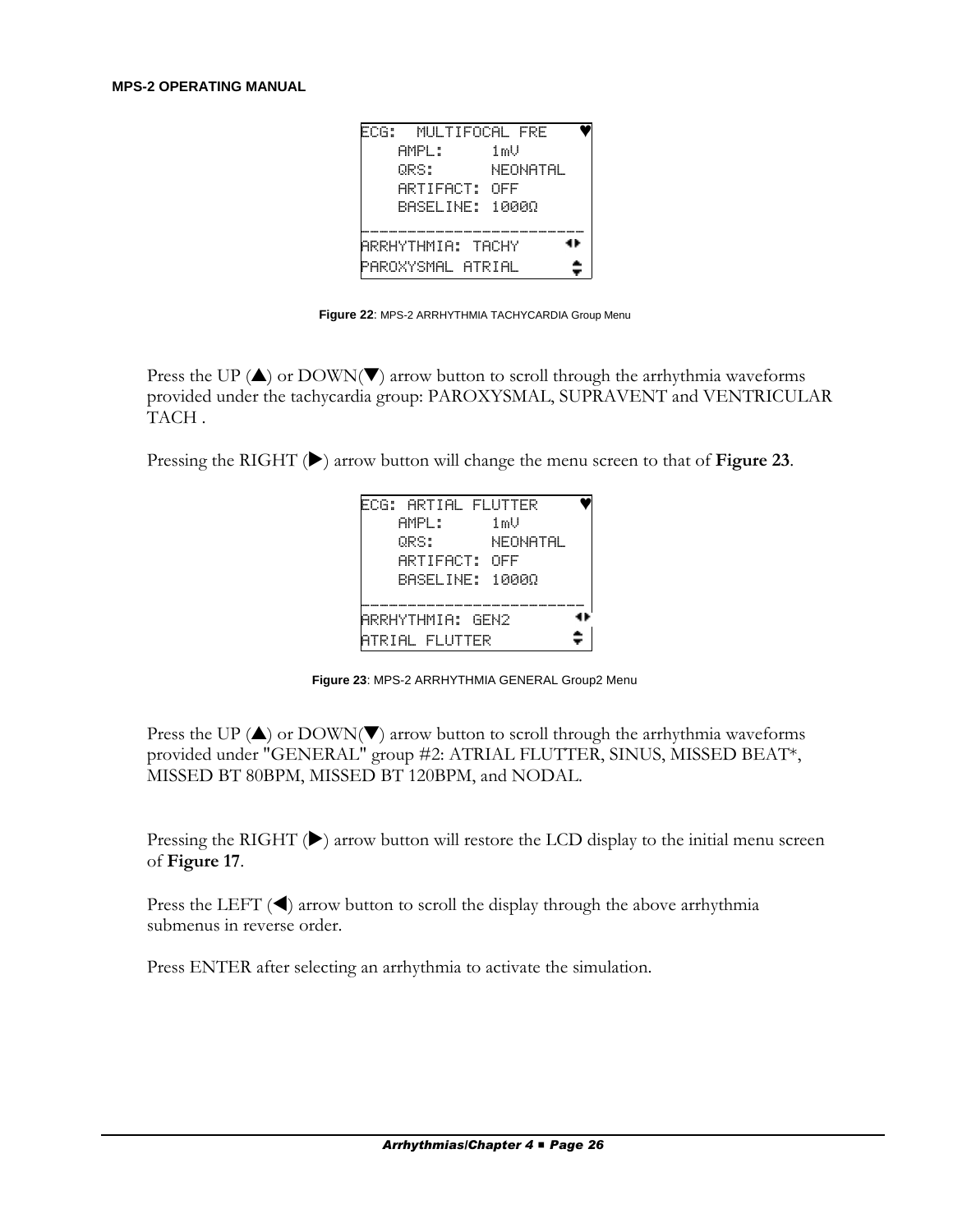# **Chapter**

# 5 Performance Waveforms

# *5.1 Overview*

MPS-2 offers a number of performance waveforms to evaluate linearity, frequency response, Rwave detection and other aspects of the performance of patient monitors and chart recorders.

When Performance Waves are selected, all BP channels are set to a static pressure of zero mmHg, and the respiration rate is set to zero.

# *5.2 Available Settings*

Press ENTER after selecting a parameter to activate that setting.

- **5.2.1 Square Wave** • 2 Hz or 0.125 Hz
- **5.2.2 Triangle Wave**  $\bullet$  2 Hz
- **5.2.3 Pulse** • 80 msec, 1 Hz (60BPM)
- **5.2.4 Sine Waves** • 0.5, 1, 10, 40, 50, 60, and 100 Hz.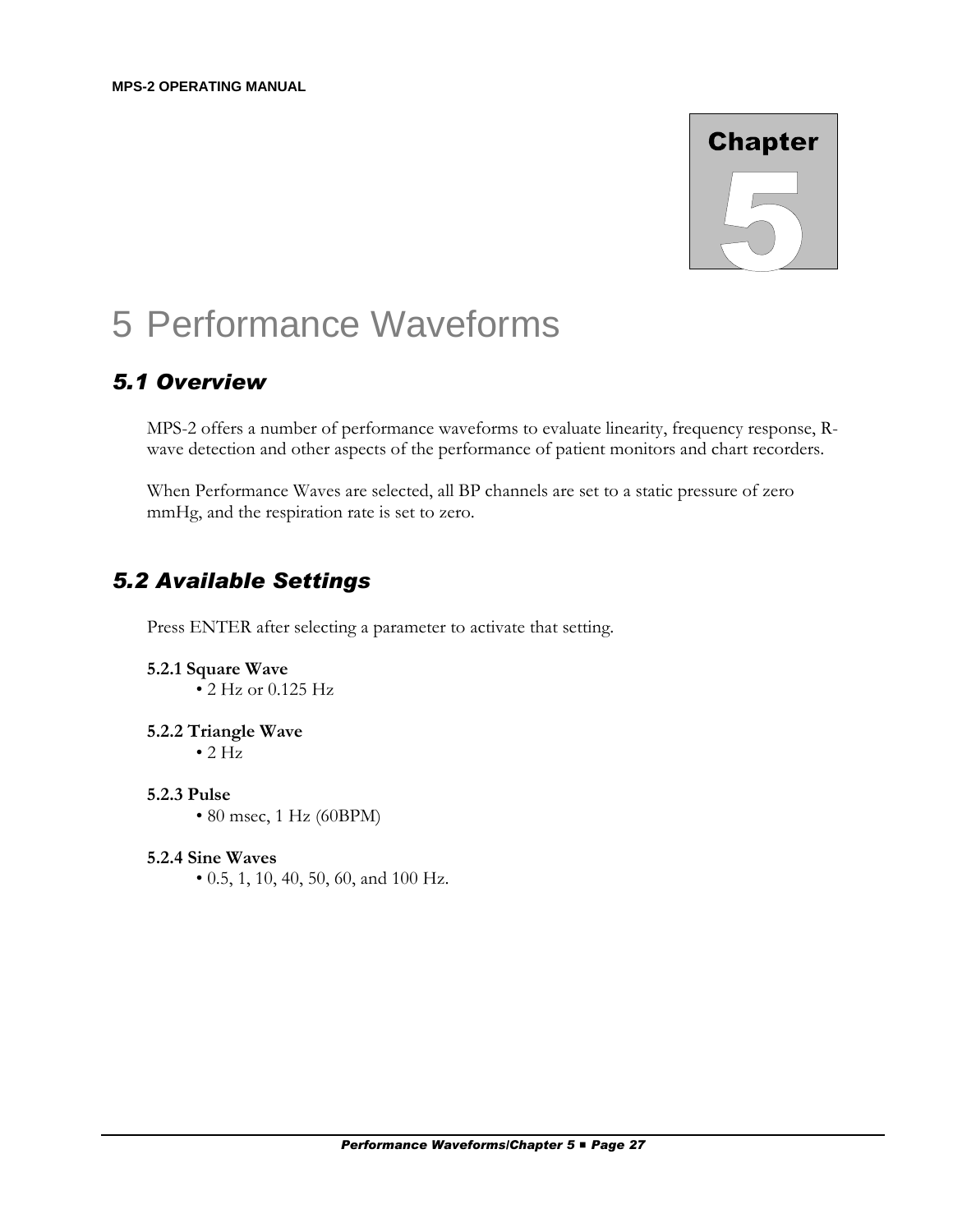# *5.3 ECG Performance Function*

Parameters provided for the ECG performance function are: Square, Triangle and Pulse waveform; and Sinusiodal waveform.

Press the Menu key, until the ECG, ARR, PERF line is displayed on the bottom line of the screen. Press the 'soft-key' below the PERF menu label to change the LCD display to that of **Figure 24**, the PERFORMANCE main menu.

| FCG: SQUARE WAVE 2H    |  |      |  |
|------------------------|--|------|--|
| AMPL:                  |  | 1 mU |  |
| <u>  QRS: NFANATAL</u> |  |      |  |
| ARTIFACT: NFF          |  |      |  |
| BASELINE: 10000        |  |      |  |
|                        |  |      |  |
| PFRFORMANCE SHAPE      |  |      |  |
| SHAPF: SQUARF 2 Hz     |  |      |  |

**Figure 24**: MPS-2 PERFORMANCE Shape Menu

Press the UP  $(\triangle)$  or DOWN( $\nabla$ ) arrow button to scroll through the waveshapes provided: SQUARE 2Hz, TRI 2Hz, PUL 1 Hz 80ms and SQR 0.125Hz.

Pressing the RIGHT ( $\blacktriangleright$ ) arrow button will change the menu screen to that of Figure 25.

| FCG: SQUARE WAVE 2H     |
|-------------------------|
| 1 mU<br>AMPL:           |
| QRS: NEONATAL           |
| ARTIFACT: NFF           |
| BASELINE: 10000         |
|                         |
| 41.<br>PERFORMANCE SINE |
| SINE: 60 Hz             |

**Figure 25**: MPS-2 PERFORMANCE Sinusoidal Menu

Press the UP  $(\triangle)$  or DOWN( $\nabla$ ) arrow button to scroll through the frequencies provided for the sinusoidal waveform: 0.5, 1, 10, 40, 50, 60 and 100 Hz.

Pressing the RIGHT  $(\blacktriangleright)$  arrow button will restore the LCD display to the initial menu screen of **Figure 24**.

Press the LEFT  $(\triangleleft)$  arrow button to scroll the display through the above simulator parameters in reverse order.

Press ENTER after selecting a parameter to activate your selection.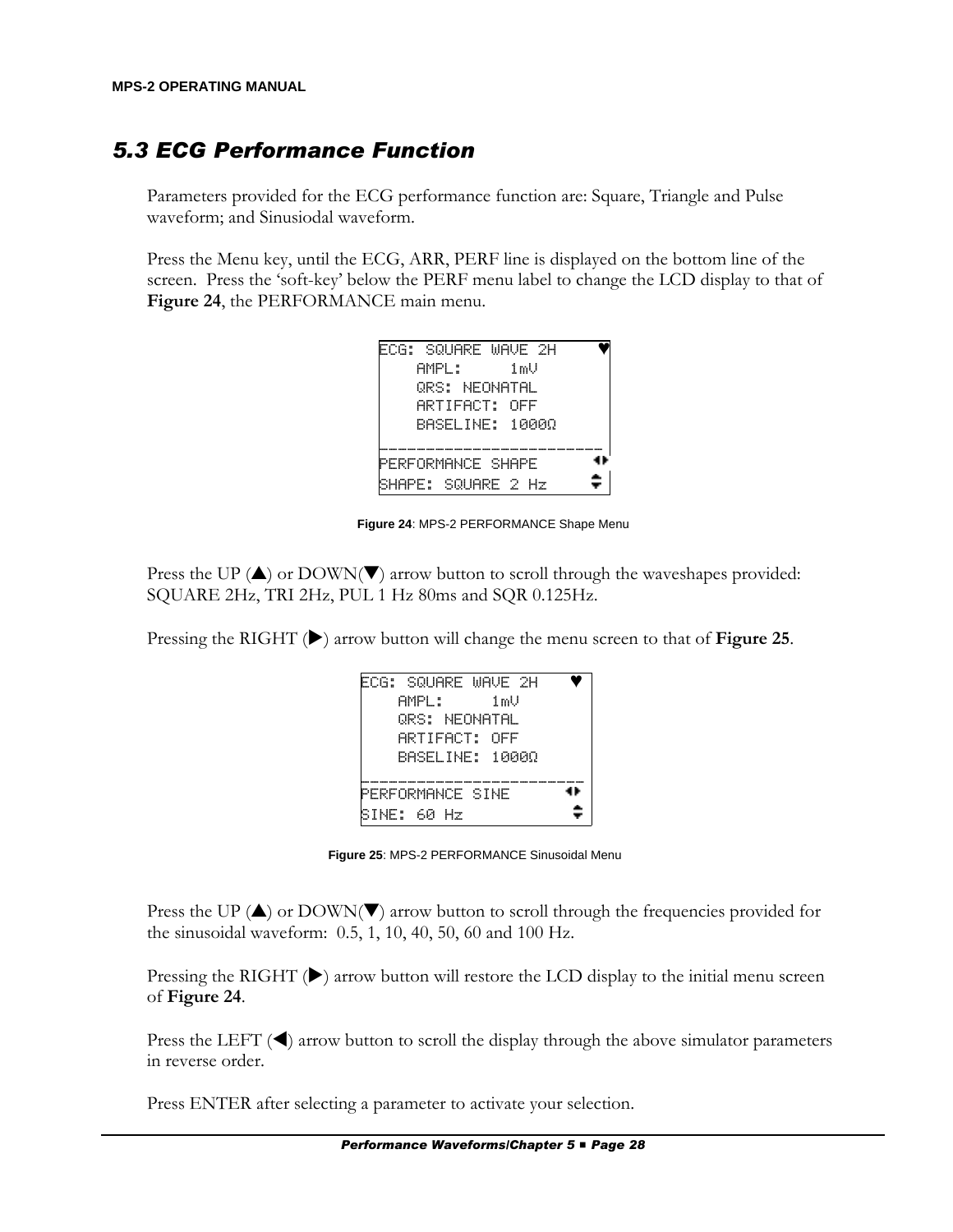# **Chapter**

# 6 Invasive Blood Pressure

# *6.1 Overview*

Blood pressure (BP) is the force of circulating blood on the walls of the arteries. Blood pressure is taken using two measurements: systolic (measured when the heart beats, when blood pressure is at its highest) and diastolic (measured between heart beats, when blood pressure is at its lowest).

A dynamic blood pressure value is normally written with the systolic blood pressure first, followed by the diastolic blood pressure (for example 120/80) in mmHg.

MPS-2 provides two BP channels and simulates static pressures, as well as dynamic BP waveforms that track arrhythmia and normal sinus ECG simulations.



**Figure 26**: MPS-2 BP Connections

Respiration artifact of 5 mmHg or 10 mmHg can be selected on all BP channels.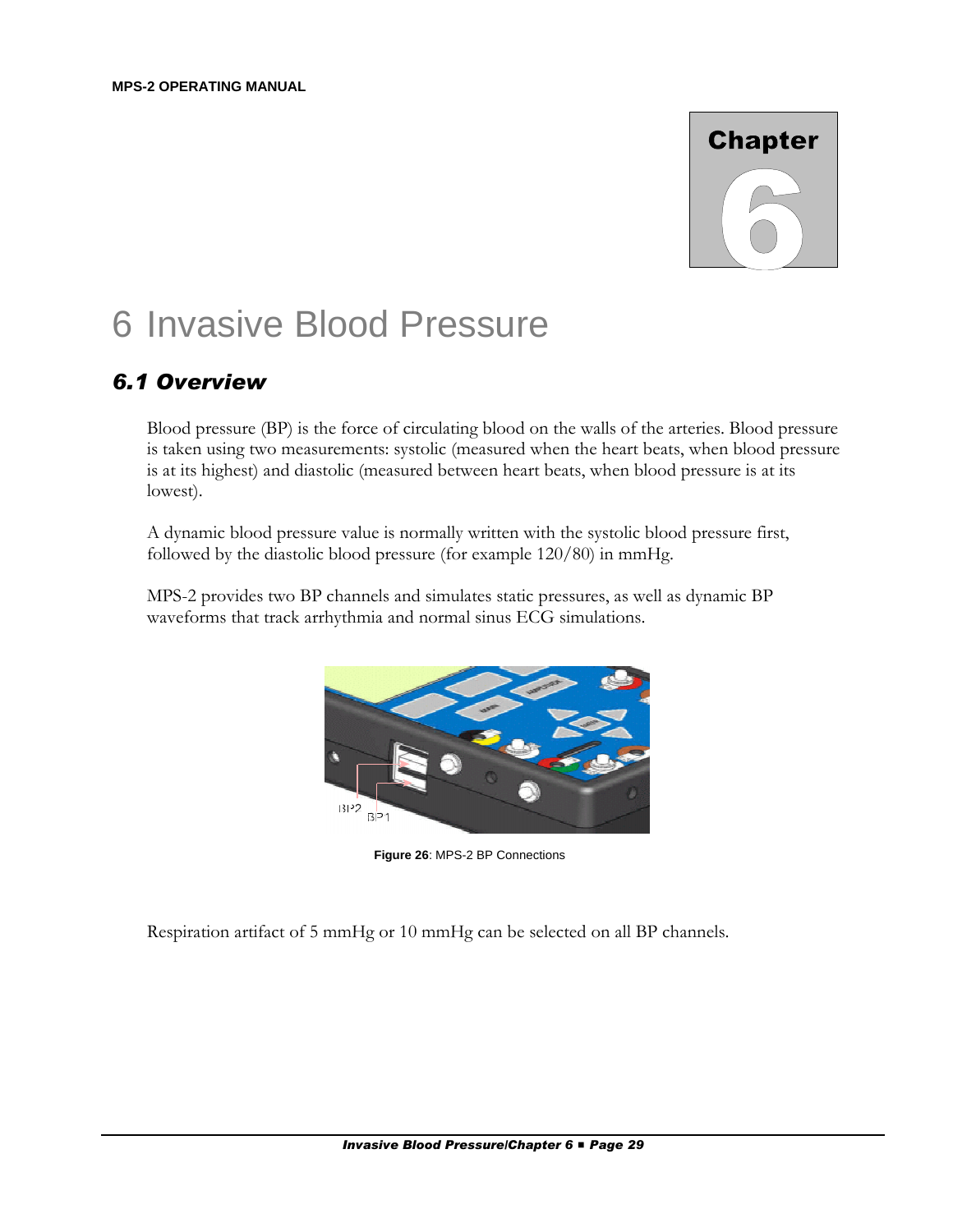### *6.2 Available Settings*

Press ENTER after selecting a parameter to activate that setting.

**6.2.1 Transducer Sensitivity**

• 5 or 40  $\mu$ V/V/mmHg

#### **6.2.2 Static Levels (all channels)**

•  $-10$ ,  $-5$ , 0, 20, 40, 60, 80, 100, 120, 150, 160, 180, 200, 240, 320 and 400 mmHg

#### **6.2.3 Dynamic Simulations (all channels)**

- Arterial 120/80
- Left Ventrical 120/0
- Right Ventrical 25/0
- Left Atrium 14/4
- Right Atrium 15/10
- Pulmonary Artery 25/10
- Pulmonary Wedge 10/2
- Swan-Ganz Auto
- Swan-Ganz Manual

#### **6.2.4 Artifact**

- $\bullet$  Off
- Respiration 1 (5 mmHg)
- Respiration 2 (10 mmHg)

# *6.3 Blood Pressure Function*

Parameters provided for BP 1-2 are: Arterial; Ventricular; Left and Right Atrium; Pulmonary Artery and Wedge; automatic and manual Swan-Ganz simulations.

Press the Menu key, until the BP1, BP2, VIEW line is displayed on the bottom line of the screen. Press the 'soft-key' below the BP1 menu label to change the LCD display to that of **Figure 27**, the BP1 main menu.

| BP1:             |  |  | 0 mmHg |                     |    |
|------------------|--|--|--------|---------------------|----|
| <b>BP2:</b>      |  |  | 0 mmHq |                     |    |
|                  |  |  |        | BP SENSITIVITY= 5µV |    |
| BP ARTIFACT: OFF |  |  |        |                     |    |
|                  |  |  |        |                     |    |
| BP1 STATIC       |  |  |        |                     | 41 |
| STATIC:          |  |  | 0mmHa  |                     |    |

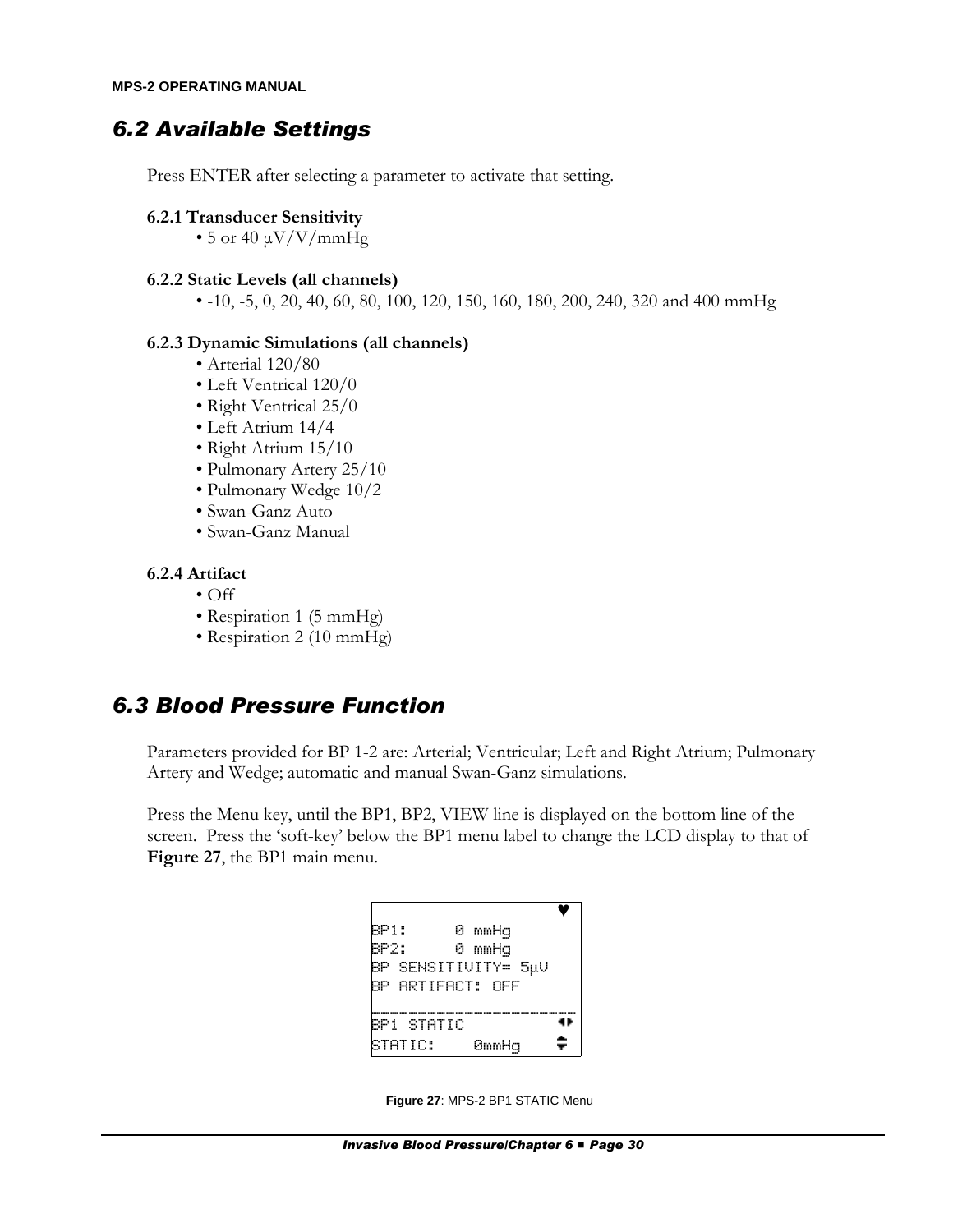Since both BP channels have the same parameters and options, only BP1 will be described below.

With MPS-2 displaying the menu of **Figure 27**, press the UP  $(A)$  or DOWN( $\nabla$ ) arrow button to scroll through the static levels provided for the low pressure range: -10, -5, 0, 20, 40, 60, 80, 100, 120, 150, 160, 180, 200, 240, 320 and 400 mmHg.

Pressing the RIGHT ( $\blacktriangleright$ ) arrow button will change the menu screen to that of Figure 28.

| BP1: | 0 mmHg              |     |
|------|---------------------|-----|
| RP2: | 0 mmHq              |     |
|      | BP SENSITIVITY= 5µV |     |
|      | RP ARTIFACT: OFF    |     |
|      |                     |     |
|      | RP1 OYNAMIC         | -11 |
|      | ARTERIAL:120/80mmHq |     |

**Figure 28**: MPS-2 BP1 DYNAMIC Menu

Press the UP ( $\triangle$ ) or DOWN( $\nabla$ ) arrow button to scroll through the simulations of the DYNAMIC 1 group: ART 120/80, ART 90/40, ART 160/110, LT VENT 120/0, RT VENT 25/0, SWGNZ AUTO15s and SWGNZ MANUAL.

Pressing the RIGHT ( $\blacktriangleright$ ) arrow button will change the menu screen to that of Figure 29.

| RP1:                | 0 mmHq |
|---------------------|--------|
| RP2:                | 0 mmHq |
| BP SENSITIVITY= 5µV |        |
| RP ARTIFACT: OFF    |        |
|                     |        |
| BP1 SENSITIUITY     | 41     |
| SENS: 5 uV/V/mmHa   |        |

**Figure 29**: MPS-2 BP1 SENSITIVITY Menu

Pressing the UP  $(\triangle)$  or DOWN  $(\blacktriangledown)$  button repeatedly will toggle between the available sensitivity levels: 5 uV/V/mmHg, 40 uV/V/mmHg, SAVE CURRENT BPWAVE.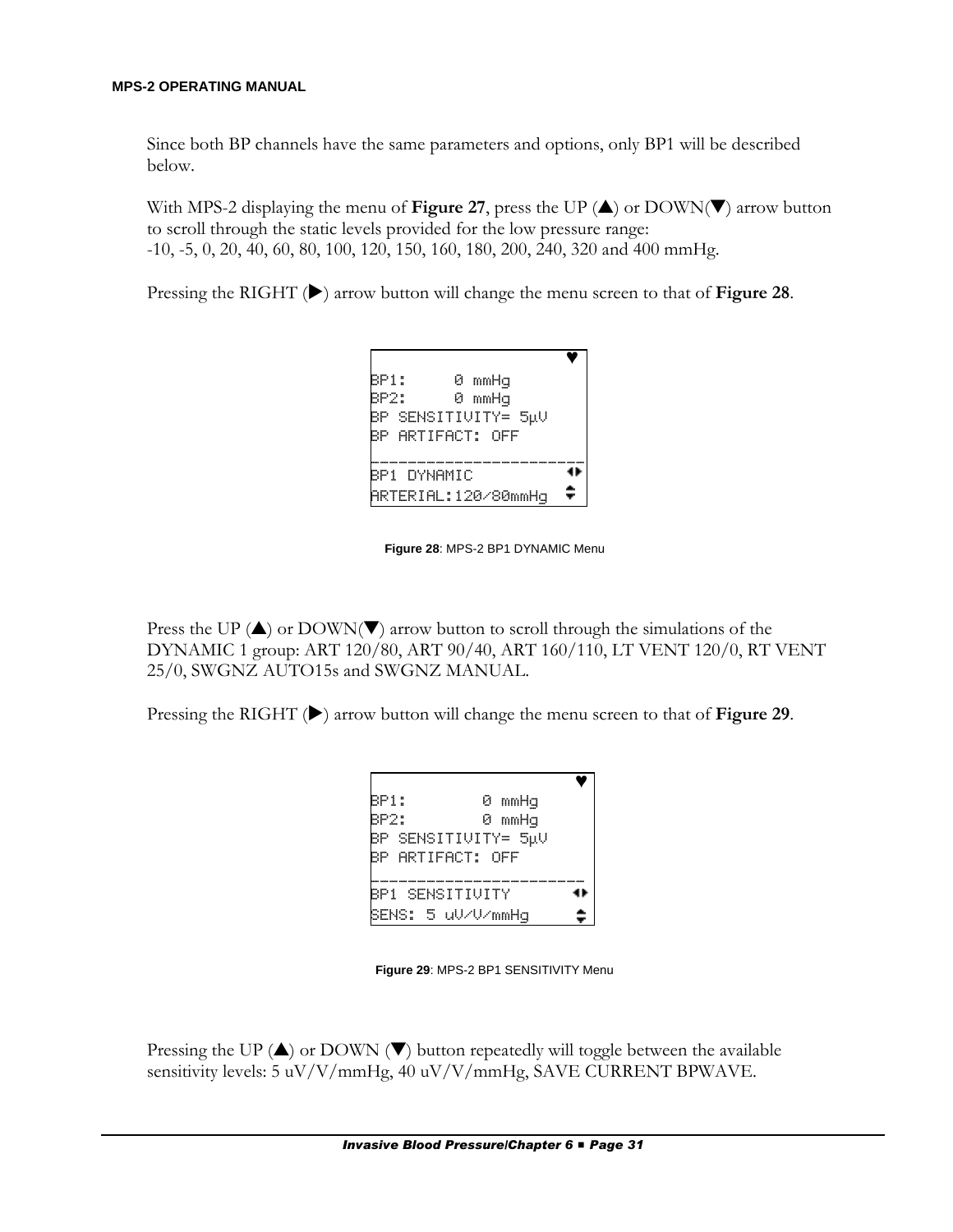| BP1: |  |                     |  |
|------|--|---------------------|--|
|      |  | 0 mmHq              |  |
| BP2: |  | 0 mmHq              |  |
|      |  | BP SENSITIVITY= 5μV |  |
|      |  | BP ARTIFACT: OFF    |  |

Pressing the RIGHT ( $\blacktriangleright$ ) button will change the screen to that of Figure 30.

**Figure 30**: MPS-2 BP1 DEFAULT Menu

Pressing the UP  $(\triangle)$  or DOWN  $(\triangledown)$  button will toggle between the available values: 5uV/V/mmHg, 40uV/V/mmHg, SAVE CURRENT BPWAVE. This last selection will save the current dynamic waveform settings for BP1 and BP2 as the new power up settings.

Pressing the RIGHT ( $\blacktriangleright$ ) arrow button will change the menu screen to that of Figure 31.

| BP1:<br>0 mmHq      |     |
|---------------------|-----|
| 0 mmHq<br>BP2:      |     |
| BP SENSITIVITY= 5μV |     |
| RP ARTIFACT: OFF    |     |
|                     |     |
| BP1 RESP ARTIFACT   | 4 H |
| ARTIFACT : OFF      |     |

**Figure 31**: MPS-2 BP1 ARTIFACT Menu

Pressing the UP  $(\triangle)$  button continuously will change between OFF, DELTA 5, DELTA 10.

Pressing the RIGHT  $(\blacktriangleright)$  arrow button again will restore the LCD display to the initial menu screen of **Figure 27**.

Press the LEFT  $(\triangleleft)$  arrow button to scroll the display through the above simulator parameters in reverse order.

Press ENTER after selecting a parameter to activate your selection.

NOTE: Dynamic BP waveforms may be incompatible with certain other functions, for example, ECG performance waveforms. When incompatible ECG or other simulations are selected, BP simulations will be set to static pressure at zero mmHg on all channels.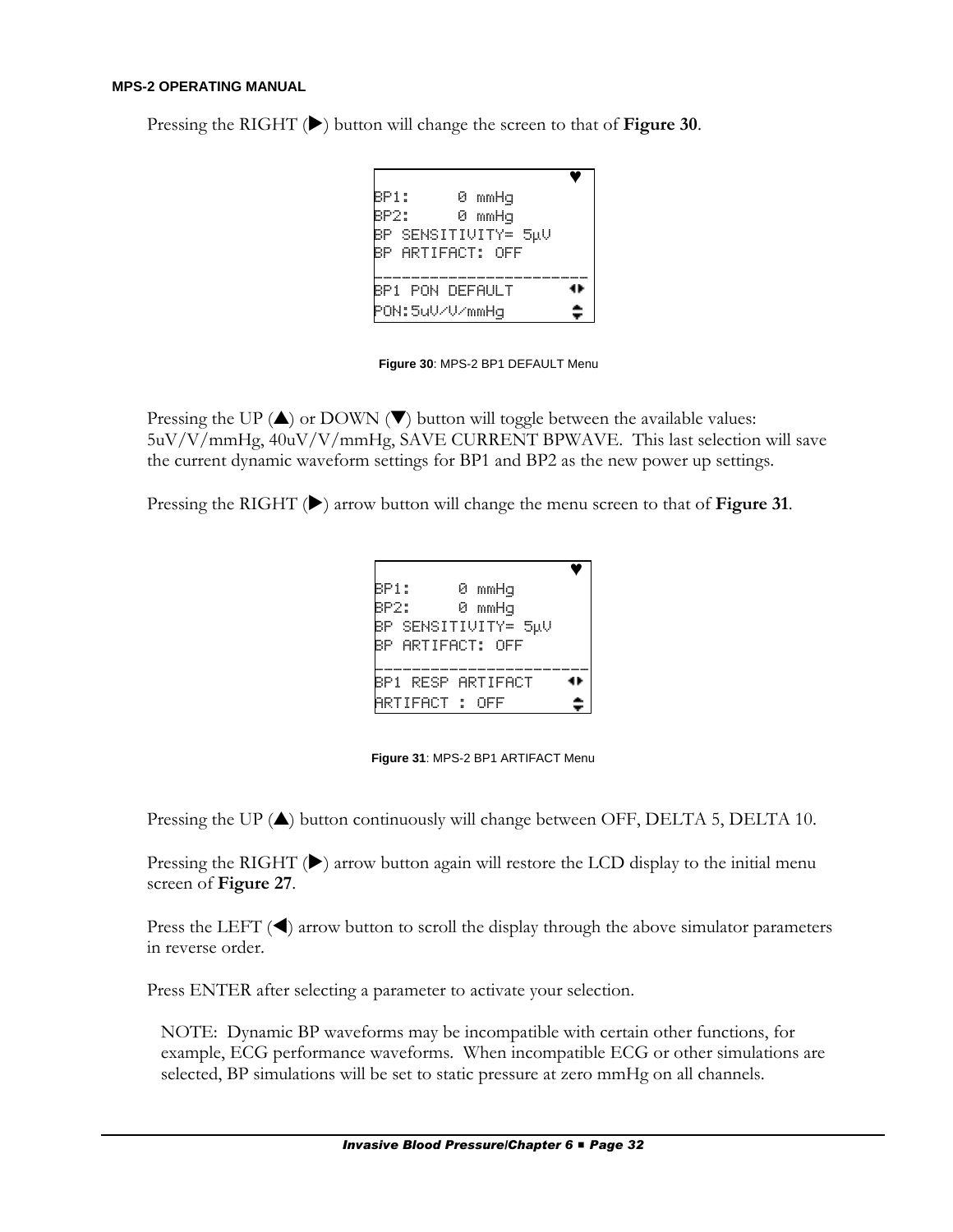# **Chapter**

# 7 Respiration

# *7.1 Overview*

MPS-2 sends the respiration signal to either the Left Arm (LA) or Left Leg (LL) ECG lead as selected by through another parameter setting.

# *7.2 Available Settings*

Press ENTER after selecting a parameter to activate that setting.

#### **7.2.1 Baseline Impedance**

• 500, 1000, 1500, and 2000 ohms on Leads I, II, and III

#### **7.2.2 Impedance Variation**

• 0, 0.2, 0.5, 1, 2, and  $3\Omega$ 

#### **7.2.3 Rates**

• 0, 15, 20 30, 40, 60, 80, 100 and 120 Breaths per Minute  $(BR/M)$ 

#### **7.2.4 Apnea Selections**

• 12, 22, 32 seconds and continuous

#### **7.2.5 Respiratory Effort**

• (Inspiration/Expiration Ratio)  $5/1$ ,  $4/1$ ,  $3/1$ ,  $2/1$ ,  $1/1$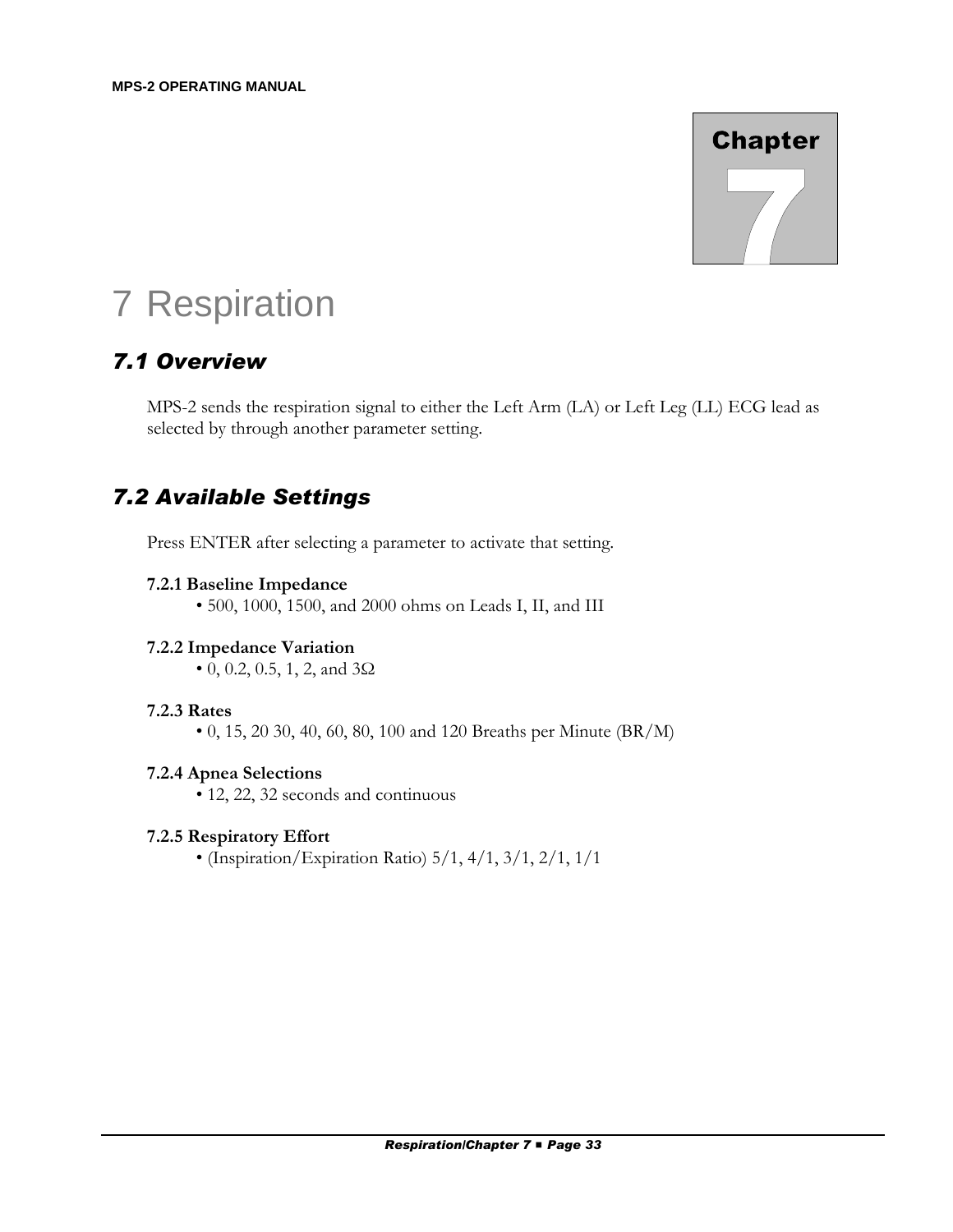# *7.3 Respiration Function*

Parameters provided for the respiration function are: Rate, Apnea, Impedance, Delta and I/E Ratio.

Press the Menu key, until the RESP, PACER, TEMP line is displayed on the bottom line of the screen. Press the 'soft-key' below the RESP menu label to change the LCD display to that of **Figure 32**, the RESP main menu.

| RESP RATE: 0 BR/M |
|-------------------|
| DELTA: 10         |
| LEAD: LI (LA)     |
| BASELINE: 10000   |
| 4 H<br>RESP RATE  |
| RESP RATE: 0 BR/M |

**Figure 32**: MPS-2 RESPIRATORY RATE Menu

Press the UP  $(\triangle)$  or DOWN( $\nabla$ ) arrow button to scroll through the settings provided for the respiration rate: 0, 15, 20, 30, 40, 60, 80, 100 and 120 Breaths per Minute (BPM).

Pressing the RIGHT ( $\blacktriangleright$ ) arrow button will change the menu screen to that of Figure 33.

| RESP RATE: 0 BR/M |     |
|-------------------|-----|
| DEL TA: 10        |     |
| LEAN: LI (LA)     |     |
| RASELINE: 10000   |     |
|                   |     |
| RFSP APNFA        | 41. |

**Figure 33**: MPS-2 RESPIRATORY APNEA Menu

Press the UP  $(\triangle)$  or DOWN( $\nabla$ ) arrow button to scroll through the settings provided for the apnea time: 12, 22, 32 seconds and CONTINUOUS.

Pressing the RIGHT ( $\blacktriangleright$ ) arrow button will change the menu screen to that of Figure 34.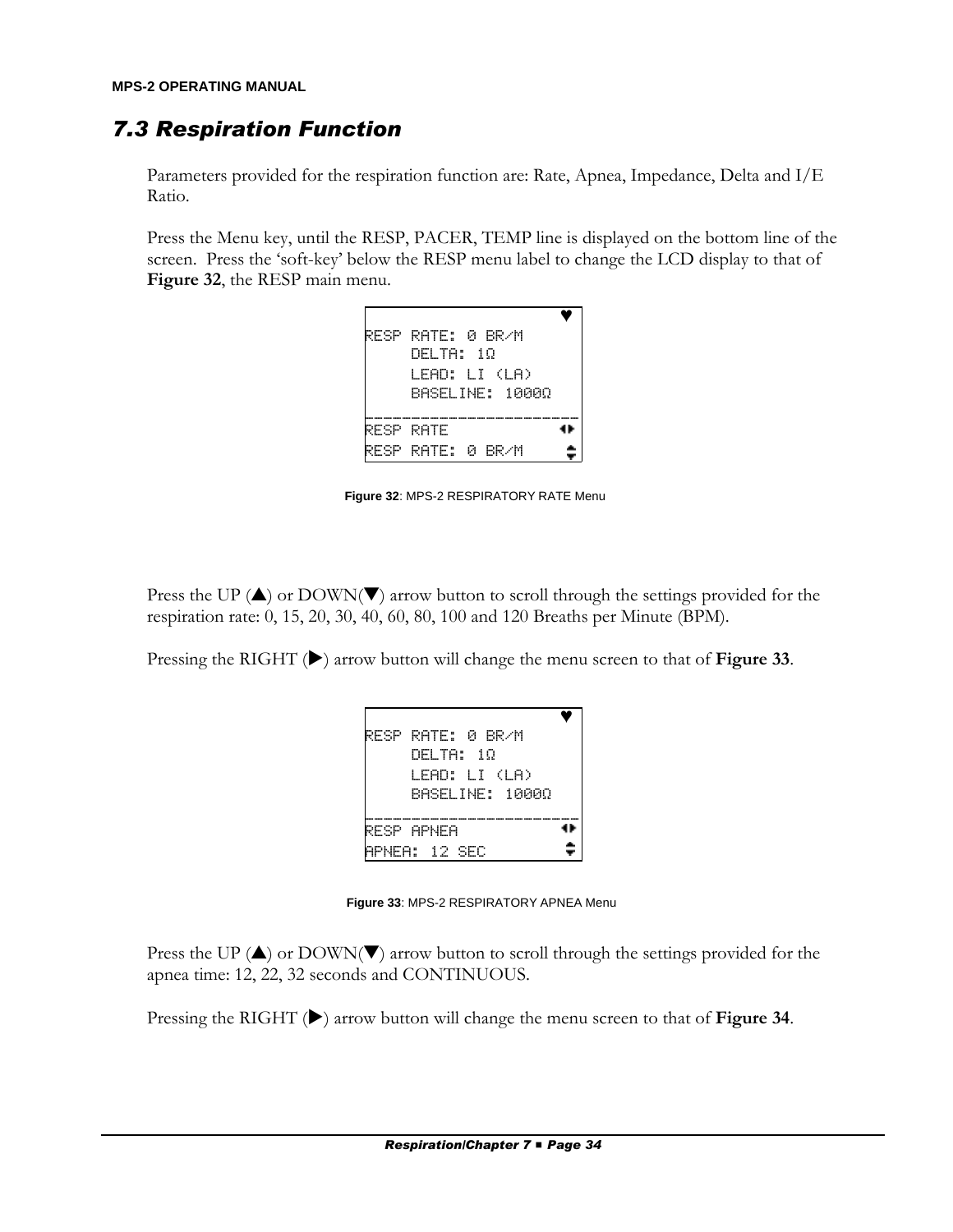| RESP RATE: 0 BR/M       |     |
|-------------------------|-----|
|                         |     |
| DEL TA: 10              |     |
| LEAD: LI (LA)           |     |
| RASELINE: 10000         |     |
|                         |     |
| RFSP IMPFNANCF          | 4 H |
| <b>IMPEDANCE: 10000</b> |     |

**Figure 34**: MPS-2 RESPIRATORY IMPEDANCE Menu

Press the UP  $(\triangle)$  or DOWN( $\nabla$ ) arrow button to scroll through the settings provided for the baseline impedance: 500, 1000, 1500 and 2000Ω.

Pressing the RIGHT ( $\blacktriangleright$ ) arrow button will change the menu screen to that of Figure 35.

| RESP RATE: 0 BR/M |    |
|-------------------|----|
| DEL TA: 10        |    |
| LFAN: LI (LA)     |    |
| RASELINE: 10000   |    |
|                   |    |
| RESP DELTAZLEAD   | 41 |
| NFL TA: 10        |    |

**Figure 35**: MPS-2 RESPIRATORY DELTA RESISTANCE Menu

Press the UP  $(\triangle)$  or DOWN( $\nabla$ ) arrow button to scroll through the settings provided for the impedance deviation: 0, 0.2, 0.5, 1, 2 and 3Ω.

Pressing the RIGHT ( $\blacktriangleright$ ) arrow button will restore the LCD display to the initial menu screen of **Figure 32**.

Press the LEFT  $(\blacktriangleleft)$  arrow button to scroll the display through the above simulator parameters in reverse order.

Press ENTER after selecting a parameter to activate your selection.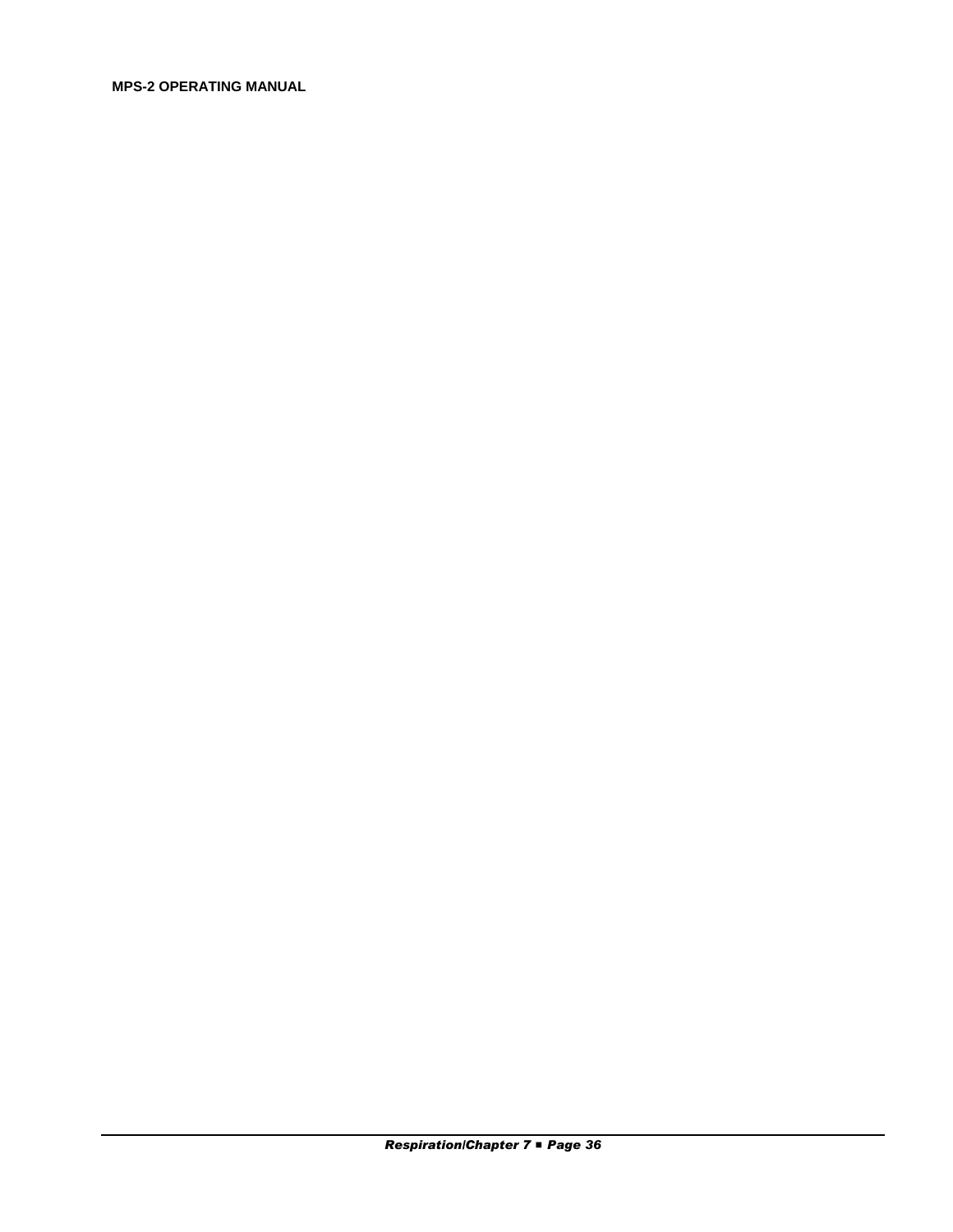# **Chapter**

# 8 Pacemaker

## *8.1 Overview*

An artificial pacemaker, or "pacer", is a medical device designed to regulate the beating of the heart. External pacemakers can be used for initial stabilization of a patient, but implantation of a permanent pacemaker is sometimes required.

Pacing can be instituted for many reasons: in the case of slow ventricular rate (bradycardia, heart block) or rapid ventricular rate, atrial fibrillation or atrial flutter, or if dangerous arrhythmias are noted when the ECG is monitored.

MPS-2 simulates the presence of a pacer pulse with the ECG signal to allow the evaluation of how a patient monitor deals with the pacer pulse.

# *8.2 Available Settings*

Press ENTER after selecting a parameter to activate that setting (Below, \* indicates a one-time event, which is activated by pressing the ENTER key)

#### **8.2.1 Rhythms**

- Asynchronous at 75 BPM
- Demand with frequent sinus beat (Demand 1)
- Demand with occasional sinus beat (Demand 2)
- A-V sequential
- Non-capture\*
- Non-function

#### **8.2.2 Pacer Pulse Amplitudes**

• 2, 4, 8, 10, 12, 14, 16, 18, 20, 50 and 100 mV

#### **8.2.3 Pacer Pulse Widths**

• 0.1, 0.2, 0.5, 1.0, and 2.0 msec

#### **8.2.4 Pacer Pulse Polarity**

• Positive or Negative.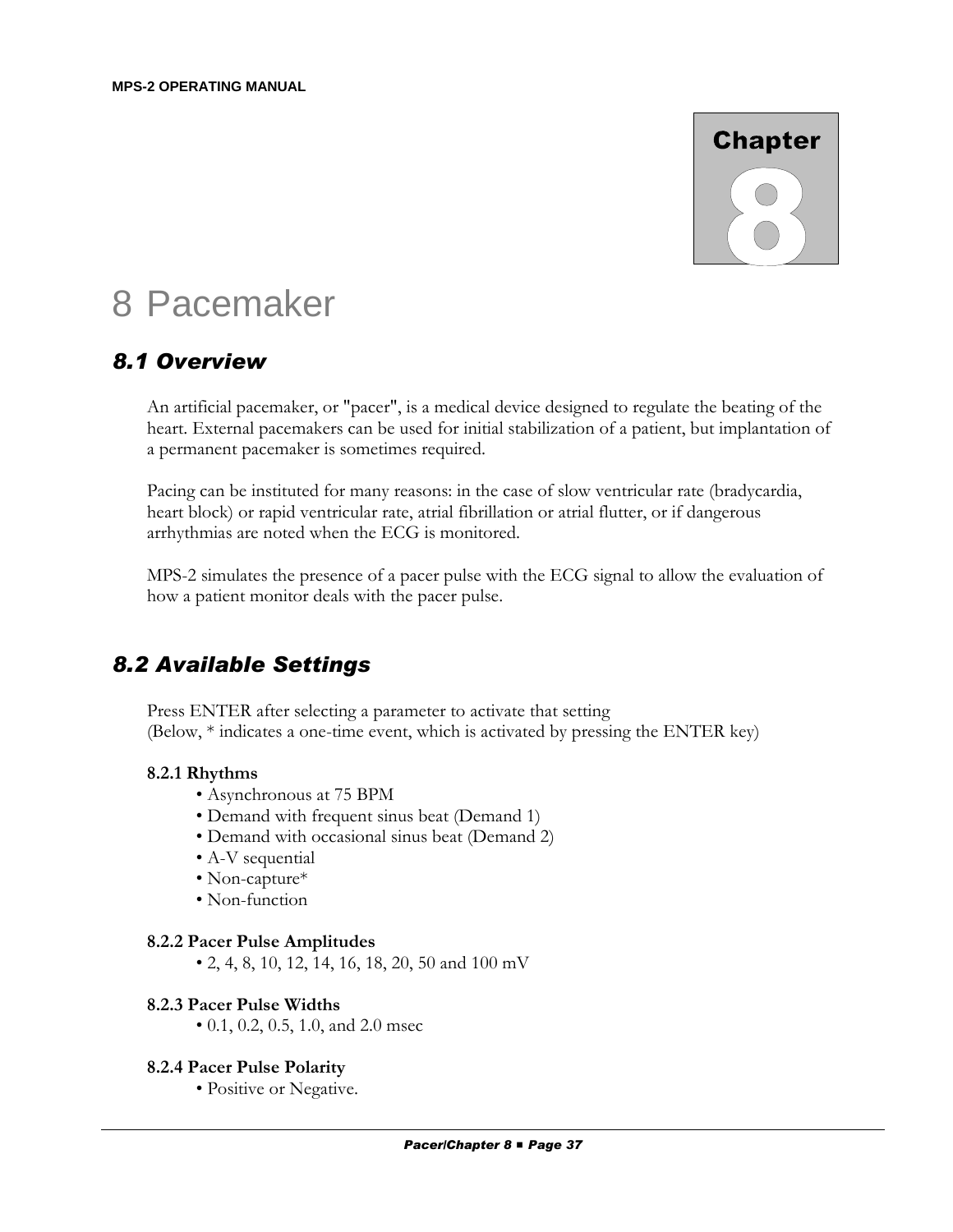# *8.3 Pacer Function*

Parameters provided for the pacemaker function are: Waveform; Amplitude; Rate; and Polarity.

Press the Menu key, until the RESP, PACER, TEMP line is displayed on the bottom line of the screen. Press the 'soft-key' below the PACER menu label to change the LCD display to that of **Figure 36**, the PACER main menu.

| <b>FCG: NSR 80 BPM</b> |  |      |    |
|------------------------|--|------|----|
| AMPL:                  |  | 1 mU |    |
| ΘRS: AΠH T             |  |      |    |
| ARTIFACT: NFF          |  |      |    |
| RASELINE: 10000        |  |      |    |
|                        |  |      |    |
| PACEMAKER WAUF         |  |      | 41 |
| WAVE:ASYNC 75BPM       |  |      |    |

**Figure 36**: MPS-2 PACER WAVEFORM Menu

Press the UP ( $\blacktriangle$ ) or DOWN( $\nabla$ ) arrow button to scroll through the pacing simulations provided: ASYNC 75BPM, DEMAN FRE SIN, DEMAN OCC SIN, AV SEQUENTIAL, NON-CAPTURE\*, and NON-FUNCTION.

Pressing the RIGHT ( $\blacktriangleright$ ) arrow button will change the menu screen to that of Figure 37.

| PACE AMPL:   20mU<br>POLARITY: LII=+<br>– 2mS<br>MIDTH: |
|---------------------------------------------------------|
| 41<br>PACEMAKER AMPL<br>PACE AMPL: 20mv                 |

**Figure 37**: MPS-2 PACER AMPLITUDE Menu

Press the UP  $(\triangle)$  or DOWN( $\nabla$ ) arrow button to scroll through the settings provided for the pacer pulse amplitude: 2, 4, 8, 10, 12, 14, 16, 18, 20, 50, and 100 mV.

Pressing the RIGHT ( $\blacktriangleright$ ) arrow button will change the menu screen to that of Figure 38.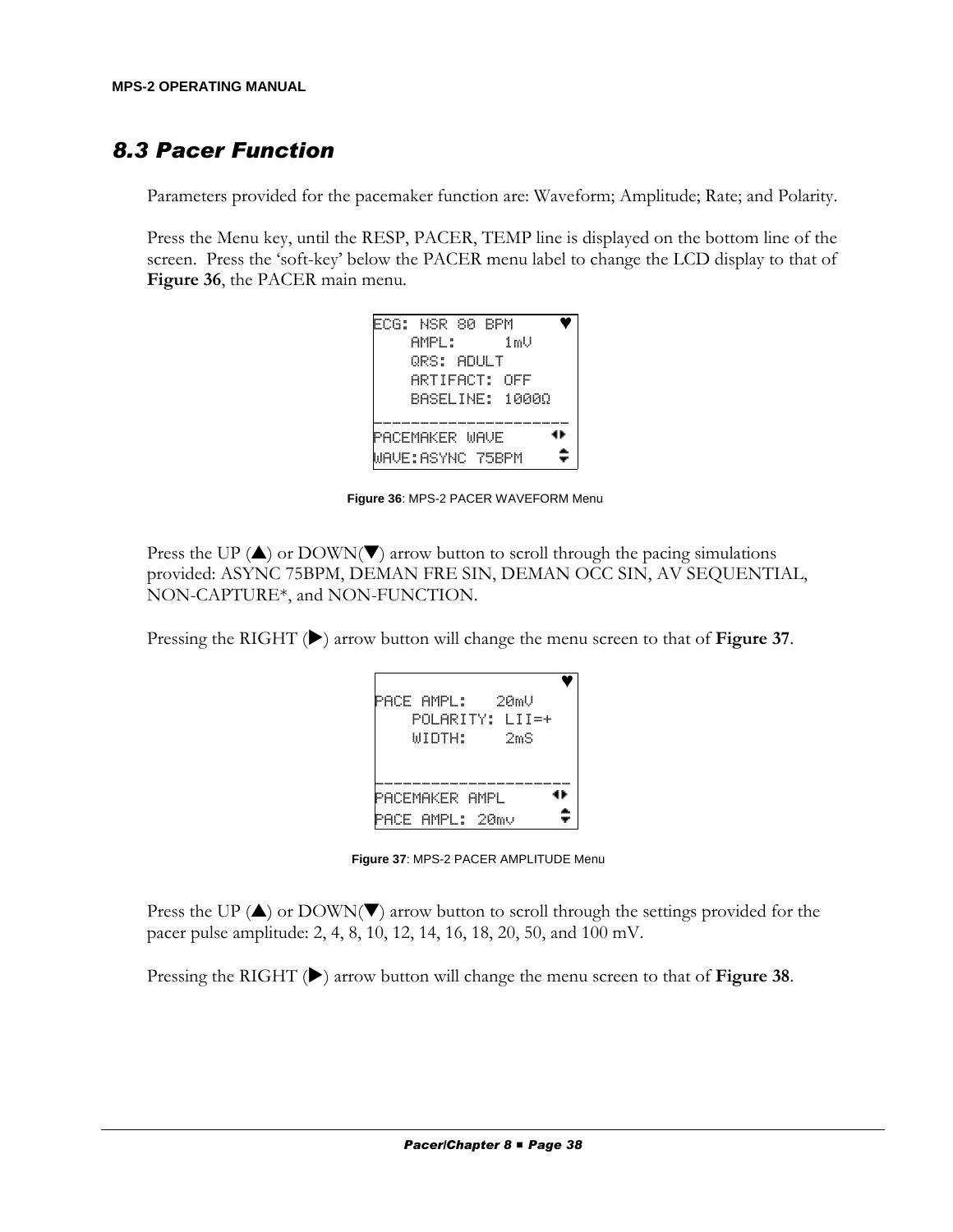| FCG: NSR 80 BPM   |                 |       |    |
|-------------------|-----------------|-------|----|
| PACE AMPL:   20mU |                 |       |    |
|                   | POLARITY: LII=+ |       |    |
|                   | MINTH:          | – 2mS |    |
|                   |                 |       |    |
|                   |                 |       |    |
|                   |                 |       |    |
| PACEMAKER WIDTH   |                 |       | 11 |

**Figure 38**: MPS-2 PACER PULSE WIDTH Menu

Press the UP  $(\triangle)$  or DOWN( $\nabla$ ) arrow button to scroll through the settings provided for the pacer pulse width: 0.1, 0.2, 0.5, 1.0 and 2.0 milliseconds.

Pressing the RIGHT ( $\blacktriangleright$ ) arrow button will change the menu screen to that of Figure 39.

| PACE AMPL:    20mU |                           |     |
|--------------------|---------------------------|-----|
|                    | POLARITY: III≡+           |     |
| WIDTH: 2mS         |                           |     |
|                    |                           |     |
|                    |                           |     |
| PACEMAKER POS/NEG  |                           | 4 H |
|                    |                           |     |
|                    | <b>PACE PULSE POSITIU</b> |     |

**Figure 39**: MPS-2 PACER PULSE POLARITY Menu

Press the UP ( $\triangle$ ) or DOWN( $\nabla$ ) arrow button to toggle the pacer pulse polarity between positive-going and negative-going.

Pressing the RIGHT ( $\blacktriangleright$ ) arrow button will restore the LCD display to the initial menu screen of ?.

Press the LEFT  $(\blacktriangleleft)$  arrow button to scroll the display through the above simulator parameters in reverse order.

Press ENTER after selecting a parameter to activate your selection.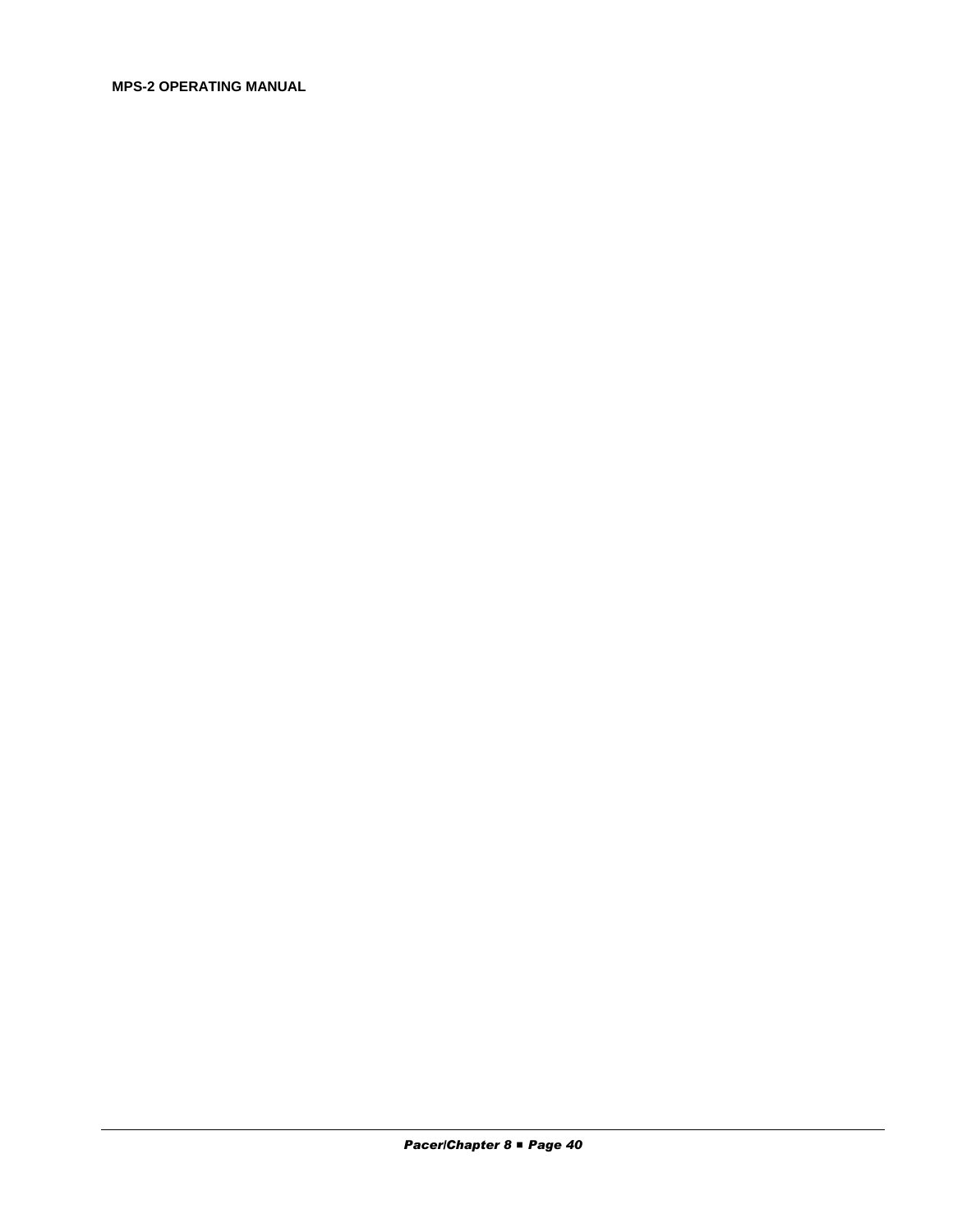

# 9 Temperature

## *9.1 Overview*

MPS-2 temperature simulations are compatible with Yellow Springs Inc. (YSI) Series 400 and 700 probes. MPS-2 creates both simulations, and the simulation presented to the monitor is dependent on the adaptor cable connected to the TEMPERATURE jack.

MPS-2 simulates five body temperatures.

## *9.2 Available Settings*

Press ENTER after selecting a parameter to activate that setting.

• 30, 35, 37, 38, and 40 °C

# *9.3 Temperature Function*

In the Temperature function, MPS-2 provides the simulation for temperature based on both the YSI 400 or 700 thermistor, and the output to the monitor is dependent on the adapter cable connected at the TEMPERATURE jack.

Press the Menu key, until the RESP, PACER, TEMP line is displayed on the bottom line of the screen. Press the 'soft-key' below the TEMP menu label to change the LCD display to that of **Figure 40**, the TEMPERATURE main menu.

| TEMPERATURE: 37ºC                     |  |
|---------------------------------------|--|
|                                       |  |
| TEMPERATURE 400/700<br>TEMPERATURE 37 |  |

**Figure 40**: MPS-2 TEMPERATURE Menu

**<sup>9.2.1</sup> Body Temperatures**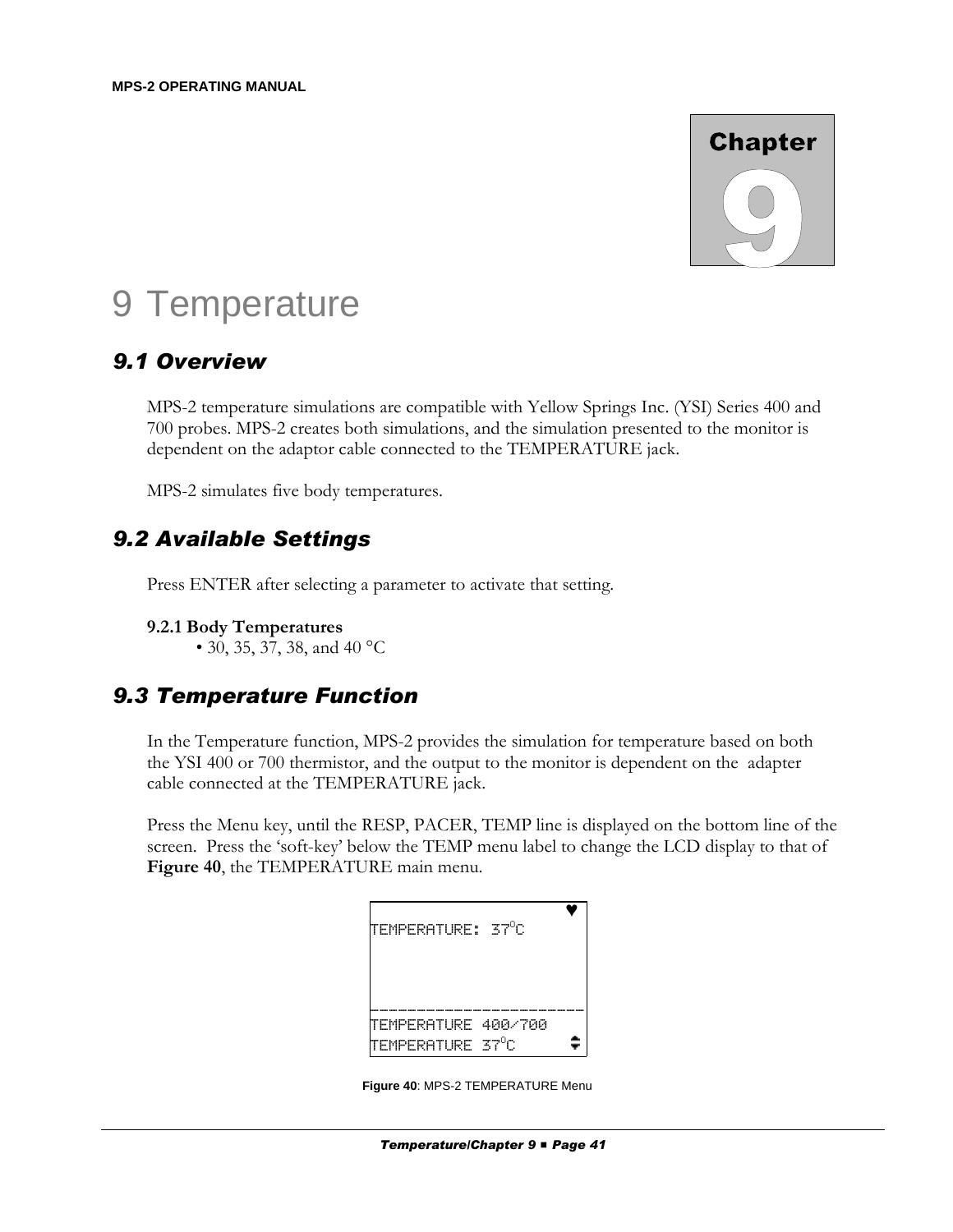The only adjustment provided by this menu is the temperature value, therefore, the LEFT  $(\blacktriangleleft)$ and RIGHT  $(\blacktriangleright)$  arrows are not displayed. Pressing them will have no effect on the MPS-2.

Press the UP  $(\triangle)$  or DOWN( $\nabla$ ) arrow button to scroll through the settings provided for the body temperature: 30, 35, 37, 38 and 40 °C. Press ENTER to activate the temperature selection.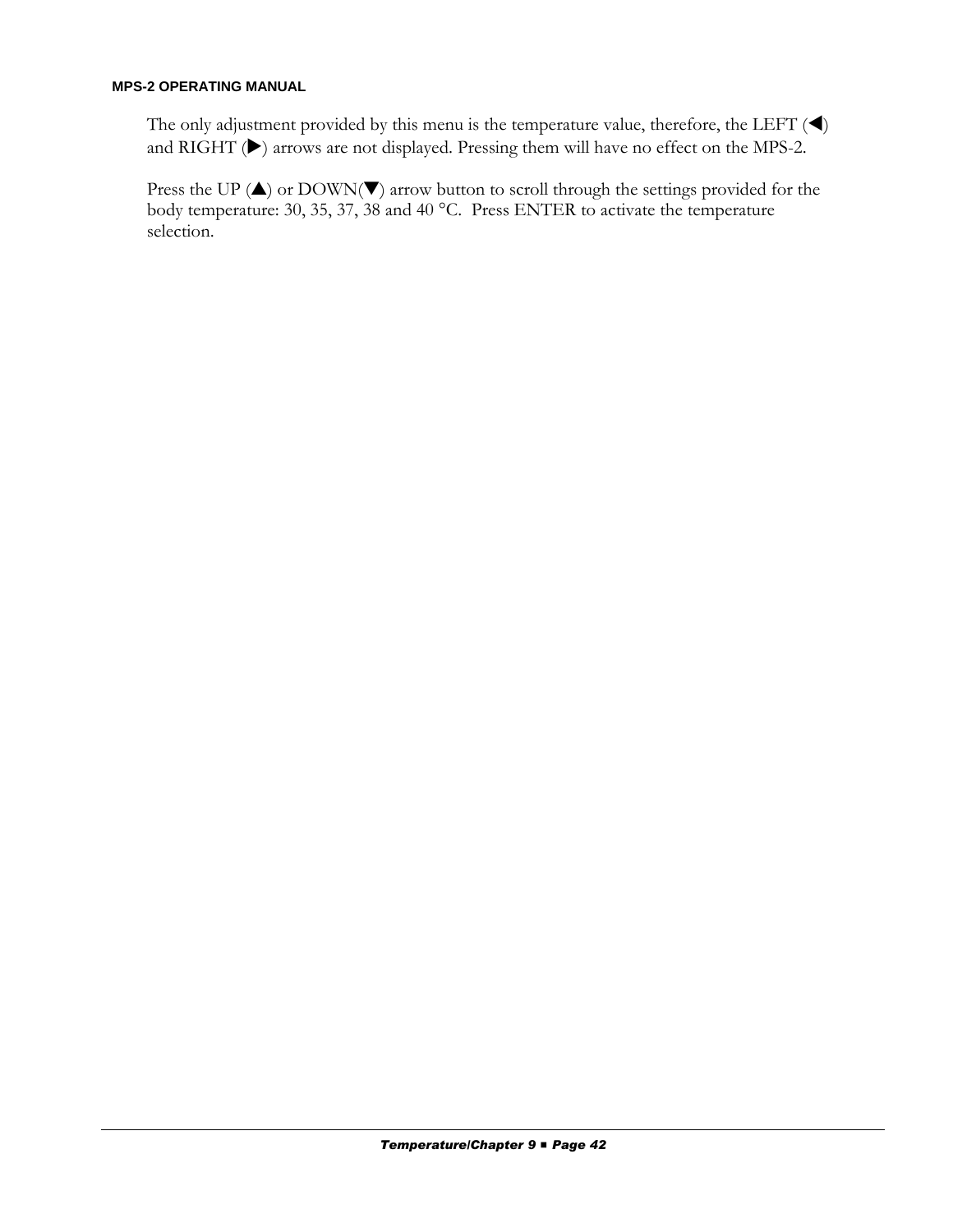# **Chapter**

# 10 Automated Settings

# *10.1 Overview*

The Automated Settings of MPS-2 provide ten patient simulation setups which are userprogrammable. These setups allow multiple simulation parameters to be simultaneously modified in as little as two keystrokes, without affecting the power-on default settings of the simulator.

The Auto setups are created or modified using terminal emulation software via the RS-232 port. Programs such as Hyperterminal or the MPS2PC software (see Chapter 14) may be used.

# *10.2 Choosing an Auto Setting*

Press the Menu key, until the AUTO, SAVE, SETUP line is displayed on the bottom line of the screen. Press the 'soft-key' below the AUTO menu label to change the LCD display to that of **Figure 41**, the AUTO SELECTIONS main menu.



**Figure 41**: MPS-2 AUTO SELECTIONS Menu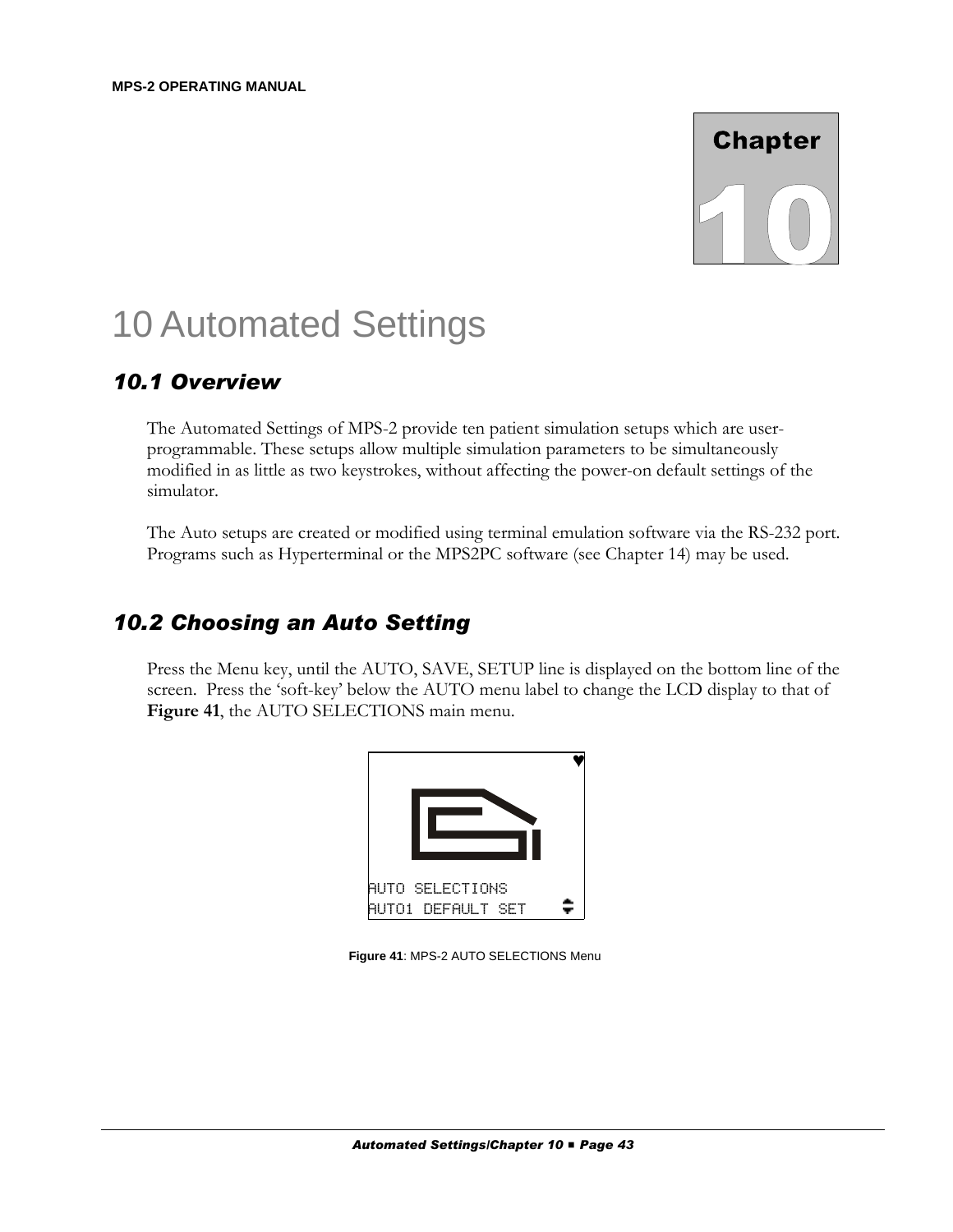AUTO SELECTIONS mode provides space in memory for up to 10 pre-defined Function/Parameter/Setting protocols. Within each AUTO SELECTION, there are 10 individual SETTINGS that can be set. The AUTO SELECTIONS are easily created using the RS-232 commands through the MPS2PC program included with your MPS-2. When an AUTO SELECTION is activated, the individual settings within the protocol are enabled sequentially based on the memory allocation for the protocol, enabling settings at lower memory locations first and progressing through the memory until complete. The first AUTO SELECTION is preset at the factory and it is recommended that it is not changed.

In AUTO SELECTIONS mode, the only adjustment is the selection of a different AUTO SELECTION, therefore, the LEFT and RIGHT arrows are not displayed. Pressing them will have no effect on the MPS-2.

Pressing the UP  $(\triangle)$  arrow button repeatedly will scroll through the available AUTO1 -AUTO10 values.

Pressing the MENU button will change the screen back to that of **Figure 1**.

Once an AUTO SELECTION has been chosen, the simulator parameters configured by that selection will remain in effect until one or more of the parameters are modified via the various menus provided by MPS-2, or until MPS-2 is powered down.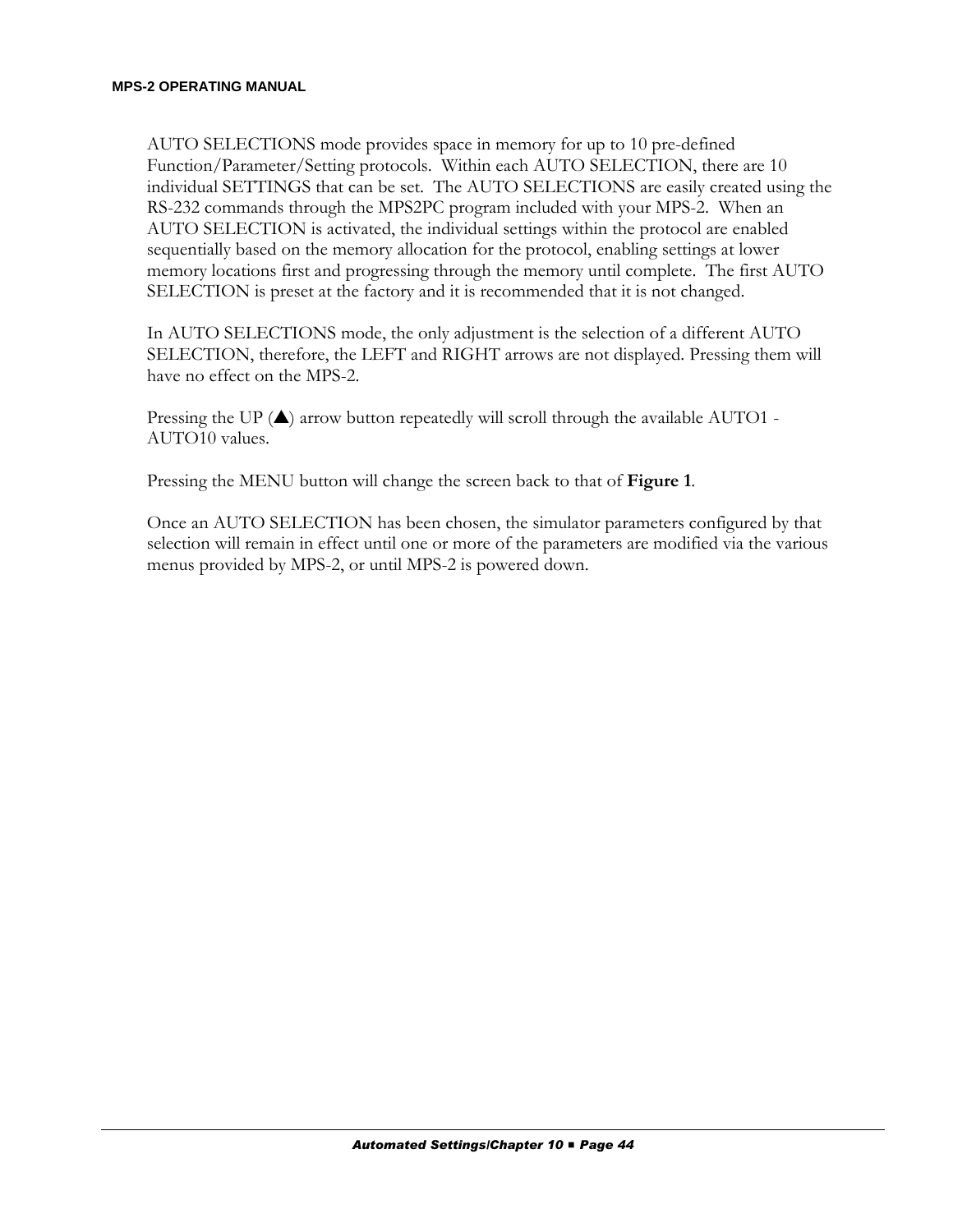# **Chapter**

# 11 VIEWing the Settings

# *11.1 Overview*

The MPS-2 provides the capability of determining the state of each of the function/parameter/setting currently active on the unit. The VIEW function will display a number of screens, each of which will display the parameter settings of a particular function. Each press of ENTER when VIEW has been selected will advance through the VIEW screens, function by function to display the status of all the parameter settings.

# *11.2 Choosing an VIEW screen*

Press the Menu key, until the BP1, BP2, VIEW line is displayed on the bottom line of the screen. Press the 'soft-key' below the VIEW menu label to change the LCD display to that of **Figure 42**, the VIEW main menu.

The VIEW screen displays the SETTINGS on several separate screens, providing information for each of the Functions and Parameters currently in use.



**Figure 42**: MPS-2 ECG VIEW Menu

The VIEW screens can be stepped through by pressing the ENTER key multiple times. To exit the VIEW, press the MENU key. When you re-enter the VIEW menu, you will enter on the screen following the last one that was viewed.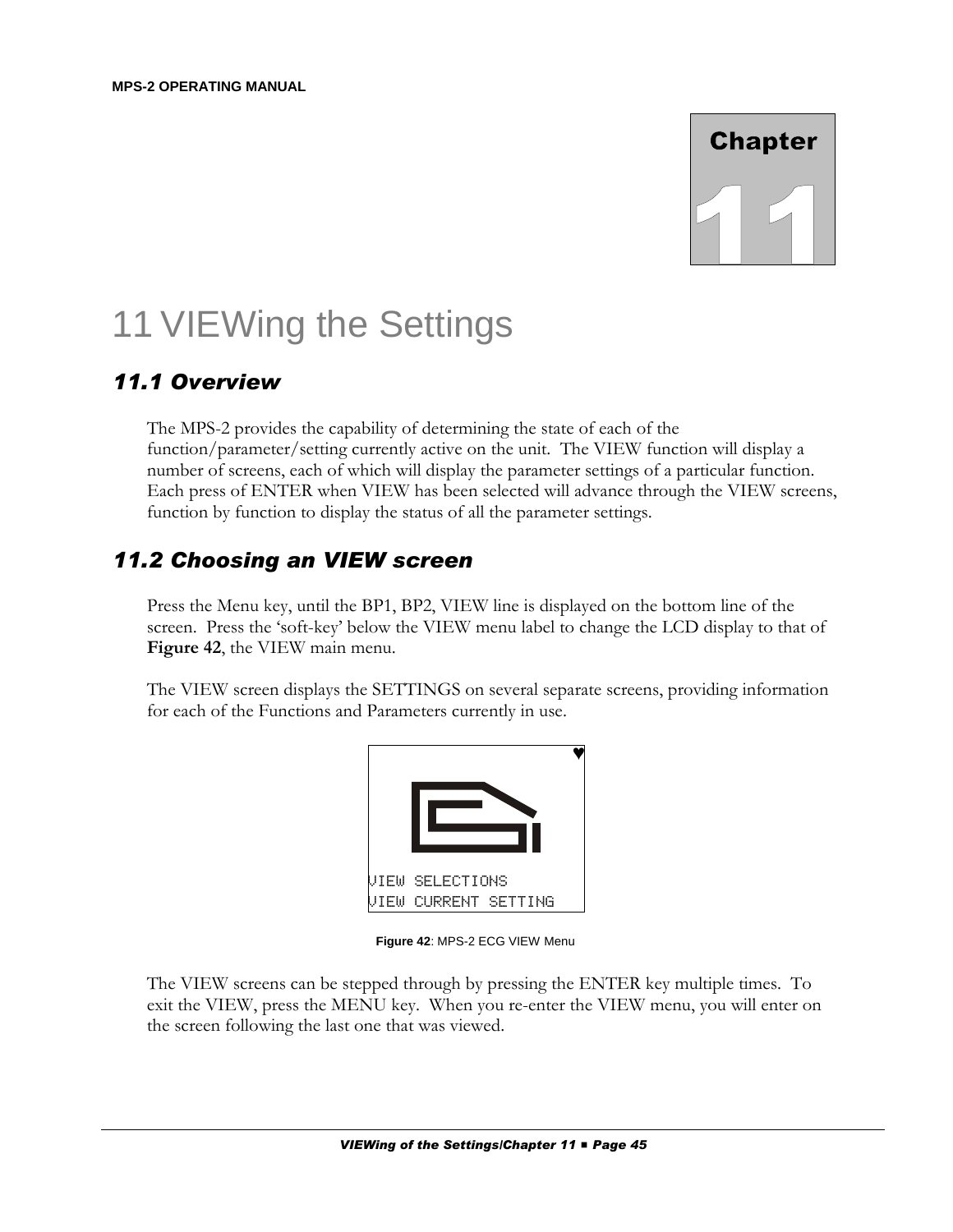Typical VIEW screens are shown below.

ECG: NSR 80 BPM AMPL: 1mV QRS: ADULT ARTIFACT: OFF BASELINE: 1000Ω \_\_\_\_\_\_\_\_\_\_\_\_\_\_\_\_\_\_\_\_\_\_\_ VIEW SETTINGS VIEW CURRENT SETTINGS

**Figure 43**: MPS-2 ECG VIEW SCREEN

|  | BP1: |      |  |  | 0 mmHq                |  |  |  |  |  |  |  |
|--|------|------|--|--|-----------------------|--|--|--|--|--|--|--|
|  |      | BP2: |  |  | 0 mmHq                |  |  |  |  |  |  |  |
|  |      |      |  |  | BP SENSITIVITY= 5µV   |  |  |  |  |  |  |  |
|  |      |      |  |  | BP ARTIFACT: OFF      |  |  |  |  |  |  |  |
|  |      |      |  |  |                       |  |  |  |  |  |  |  |
|  |      |      |  |  | VIEW SETTINGS         |  |  |  |  |  |  |  |
|  |      |      |  |  | VIEW CURRENT SETTINGS |  |  |  |  |  |  |  |

**Figure 44**: MPS-2 BP VIEW SCREEN

| RESP RATE: 20 BR/M<br>DEL TA: 10<br>LEAN: LI (LA)<br>BASELINE: 10000 |
|----------------------------------------------------------------------|
| UIEW SETTINGS<br><b>UIEW CURRENT SETTINGS</b>                        |

**Figure 45**: MPS-2 RESPIRATION VIEW SCREEN

| PACE AMPL:   20mU<br>POLARITY: LII=+<br>WINTH: 2mS |                       |
|----------------------------------------------------|-----------------------|
| UIEW SETTINGS                                      |                       |
|                                                    | VIEW CURRENT SETTINGS |

**Figure 46**: MPS-2 PACER VIEW SCREEN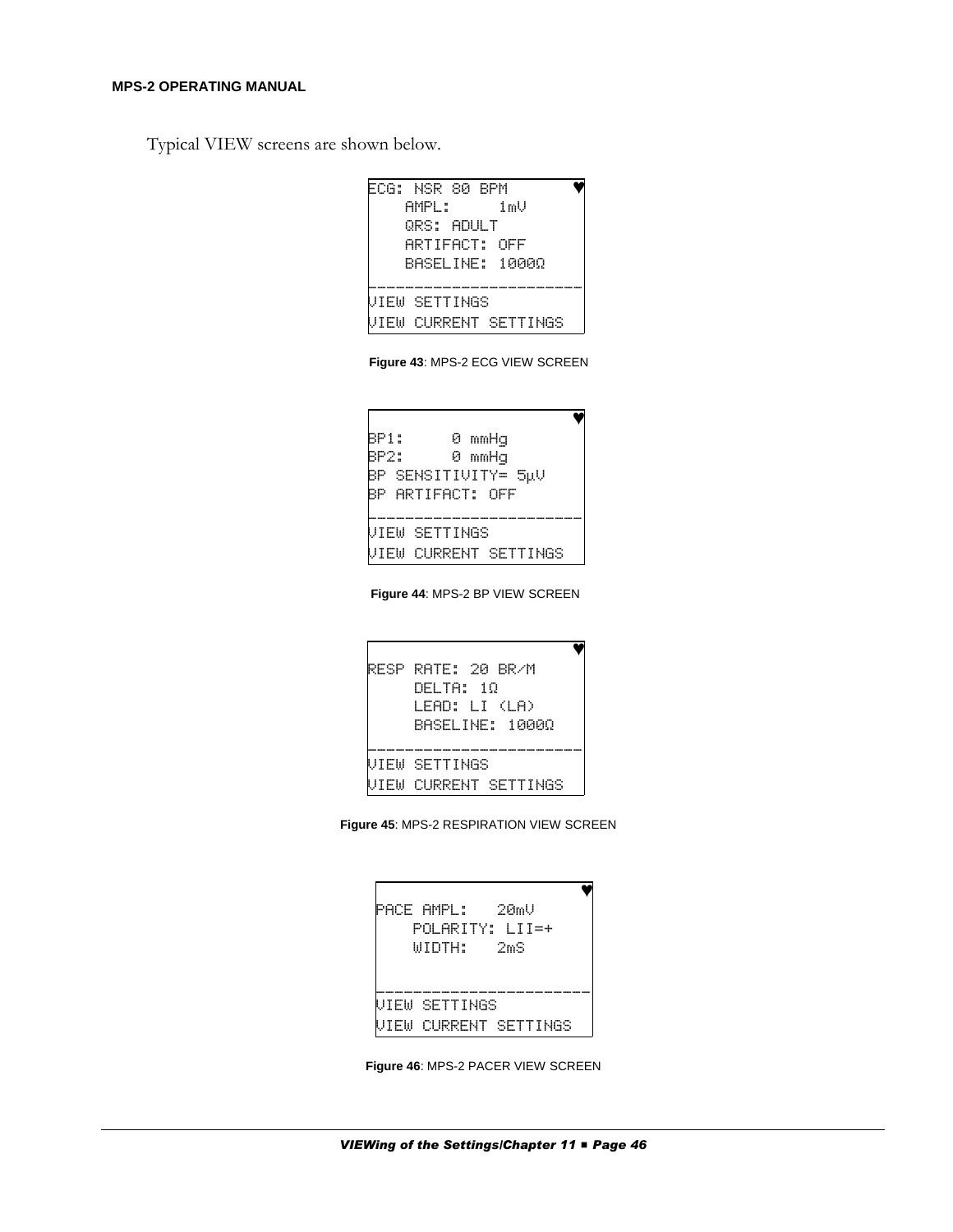| BATTERY >9U    | OΚ                    |  |
|----------------|-----------------------|--|
| REUISION= 1.06 |                       |  |
| VIEW SETTINGS  |                       |  |
|                | VIEW CURRENT SETTINGS |  |

**Figure 47**: MPS-2 GENERAL VIEW SCREEN

| TEMPERATURE: 37°C |                       |
|-------------------|-----------------------|
|                   |                       |
| VIEW SETTINGS     |                       |
|                   | VIEW CURRENT SETTINGS |

**Figure 48**: MPS-2 TEMPERATURE VIEW SCREEN

Pressing any of the ARROW keys will change the screen back to that of **Figure 42**.

Pressing the MENU button will change the screen back to that of **Figure 1**.

Pressing the AMPLITUDE button will change the screen to the ECG VIEW screen and the ECG amplitude to the next setting in the circular buffer.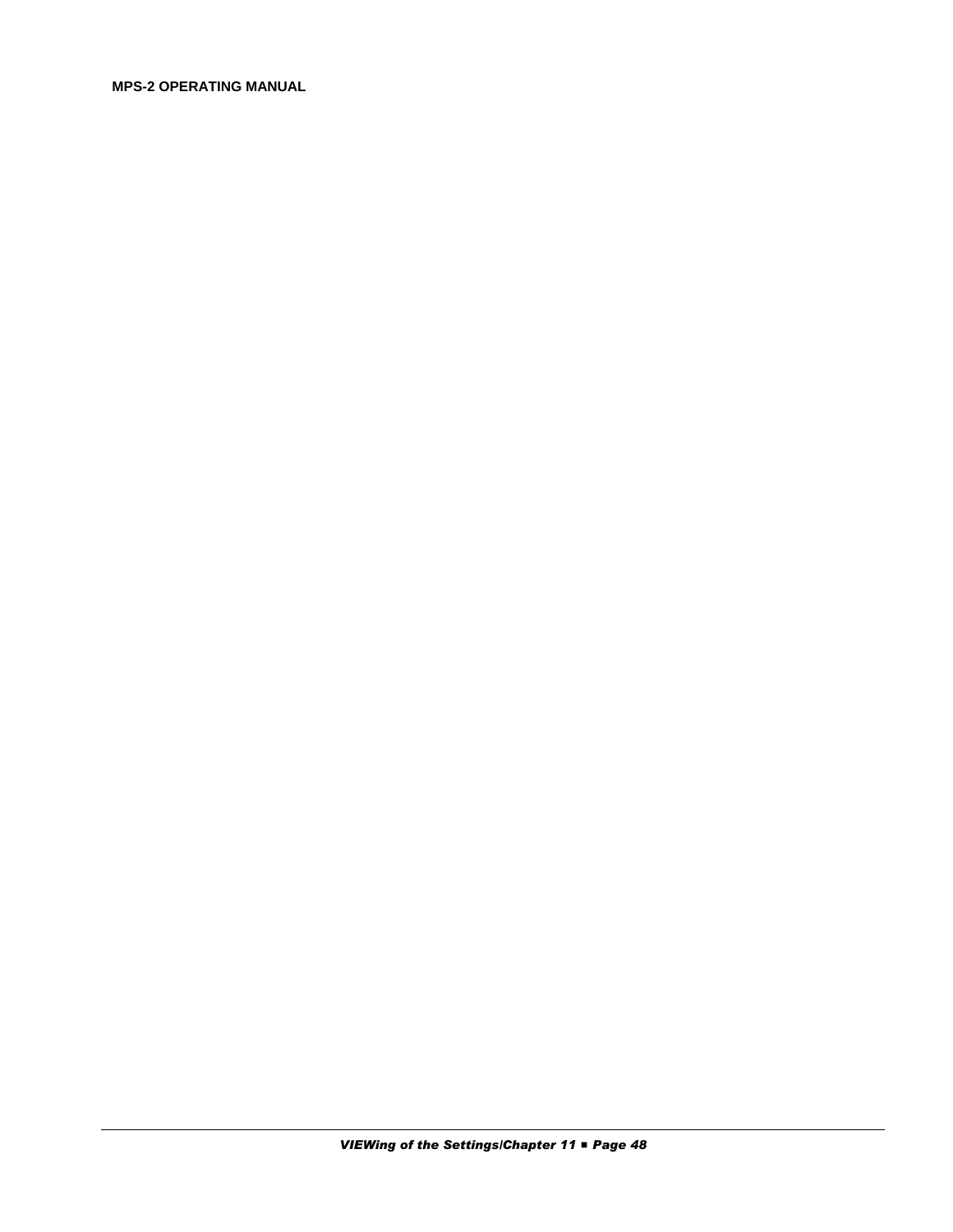

# 12 SETUP Configuration

# *12.1 Overview*

MPS-2 has a number of configuration options for the display and the beeper.

# *12.2 Choosing a Configuration Option*

Press the Menu key, until the AUTO, SAVE, SETUP line is displayed on the bottom line of the screen. Press the 'soft-key' below the SETUP menu label to change the LCD display to that of **Figure 49**, the CONFIGURATION or AUXILARY menu.



The available selections are: CONTRAST UP, CONTRAST DOWN, BACKGROUND LIGHT, BACKGROUND DARK, BEEPER OFF, BEEPER ON, BEEP TEST, DISPLAY LIGHT OFF, DISPLAY 5 SEC, DISPLAY 8 SEC, DISPLAY 10 SEC.

The CONTRAST UP, CONTRAST DOWN selections will adjust the darkness of the text on the background.

The BACKGROUND LIGHT, BACKGROUND DARK selections will change the display from dark text on a light background to light text on a dark background (reverse video).

The BEEPER OFF, BEEPER ON, BEEP TEST selections are self explanatory.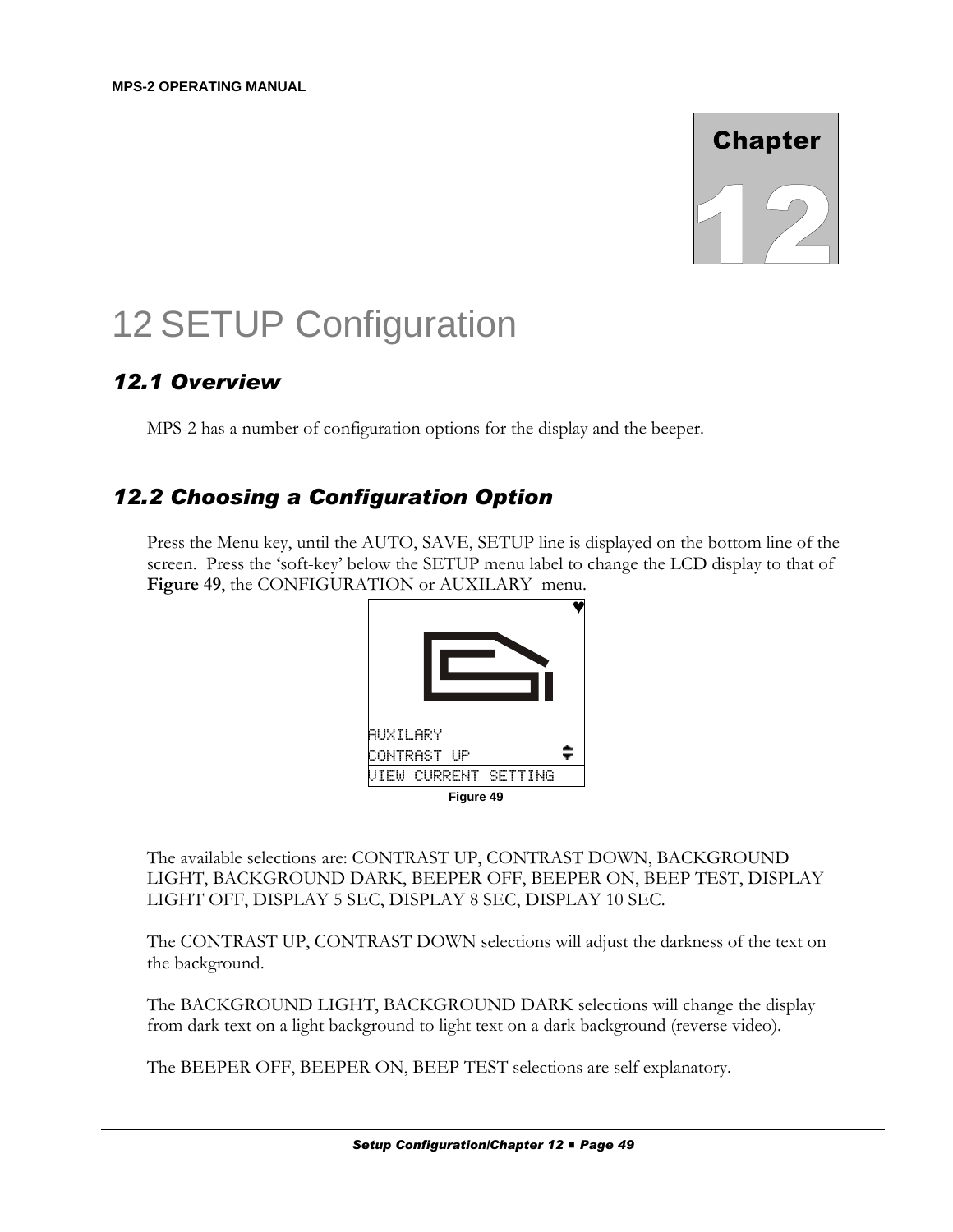The DISPLAY LIGHT OFF, DISPLAY 5 SEC, DISPLAY 8 SEC, DISPLAY 10 SEC selections will determine if the display will be back lit and for how long before it turns off automatically. If the DISPLAY LIGHT is set to 8 seconds, when a keypress is detected, the backlight will turn on for 8 seconds and then turn off unless another keypress is detected. The backlight will turn off at 5, 8 or 10 seconds after the last keypress detected.

Pressing the MENU button will change the screen back to that of **Figure 1**.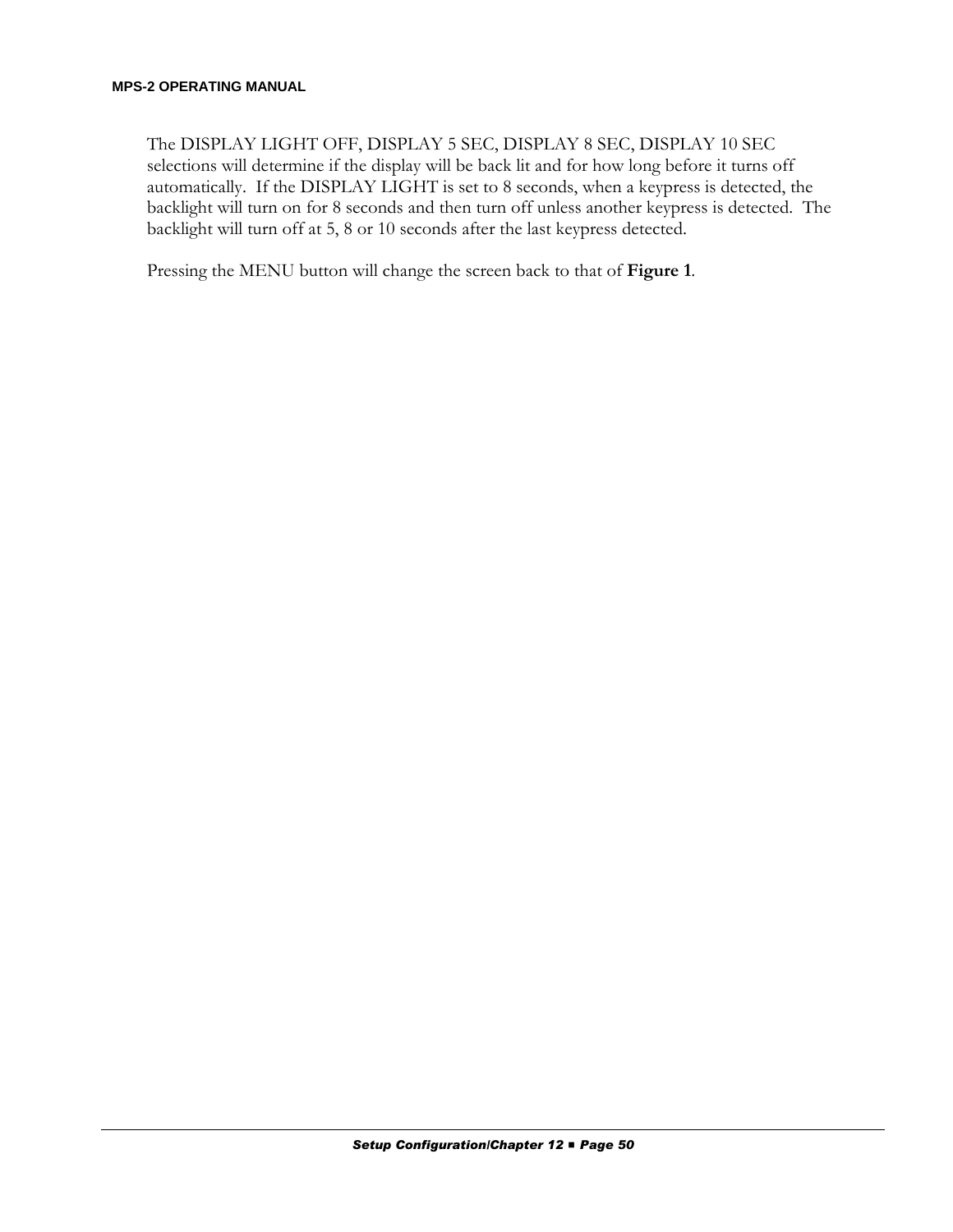

# 13 Controlling MPS-2 with a PC

# *13.1 Overview*

MPS-2 may be controlled directly from a personal computer via RS-232. Control is effected by sending 3 digit numeric codes to MPS-2. The numeric codes can be found in Appendix A.

# *13.2 Connecting MPS-2 to a PC*

Connect the serial communications cable  $(P/N 3140-429)$  provided with MPS-2 to the DB9/RJ12 adapter (P/N 3140-426).

Connect the DB9 of the adapter to a serial communications port ("COM Port") on your PC, and insert the other end of the cable into RS-232 port of MPS-2.

Power up MPS-2 by pressing the POWER pushbutton. There is no need to set MPS-2 to a particular mode for computer communications, it is ready to accept control commands as soon as it is powered ON.

The serial protocol used by MPS-2 is **9600,N,8,1** (9600 baud; no parity; 8 data bits; 1 stop bit). Any serial communications program, such as Hyperterminal, that allows characters to be sent one at a time will work to send the control commands.

# *13.3 MPS-2 Command Interface Specifications*

The remote commands which control MPS-2 are listed in section 13.4 of this operating manual. Remote commands comprise one, two, or three ASCII numerals (character set '0' to '9'), terminated by the ASCII 'E' character. Carriage return, line feed, and similar ASCII control characters **must not be sent** by the controlling device to MPS-2.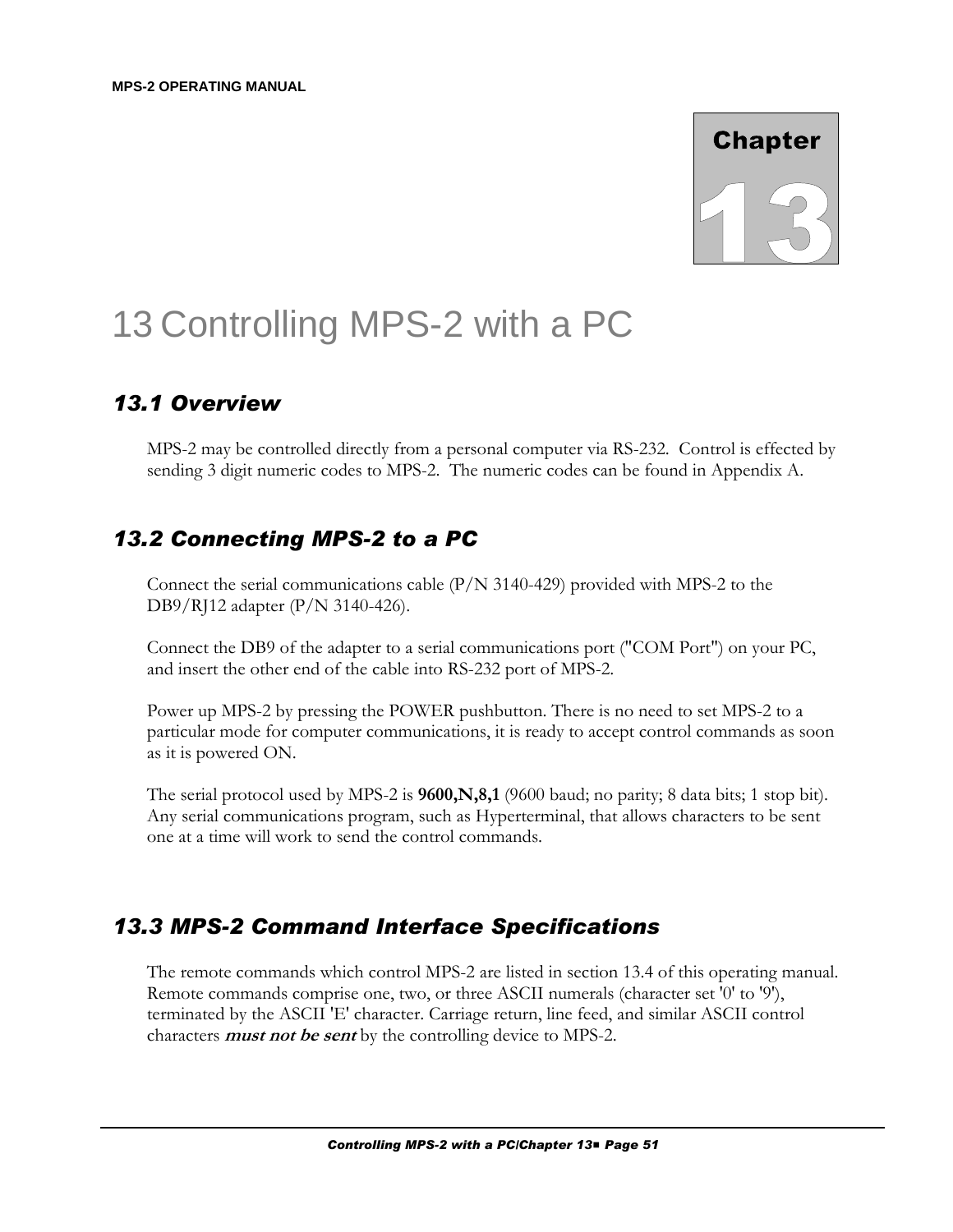Command examples:

| Description                 | Command |
|-----------------------------|---------|
| Set ECG to NSR, 80BPM       |         |
| Set ECG to Coarse AFIB      | 104     |
| Set ECG to NSR, 120BPM      | 15      |
| Set BP channel 1 to 160/110 | 181     |

MPS-2 has special requirements for remote control via RS-232. Characters sent to MPS-2 by a controlling device must be separated by a delay of at least two-tenths of a second.

For example, considering the Coarse AFIB command listed above, the sending device will require at least 0.8 seconds to send this message to MPS-2. After the first ASCII character '1' is sent, there needs to be a 0.2 second pause to allow the MPS-2 to recognize the character. After the pause, the second ASCII character '0' may be sent, etc. Sending the ASCII character 'E' is equivalent to pressing the ENTER key on the keypad.

### *13.4 MPS-2 Command Structure*

The remote commands which control MPS-2 are listed below:

#### **13.4.1 Enter NUMERIC Setting Command**

| Syntax:      | XXX                                                                                                                                                                                                                                                                                                                                  |
|--------------|--------------------------------------------------------------------------------------------------------------------------------------------------------------------------------------------------------------------------------------------------------------------------------------------------------------------------------------|
| Description: | The NUMERIC Setting command prepares to initiate a specific Parameter<br>of a Function at a specific Setting. Each Function/Parameter/ Setting has<br>an assigned numeric code for reference (see Appendix A). For instance,<br>ECG/RATE/240BPM has a numeric code of "014". Type the numeric<br>code, the leading 0's are optional. |
| Example:     | "014" prepare to initiate ECG/RATE/240BPM                                                                                                                                                                                                                                                                                            |
| Returns:     | If there are too many characters received, AMPS will sound a double beep.                                                                                                                                                                                                                                                            |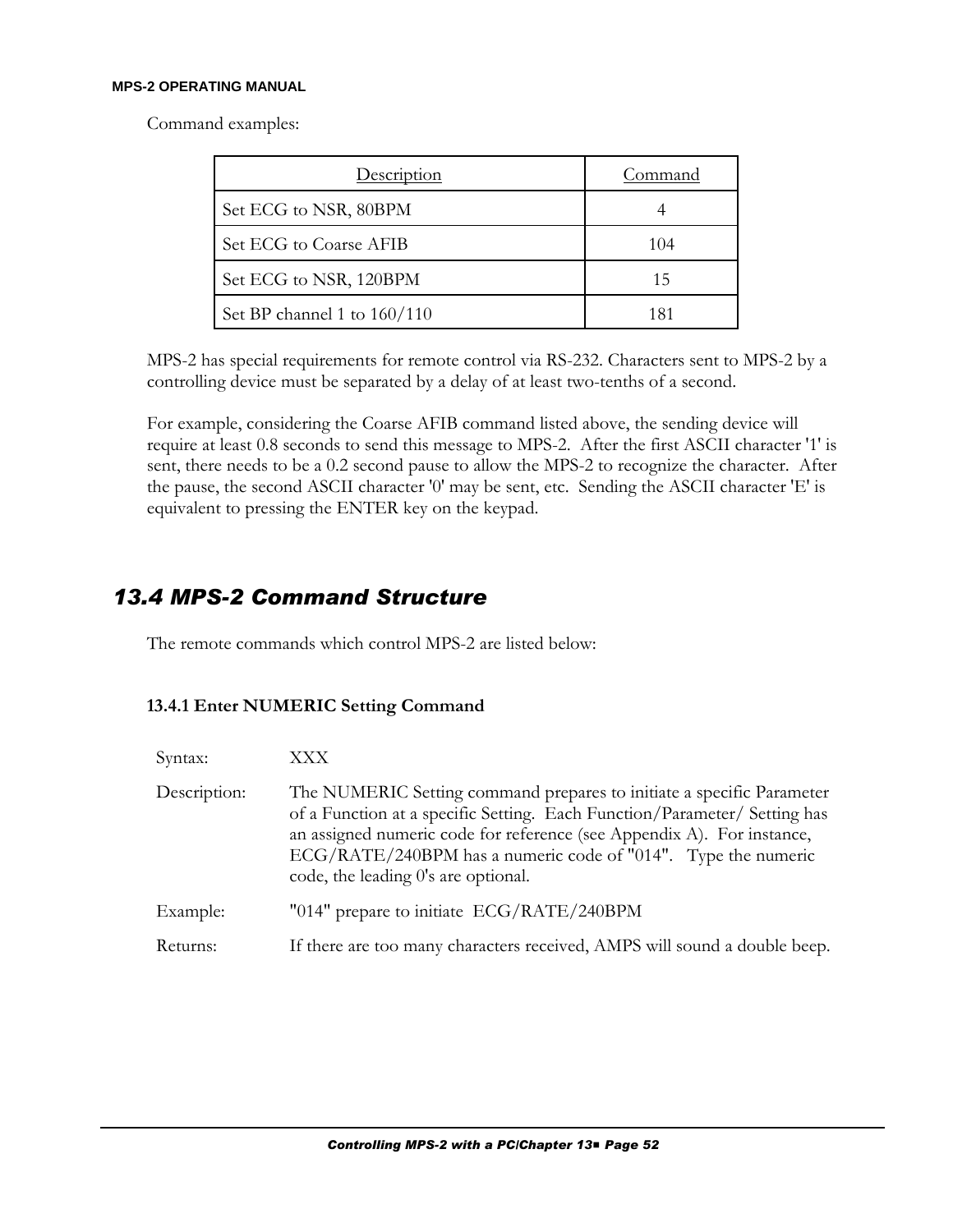### **13.4.2 Activate Setting Command**

| Syntax:      |                                                                                           |
|--------------|-------------------------------------------------------------------------------------------|
| Description: | The E character acts as an Enter keystroke, activating the numeric entry                  |
| Example:     | "014E" prepares to initiate $ECG/RATE/240BPM$ , then activates or<br>'E'nters the command |
| Returns:     | 2 beeps if an error occurs                                                                |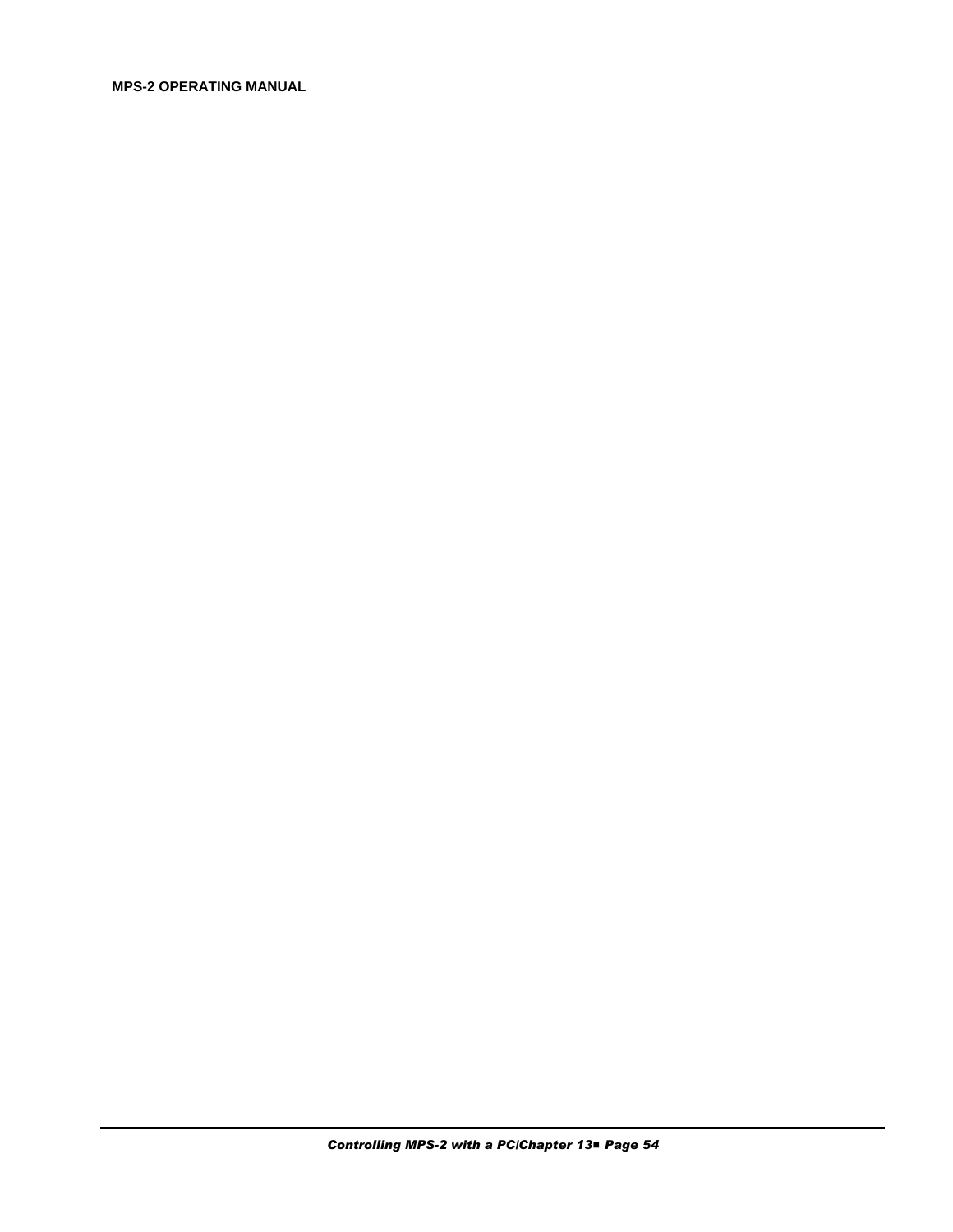

# 14 Configuring MPS-2 with a PC

## *14.1 Overview*

The MPS-2 Configuration Editor software *MPS2PC* facilitates user editing of the configurable parameters of MPS-2 with a PC. There are two categories of parameters that can be configured through a PC connected to the RS-232 port of MPS-2. The first category is power on setting. These parameters represent the default behaviors of MPS-2 after power up. The second category is auto selection setting, as described in Chapter 10. In the next sections the detailed operations of the Configuration Editor software will be given.

# *14.2 Starting MPS2PC*

The *MPS2PC* consists of two files, MPS2PC.EXE and DEFAULT.INI. These files can be copied to a specific folder on the PC's hard drive for convenient access.

To start the Configuration Editor, run MPS2PC.EXE and the following window (**Figure 50**) will show on the screen.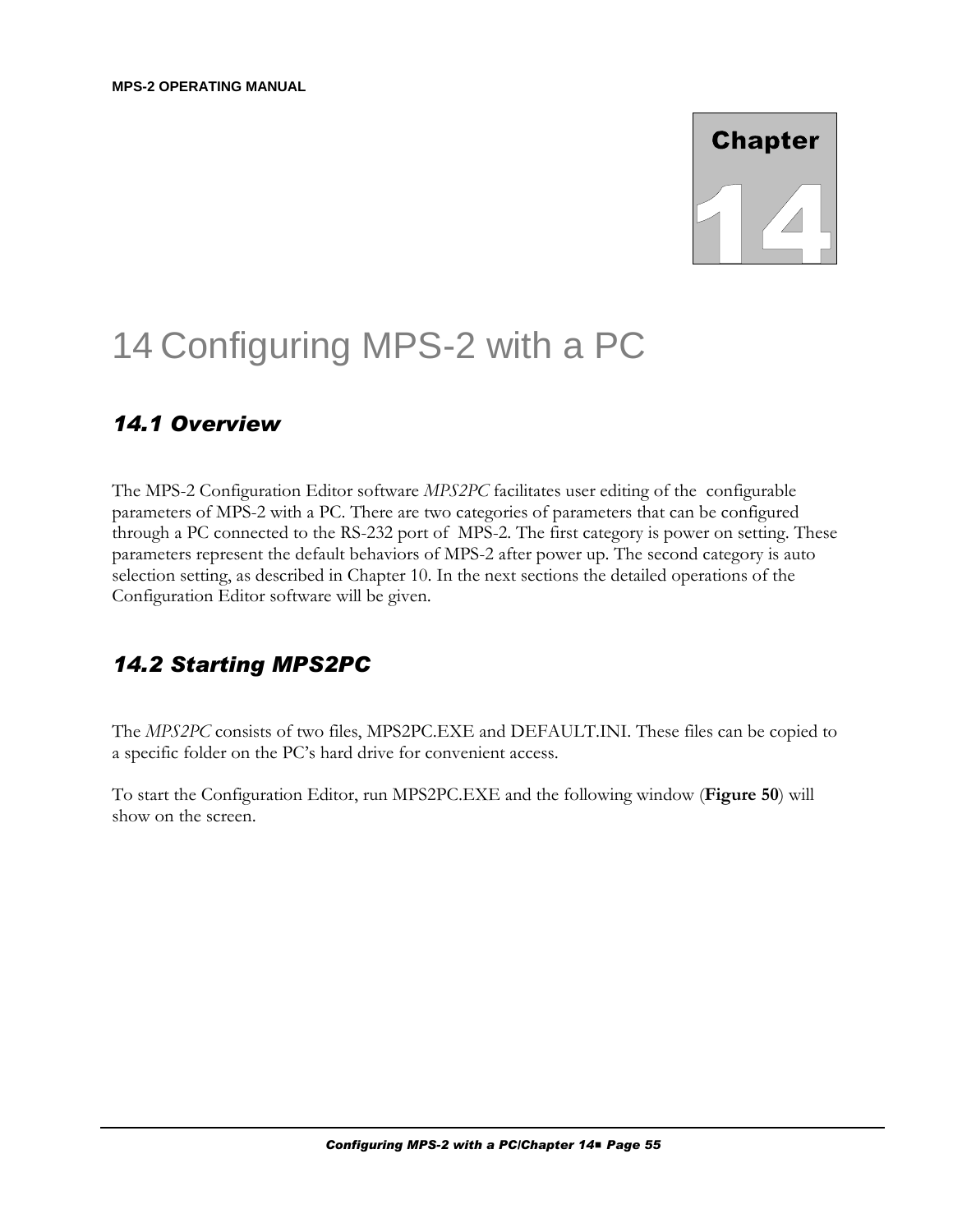| No.<br>1       | Power On Option          |                          |  |
|----------------|--------------------------|--------------------------|--|
|                | <b>ECG Rate</b>          | 80 BPM                   |  |
| $\overline{c}$ | <b>ECG Amplitude</b>     | $1 \text{ mV}$           |  |
| 3              | ECG Baseline Impedance   | 1000 Ohms                |  |
| $\overline{4}$ | <b>ECG Artifact</b>      | Artifact: OFF            |  |
| 5              | ECG Neonatal/Adult       | Adult                    |  |
| $6\phantom{.}$ | Respiration Rate         | 20 BPM                   |  |
| $\overline{7}$ | Respiration Rate/Lead    | Respiration Lead II (LL) |  |
| 8              | <b>Respiration Delta</b> | 1 Ohm                    |  |
| 9              | Respiration Impedance    | 1000 Ohms                |  |
| 10             | Pacer Pulse Amplitude    | $10 \text{ mV}$          |  |
| 11             | Pacer Pulse Width        | 2 msec                   |  |
| 12             | Pacer Pulse Polarity     | Positive Pulse           |  |
| 13             | Temperature YSI 400/700  | $37^{\circ}$ C           |  |
| 14             | <b>BP</b> Sensitivity    | 5µV/V per mmHq           |  |
| 15             | BP Respiration Artifact  | Artifact: OFF            |  |

**Figure 50**-Start up Screen of MPS-2 Configuration Editor

### *14.3 Setting up Communication with MPS-2*

Connect the serial communications cable (P/N 3140-429) provided with MPS-2 to the DB9/RJ12 adapter (P/N 3140-426).

Connect the DB9 of the adapter to a serial communications port ("COM Port") on your PC, and insert the other end of the cable into RS-232 port of MPS-2.

From the *MPS2PC*, click the Communication tab. Make sure the com port setting corresponds to the com port you selected on your PC.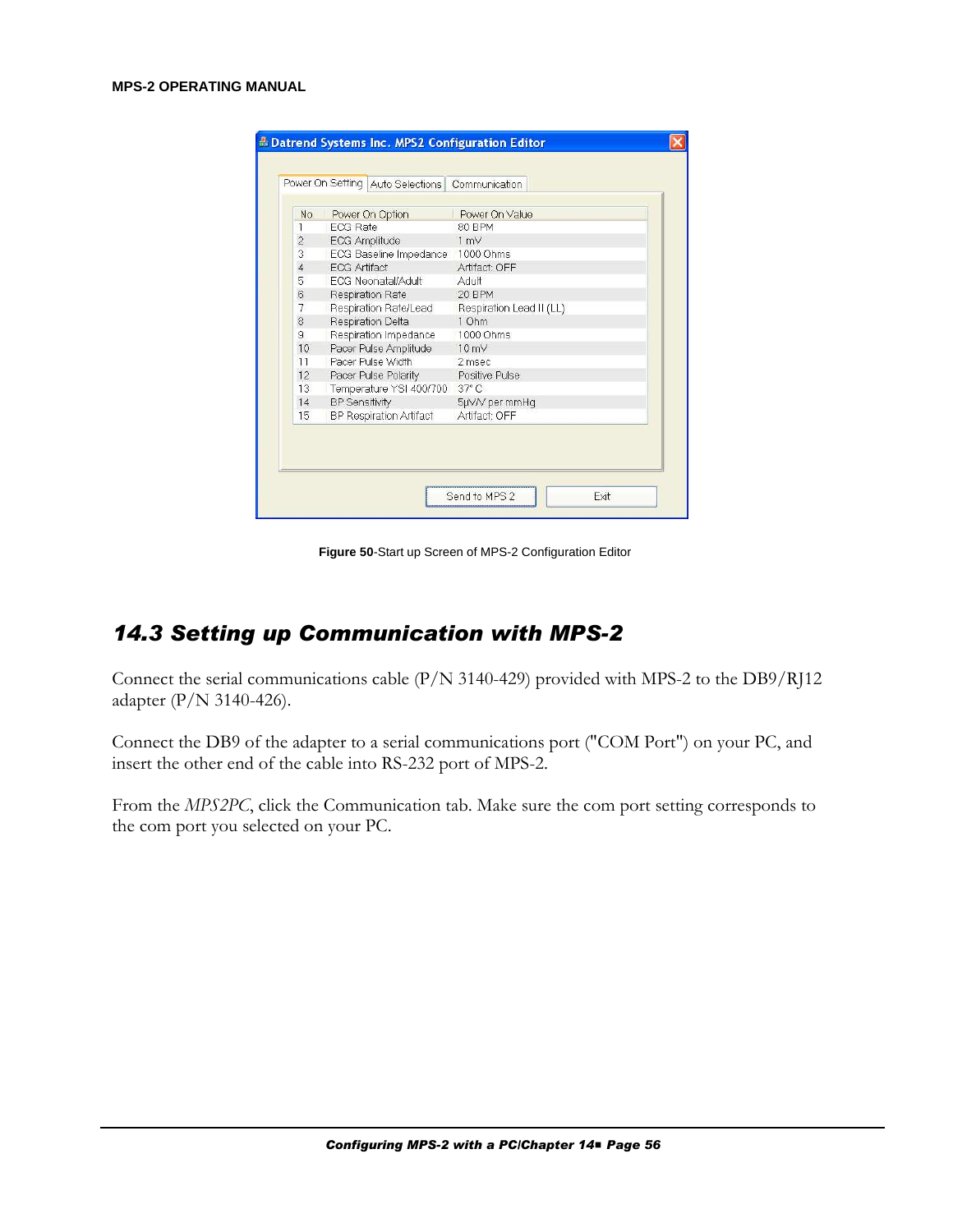# *14.4 Configuring the Power on Setting of MPS-2*

From the Power on Setting tab, 15 parameters of the MPS-2 can be changed. In order to change one of the parameters, double click the row corresponding to that parameter, then select the desired value from the pop-up window, see **Figure 51**. Click OK to validate the change, or Cancel to cancel the change.

|                | Power On Setting   Auto Selections | Communication         |                      |
|----------------|------------------------------------|-----------------------|----------------------|
|                |                                    |                       |                      |
| No.            | Power On Option                    | Power On Value        | <b>ECG Amplitude</b> |
|                | FCG Rate                           | 80 BPM                | $0.25 \text{ mV}$    |
| $\overline{c}$ | <b>ECG Amplitude</b>               | 1 <sub>m</sub>        | 0.5 <sub>m</sub>     |
| 3              | ECG Baseline Impedance 1000 Ohms   |                       | 1 mV                 |
| $\overline{4}$ | <b>FCG Artifact</b>                | Artifact: OFF         | $2 \text{ mV}$       |
| 5              | FCG Neonatal/Adult                 | Adult                 | 3 mV                 |
| 6              | <b>Respiration Rate</b>            | 20 BPM                | 4 mV                 |
| 7              | Respiration Rate/Lead              | Respiration Lead II   | 5mV                  |
| 8              | <b>Respiration Delta</b>           | 1 Ohm                 |                      |
| 9              | Respiration Impedance              | 1000 Ohms             |                      |
| 10             | Pacer Pulse Amplitude              | $10 \text{ mV}$       |                      |
| 11             | Pacer Pulse Width                  | 2 msec                |                      |
| 12             | Pacer Pulse Polarity               | <b>Positive Pulse</b> |                      |
| 13             | Temperature YSI 400/700 37°C       |                       |                      |
| 14             | <b>BP</b> Sensitivity              | 5µV/V per mmHq        |                      |
| 15             | <b>BP Respiration Artifact</b>     | Artifact: OFF         |                      |
|                |                                    |                       |                      |
|                |                                    |                       | OK<br>Cancel         |
|                |                                    |                       |                      |

**Figure 51** - Example of changing ECG Amplitude

After all parameters are changed, they can be sent to MPS-2 through the RS-232 connection by clicking the Send to MPS-2 button. It takes about 10 seconds for the transfer to finish.

For the settings to take effect, it is necessary to restart MPS-2 by switching the power off, waiting one second, then switching the power back on.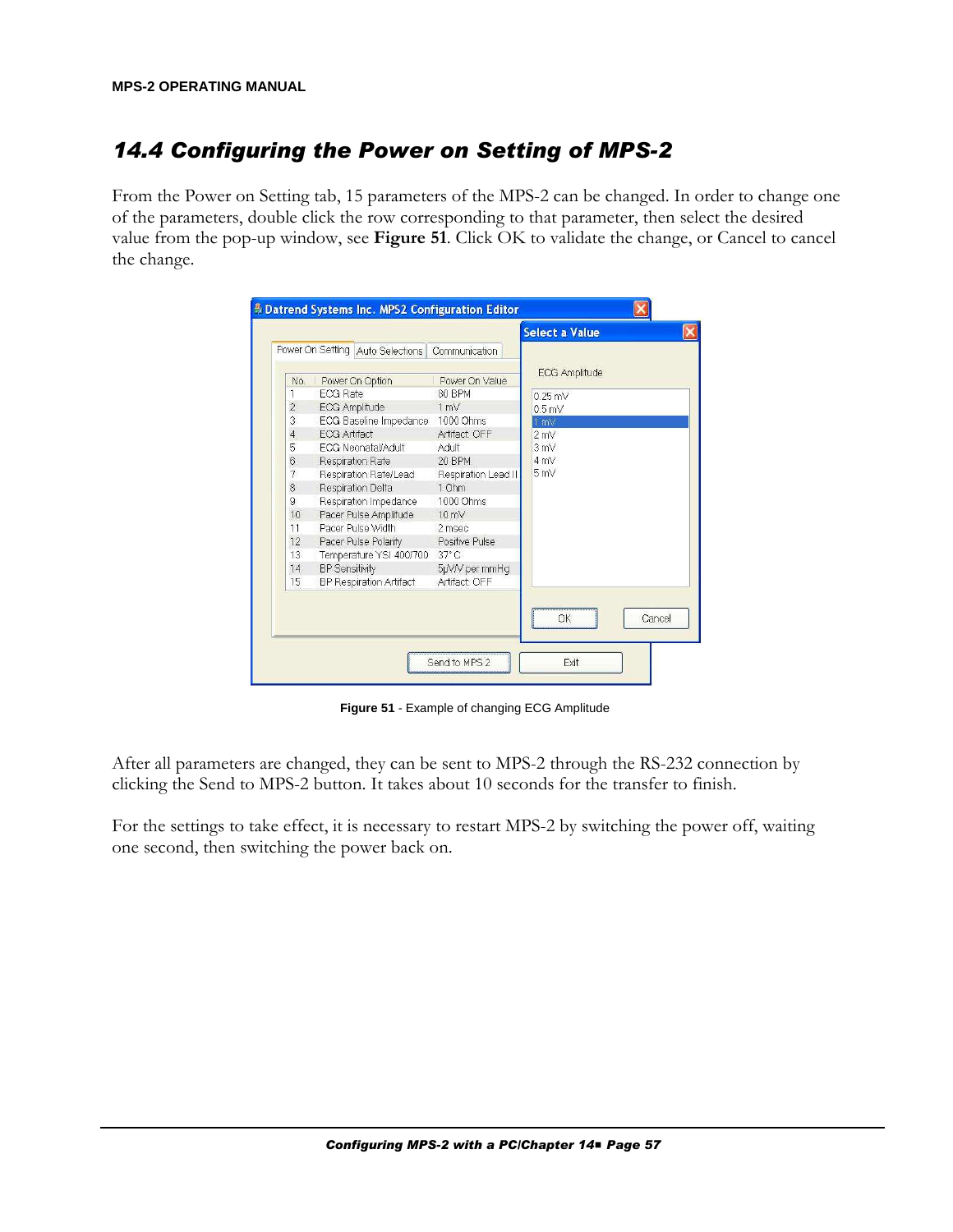# *14.5 Configuring the Auto Selections of MPS-2*

The Auto Selections feature allows you to create or modify up to 10 custom simulation setups for MPS-2. After uploading the Auto setups to MPS-2, multiple simulation parameters can then be quickly changed at once, via the AUTO menu operations of MPS-2.

Click the Auto Selections tab to display the following window (**Figure 52**) in the configuration editor. To edit one of the auto selections, double click the row corresponding to that auto selection, and the Auto Selection Editor window will pop-up as shown in **Figure 53**.

|                  | Power On Setting   Auto Selections |  |  |
|------------------|------------------------------------|--|--|
|                  | Auto Selection Name                |  |  |
| No.<br>1         | <b>Factory Default</b>             |  |  |
| $\mathbf{2}$     | No Selection                       |  |  |
| 3                | No Selection                       |  |  |
| $\overline{4}$   | No Selection                       |  |  |
| 5                | No Selection                       |  |  |
| $6\overline{6}$  | No Selection                       |  |  |
| 7                | No Selection                       |  |  |
| $\boldsymbol{8}$ | No Selection                       |  |  |
| $\overline{9}$   | No Selection                       |  |  |
| 10               | No Selection                       |  |  |
|                  |                                    |  |  |
|                  |                                    |  |  |
|                  | Export to File<br>Import from File |  |  |
|                  |                                    |  |  |
|                  |                                    |  |  |

**Figure 52** - Configuring Auto Selections

Any Auto selection may include up to 10 parameter settings. *MPS2PC* organizes Auto selections into four Categories. Parameters and settings vary by Category, but all Categories include settings for Body Temperature. The desired Category is selected by clicking the "Type" combo box in the Auto Selection Editor, see **Figure 53**.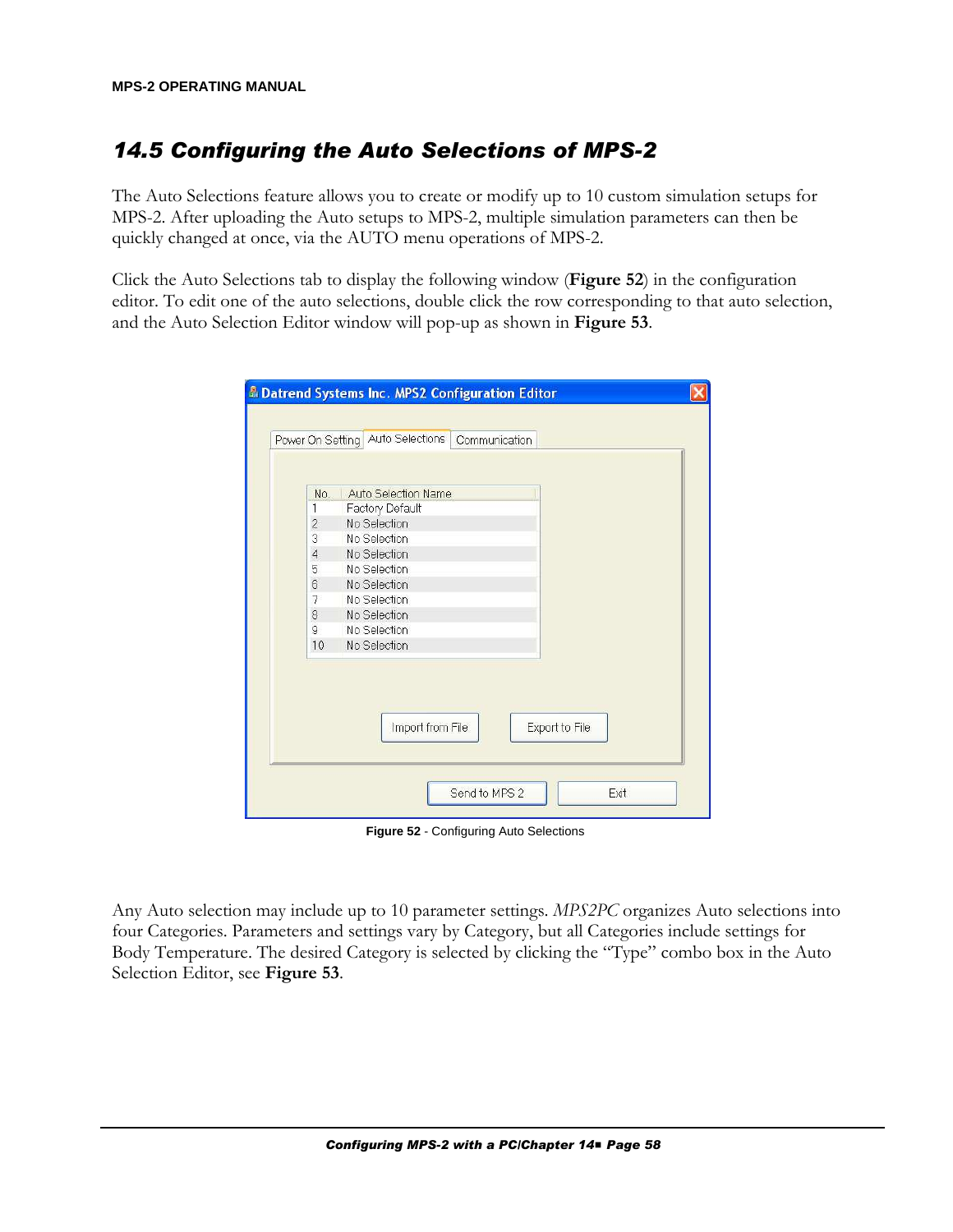| <b>Auto Selection Editor</b>                         |                                                        |
|------------------------------------------------------|--------------------------------------------------------|
|                                                      |                                                        |
| Factory Default<br>Name                              |                                                        |
| Type                                                 |                                                        |
|                                                      | Multiparameter Simulation<br>Multiparameter Simulation |
| Number Arrhythmia Simulation<br>Paced ECG Simulation | Max 10): 10                                            |
| <b>ECG Performance Test</b><br>ECG                   |                                                        |
|                                                      | Blood Pressure Respiration Temperature                 |
|                                                      |                                                        |
| Rate:                                                | 80 BPM                                                 |
| Amplitude:                                           | 1 mV                                                   |
| Baseline Impedance:                                  | 1000 Ohms                                              |
| ST Segment:                                          | NO SELECTION<br>Y                                      |
| Neonatal:                                            |                                                        |
|                                                      | Adult QRS dur. 80 ms                                   |
| Artifact:                                            | OFF<br>$\checkmark$                                    |
|                                                      |                                                        |
|                                                      |                                                        |
|                                                      | OK<br>Cancel                                           |
|                                                      |                                                        |

**Figure 53** - AUTO Selection Editor

Below is an overview of all auto selection types.

Type: Multi-parameter Simulation

| ECG Tab:                  | Blood Pressure Tab:                       |
|---------------------------|-------------------------------------------|
| Rate                      | Sensitivity                               |
| Amplitude                 | <b>Static Level</b>                       |
| <b>Baseline Impedance</b> | BP1 Dynamic                               |
| ST Segment                | BP2 Dynamic                               |
| Neonatal                  | Artifact                                  |
| Artifact                  |                                           |
| Respiration Tab:          | Temperature Tab (available in all Types): |
| Rate                      | Temperature YSI 400/700                   |
| Apnea                     |                                           |
| Delta                     |                                           |
| Lead                      |                                           |
|                           |                                           |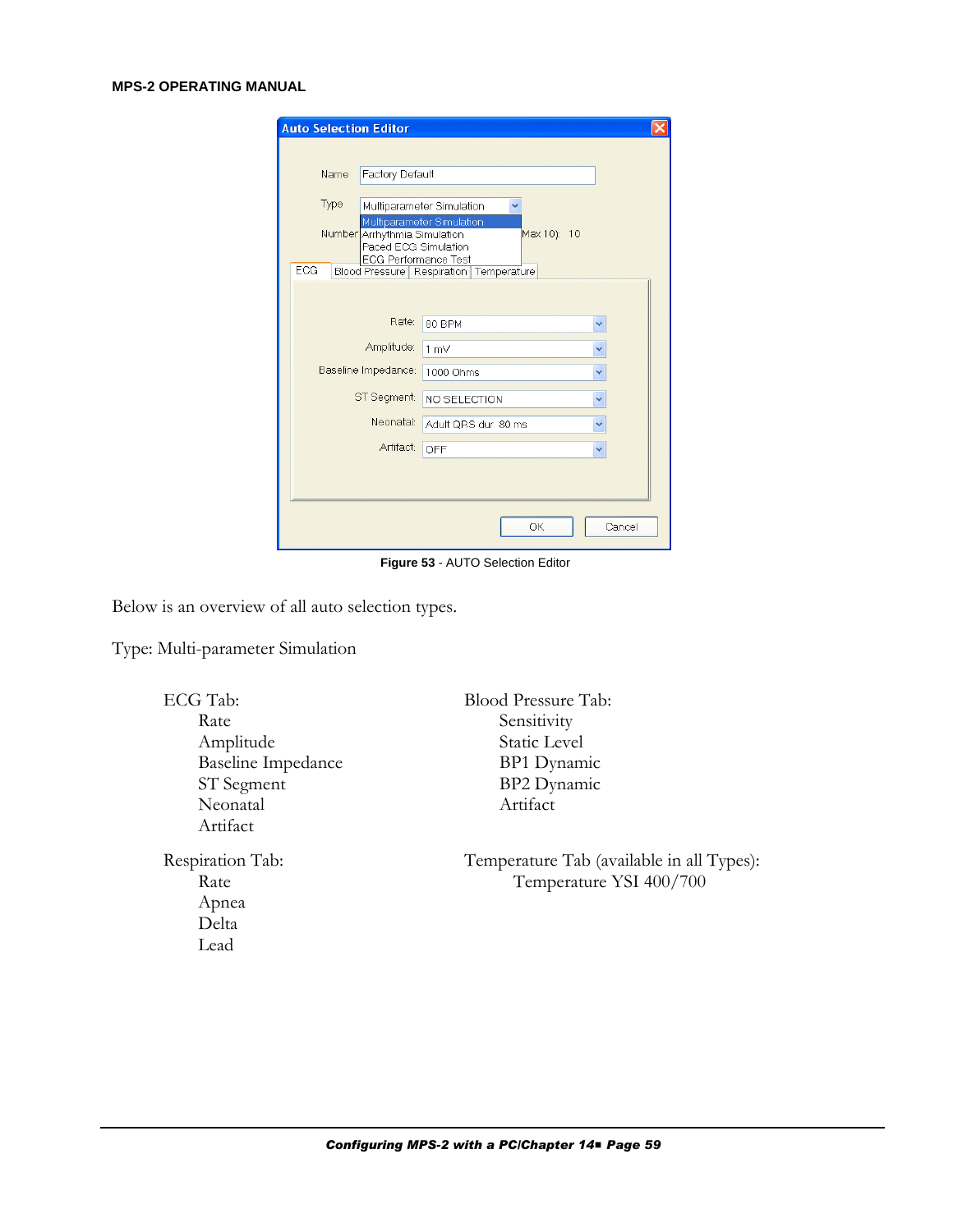Type: Arrhythmia Simulation

Arrhythmia Tab: Arrhythmia Waveform Temperature Tab: (See above)

Type: Paced ECG Simulation

Pacer Tab: Waveform Pulse Polarity Pulse Amplitude Pulse Width

Temperature Tab: (See above)

Type: ECG Performance Simulation

| Performance Tab: |  |
|------------------|--|
| Waveform         |  |

Temperature Tab: (See above)

The Auto Selection Editor keeps track of the number of parameter selected as shown in **Figure 54**. If this number reaches 10 (which is only possible for Multiparameter Simulation type), any further selection of parameters is inhibited.

|                              | Factory Default                                     |   |  |
|------------------------------|-----------------------------------------------------|---|--|
| Type                         | Paced ECG Simulation                                |   |  |
|                              | Number of Parameters Currently Selected (Max 10): 1 |   |  |
|                              |                                                     |   |  |
| Pacer Simulation Temperature |                                                     |   |  |
|                              |                                                     |   |  |
| Waveform:                    | Asynchronous at 75BPM                               |   |  |
| Pulse Polarity:              | NO SELECTION                                        |   |  |
| Pulse Amplitude:             |                                                     |   |  |
|                              | NO SELECTION                                        | Y |  |
|                              | Pulse Width: NO SELECTION                           | Ÿ |  |
|                              |                                                     |   |  |
|                              |                                                     |   |  |
|                              |                                                     |   |  |
|                              |                                                     |   |  |

**Figure 54** - Number of Parameters Selected In Auto Selection Editor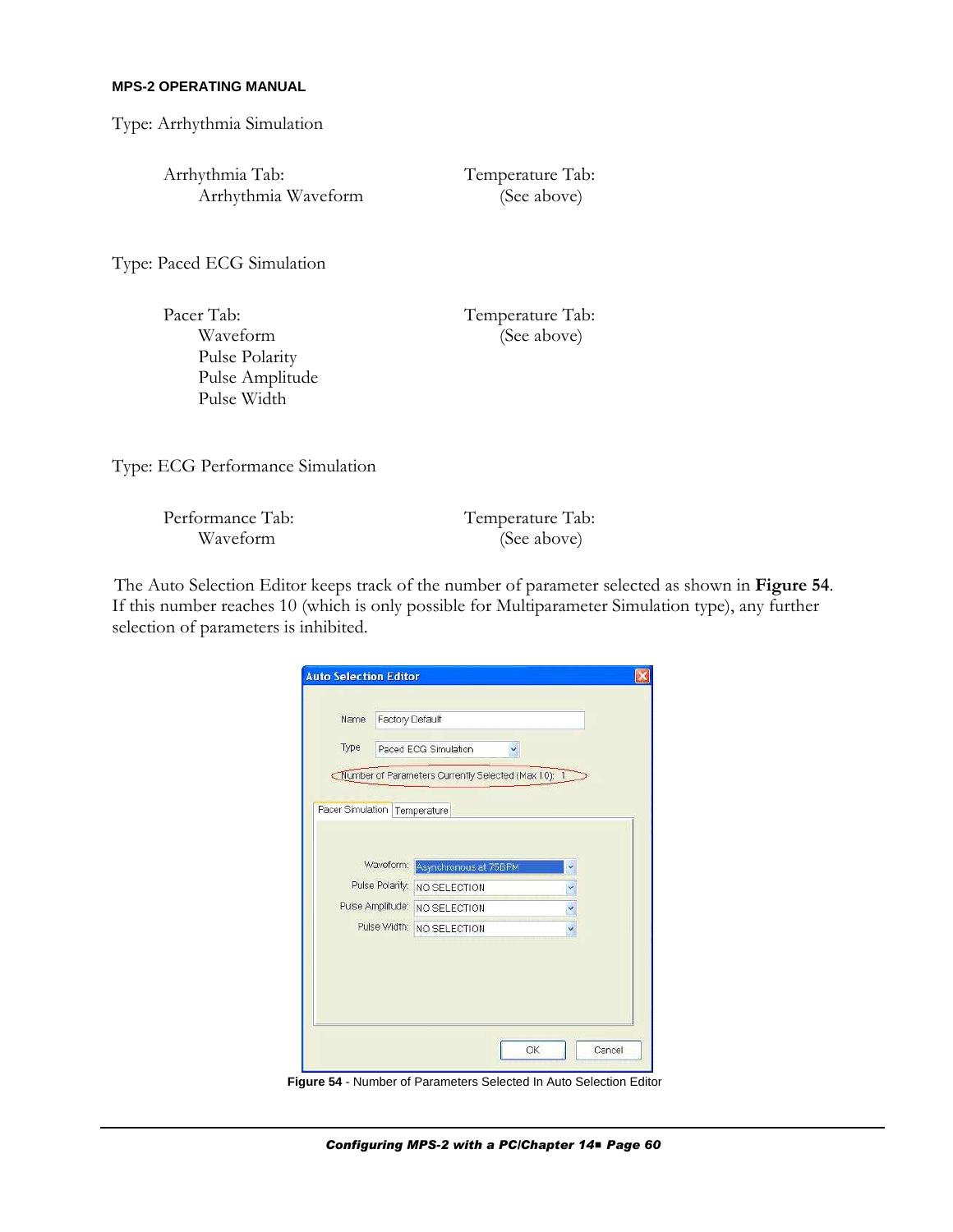You can name or rename any of the Auto selections, but the names will not be sent to MPS-2. Instead, the names of the auto selections can only be saved in an exported file for future reference. The file export and import features are available from the *MPS2PC* main window (**Figure 52**). The exported files are in text format and can also be edited with any text editor.

When you are finished editing the Auto setups, click OK to exit the editor. Press "Send to MPS-2" button to upload the Auto setups to MPS-2 via the RS-232 connection. It takes about 1 minute for the transfer to finish.

For the settings to take effect, it is necessary to restart MPS-2. After uploading, reset MPS-2 by switching the power off, waiting one second, then switching the power back on.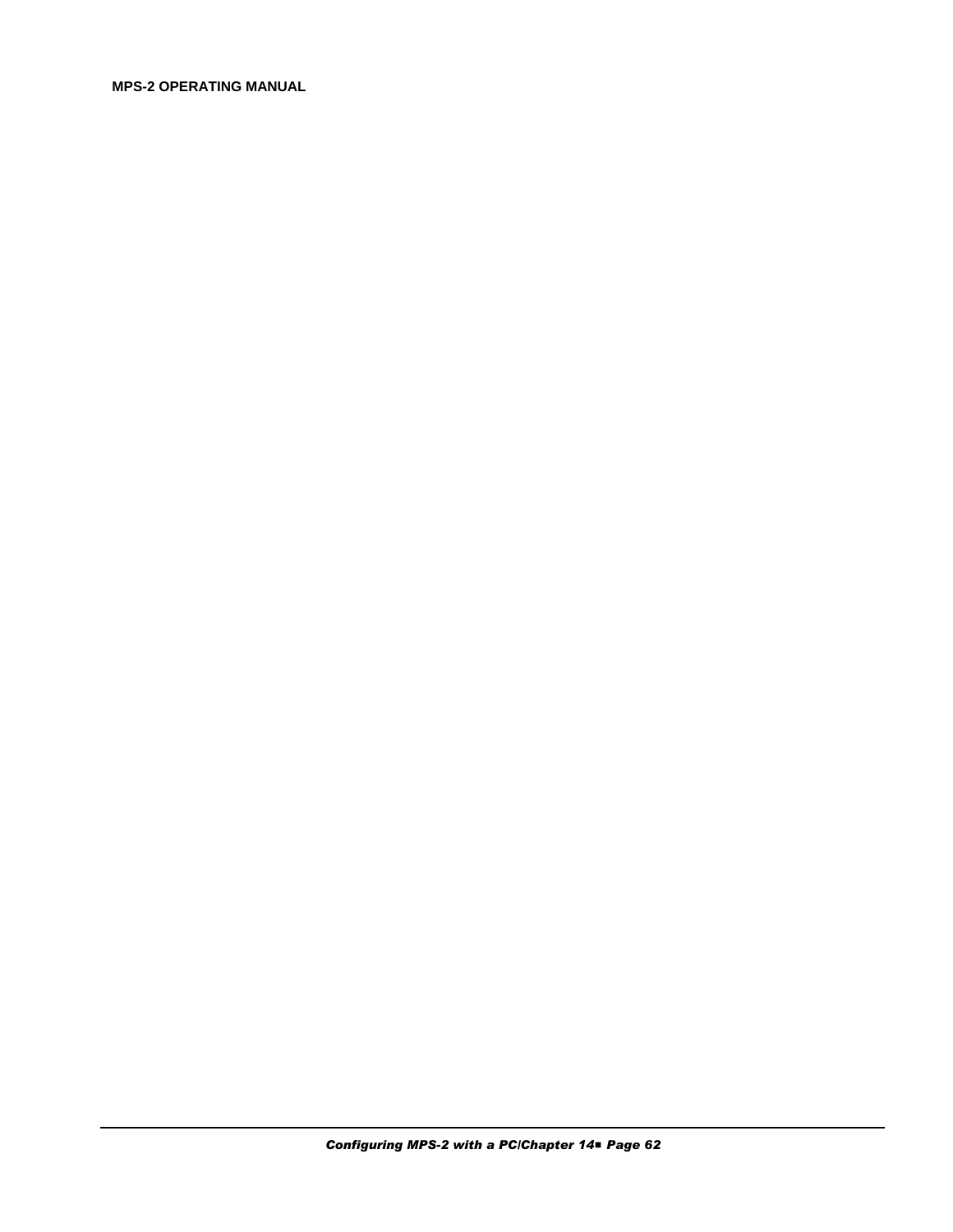

# 15 Calibration and Maintenance

Calibration of MPS-2 by an authorized Datrend Service Facility is required on an **annual** basis to maintain the 5 year factory warranty. Refer to the Calibration Decal applied on the back of the unit to determine calibration status of your MPS-2.

MPS-2 contains no user serviceable parts. **Opening the case of MPS-2 for any reason will void the warranty.**

For calibration or service assistance, contact Datrend for a Return Materials Authorization (RMA) number or the location of the nearest Service Facility.

> Datrend Systems Inc. Unit 130 - 4020 Viking Way Richmond, BC • CANADA • V6V 2L4 Tel: 800.667.6557 (North America Only) or 604.291.7747 • Fax 604.294.2355 e-mail **customerservice@datrend.com** www.datrend.com

MPS-2 should be cleaned with a soft, lint free, damp cloth. Use of cleaning agents may result in scratching, discoloration, or streaking.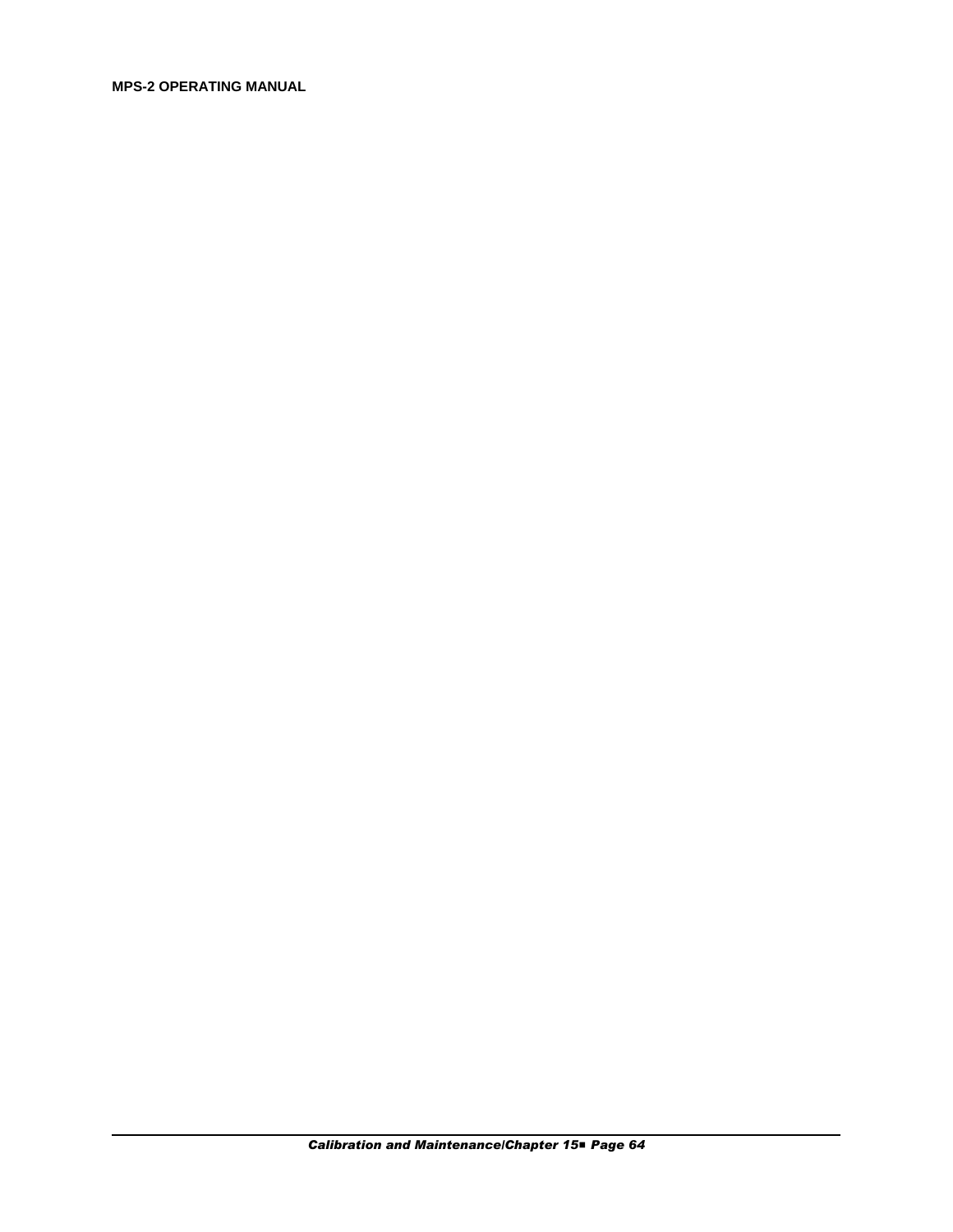# **Appendix**

# **Appendix A - Numeric Codes**

Every function or setting provided by MPS-2 corresponds to a preset 1, 2 or 3 digit number or code. When MPS-2 receives a NUMERIC mode vis RS-232, the desired function or setting will activate. There are approximately 300 selections available, numbered from zero to 511, as listed in the table in this Appendix.

The table on the following page lists the numeric codes for all MPS-2 settings. Find the desired setting in the table, send the corresponding 1, 2 or 3 digit code via RS-232, followed by the E character, to activate that setting.

RS232 CODE SELECTION NOTE-\* ONE TIME EVENT

| $CODE = 0$  | <b>SELECTION NUMBER</b> |
|-------------|-------------------------|
| $CODE = 1$  | NSR RATE +UP            |
| $CODE = 2$  | NSR RATE -DOWN          |
| $CODE = 3$  | NSR 30 BPM              |
| $CODE = 4$  | NSR 40 BPM              |
| $CODE = 5$  | NSR 60 BPM              |
| $CODE = 6$  | NSR 80 BPM              |
| $CODE = 7$  | NSR 100 BPM             |
| $CODE = 8$  | NSR 120 BPM             |
| $CODE = 9$  | NSR 140 BPM             |
| $CODE = 10$ | NSR 160 BPM             |
| $CODE = 11$ | NSR 180 BPM             |
| $CODE = 12$ | NSR 200 BPM             |
| $CODE = 13$ | NSR 220 BPM             |
| $CODE = 14$ | NSR 240 BPM             |
| $CODE = 15$ | NSR 260 BPM             |
| $CODE = 16$ | NSR 280 BPM             |
| $CODE = 17$ | NSR 300 BPM             |
| $CODE = 18$ | NO SELECTION            |
| $CODE = 19$ | ECG SENS +UP            |
| $CODE = 20$ | ECG SENS -DOWN          |
| $CODE = 21$ | ECG SENS LII AT 0.25 MV |
| $CODE = 22$ | ECG SENS LII AT 0.5 MV  |
| $CODE = 23$ | ECG SENS LII AT<br>1 MV |
| $CODE = 24$ | ECG SENS LII AT<br>2 MV |
| $CODE = 25$ | ECG SENS LII AT<br>3 MV |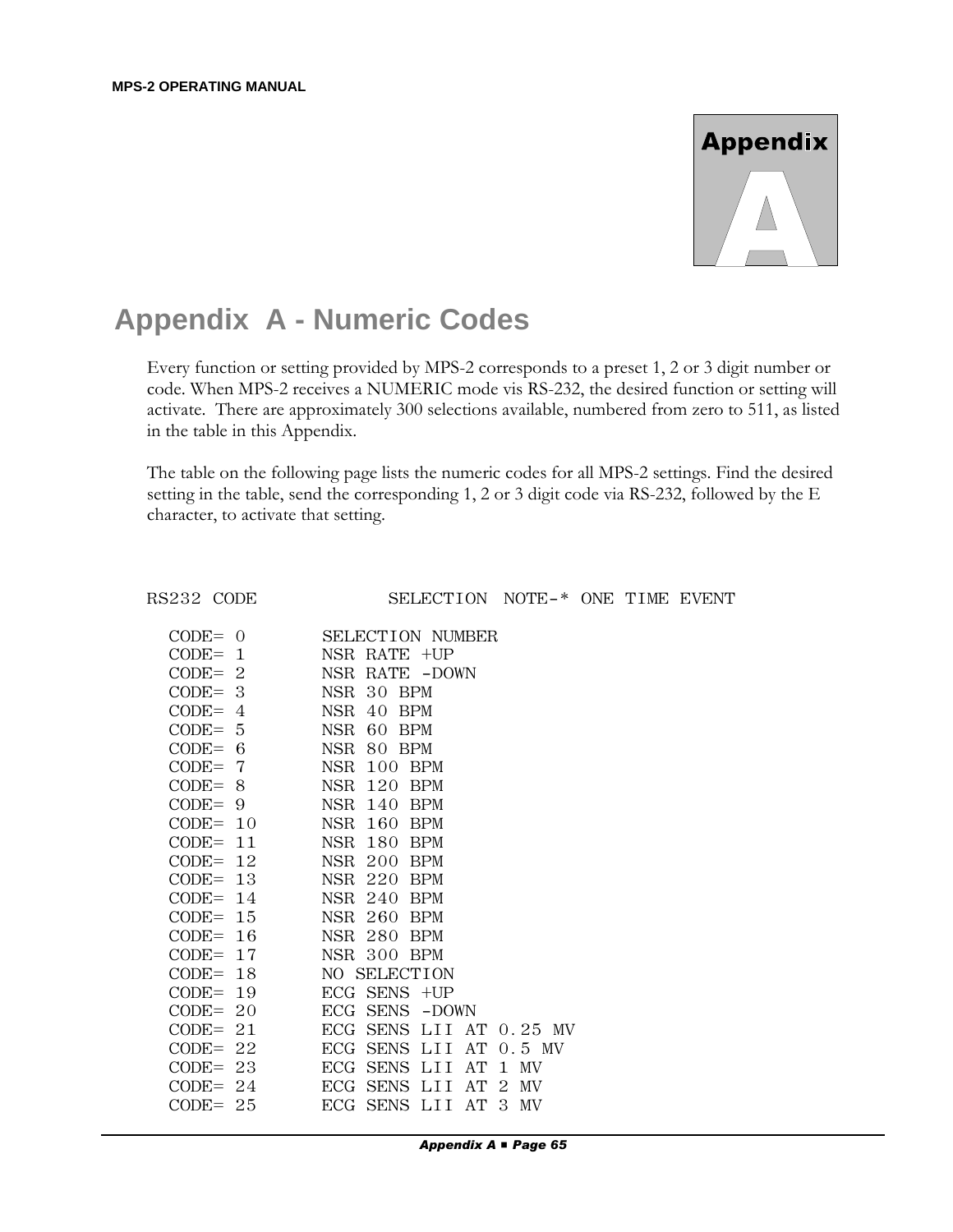| $CODE = 26$    | ECG SENS LII AT 4 MV               |
|----------------|------------------------------------|
| $CODE = 27$    | ECG SENS LII AT 5 MV               |
| $CODE = 28$    | NO SELECTION                       |
| $CODE = 29$    | BASELINE + UP                      |
| $CODE = 30$    | ECG BASELINE AT 500 OHMS           |
| $CODE = 31$    | ECG BASELINE AT 1000 OHMS          |
| $CODE = 32$    | ECG BASELINE AT 1500 OHMS          |
| $CODE = 33$    | ECG BASELINE AT 2000 OHMS          |
| CODE= $34$     | NO SELECTION                       |
| $CODE = 35$    | ECG ARTIFACT OFF                   |
| $CODE = 36$    | ECG ARTIFACT AT 60HZ               |
| $CODE = 37$    | ECG ARTIFACT AT 50HZ               |
| $CODE = 38$    | ECG ARTIFACT AT MUSCLE             |
| $CODE = 39$    | ECG ARTIFACT AT BASELINE WANDERING |
| CODE= $40$     | NO SELECTION                       |
| CODE= $41$     | ST ELEVATION +UP                   |
| CODE= $42$     | ST ELEVATION -DOWN                 |
| CODE= $43$     | ST ELEVATION AT -0.8MV             |
| CODE= $44$     | ST ELEVATION AT -0.7MV             |
| CODE= $45$     | ST ELEVATION AT -0.6MV             |
| CODE= $46$     | ST ELEVATION AT -0.5MV             |
| CODE= $47$     | ST ELEVATION AT -0.4MV             |
| CODE= $48$     | ST ELEVATION AT -0.3MV             |
| $CODE = 49$    | ST ELEVATION AT -0.2MV             |
| $CODE = 50$    | ST ELEVATION AT -0.1MV             |
| $CODE = 51$    | ST ELEVATION AT OMV                |
| $CODE = 53$    | ST ELEVATION AT +0.2MV             |
| CODE= $54$     | ST ELEVATION AT +0.3MV             |
| CODE= $55$     | ST ELEVATION AT +0.4MV             |
| $CODE = 56$    | ST ELEVATION AT +0.5MV             |
| $CODE = 57$    | ST ELEVATION AT +0.6MV             |
| $CODE = 58$    | ST ELEVATION AT +0.7MV             |
| $CODE = 59$    | ST ELEVATION AT +0.8MV             |
| $CODE = 60$    | NO SELECTION                       |
| $CODE = 61$    | ADULT QRS DURATION AT 80MSEC       |
| CODE= $62$     | NEONATAL QRS DURATION AT 40MSEC    |
| $CODE = 63$    | NO SELECTION                       |
| $CODE =$<br>64 | ASYSTOLE                           |
| $CODE = 65$    | BIGEMINY PVC1 LVF                  |
| $CODE = 66$    | BIGEMINY PVC2 RVF                  |
| CODE= $67$     | TRIGEMINY PVC1 LVF                 |
| $CODE = 68$    | TRIGEMINY PVC2 RVF                 |
| $CODE = 69$    | PREMATURE ATRIAL CONTRACTION       |
| $CODE =$<br>70 | PREMATURE NODAL CONTRACTION        |
| $CODE =$<br>71 | MULTIFOCAL PVCS                    |
| $CODE =$<br>72 | FREQUENT MULTIFOCAL PVCS           |
| $CODE =$<br>73 | NO SELECTION                       |
| $CODE =$<br>74 | PVC1 LVF<br>*                      |
| $CODE =$<br>75 | PVC1 LVF EARLY *                   |
| $CODE =$<br>76 | PVC1 LVF R ON T $*$                |
| $CODE =$<br>77 | PVC1 LVF 6/MIN                     |
| $CODE = 78$    | PVC1 LVF 12/MIN                    |
| $CODE = 79$    | PVC1 LVF 24/MIN                    |
|                |                                    |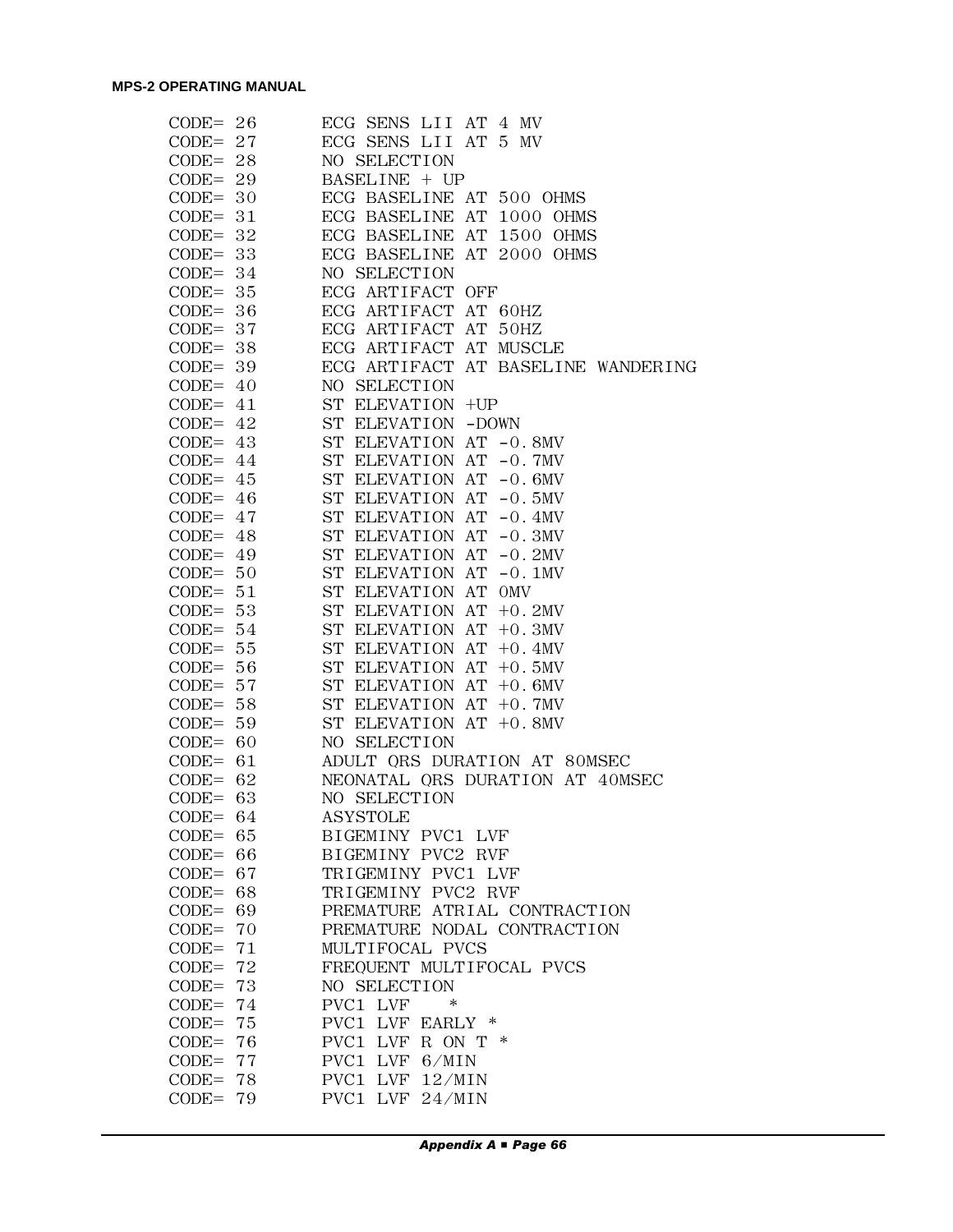| $CODE = 80$  | PVC1 LVF PAIR *                 |
|--------------|---------------------------------|
| $CODE = 81$  | PVC1 LVF RUN OF 5 *             |
| $CODE = 82$  | PVC1 LVF RUN OF 11 *            |
| $CODE = 83$  | NO SELECTION                    |
| $CODE = 84$  | PVC2 RVF *                      |
| $CODE = 85$  | PVC2 RVF EARLY<br>*             |
| $CODE = 86$  | PVC2 RVF R ON T<br>∗            |
| $CODE = 87$  | PVC2 RVF 6/MIN                  |
| $CODE = 88$  | PVC2 RVF 12/MIN                 |
| $CODE = 89$  | PVC2 RVF 24/MIN                 |
| $CODE = 90$  | PVC2 RVF PAIR *                 |
| $CODE = 91$  | PVC2 RVF RUN OF $5$ *           |
| $CODE = 92$  | $\ast$<br>PVC2 RVF RUN OF 11    |
| $CODE = 93$  | NO SELECTION                    |
|              |                                 |
| $CODE = 94$  | FIRST DEGREE BLOCK              |
| $CODE = 95$  | SECOND DEGREE BLOCK             |
| $CODE = 96$  | THIRD DEGREE BLOCK              |
| $CODE = 97$  | RIGHT BB BLOCK                  |
| $CODE = 98$  | LEFT BB BLOCK                   |
| $CODE = 99$  | NO SELECTION                    |
| $CODE = 100$ | ATRIAL FIB COARSE               |
| $CODE = 101$ | ATRIAL FIB FINE                 |
| $CODE = 102$ | VENTRICULAR FIB COARSE          |
| $CODE = 103$ | VENTRICULAR FIB FINE            |
| $CODE = 104$ | NO SELECTION                    |
| $CODE = 105$ | PAROXYSMAL ATRIAL TACHYCARDIA   |
| $CODE = 106$ | SUPRAVENTRICULAR TACHYCARDIA    |
| $CODE = 107$ | VENTRICULAR TACHYCARDIA         |
| $CODE = 108$ | NO SELECTION                    |
| $CODE = 109$ | ATRIAL FLUTTER                  |
| $CODE = 110$ | <b>SINUS</b>                    |
| $CODE = 111$ | MISSED BEAT<br>$\ast$           |
| $CODE = 112$ | MISSED BEAT NSR RATE AT 80BPM   |
| $CODE = 113$ | MISSED BEAT NSR RATE AT 120BPM  |
| $CODE = 114$ | NODAL RYTHM                     |
| $CODE = 115$ | NO SELECTION                    |
| $CODE = 116$ | BP CHANNELS AT OMMHG            |
| $CODE = 117$ | SET BP DYANMAIC WAVES           |
| $CODE = 118$ | BP1 ARTERIAL                    |
| $CODE = 119$ | BP1 LEFT VENTRICLE              |
| $CODE = 120$ | BP1 RIGHT VENTRICLE             |
| $CODE = 121$ | BP1 LEFT ATRIUM                 |
| $CODE = 122$ | BP1 RIGHT ATRIUM/CENTRAL VENOUS |
| $CODE = 123$ | BP1 PULMUNARY ARTERY            |
| $CODE = 124$ | BP1 PULMONARY ARTERY WEDGE      |
| $CODE = 125$ | BP1 SWAN GANZ AUTO              |
| $CODE = 126$ | BP1 SWAN GANZ MANUAL            |
| $CODE = 127$ | NO SELECTION                    |
| $CODE = 128$ | BP CHANNELS AT OMMHG            |
| $CODE = 129$ | SET BP DYNAMIC WAVES            |
| $CODE = 130$ | BP2 ARTERIAL                    |
| $CODE = 131$ | BP2 LEFT VENTRICLE              |
| $CODE = 132$ | BP2 RIGHT VENTRICLE             |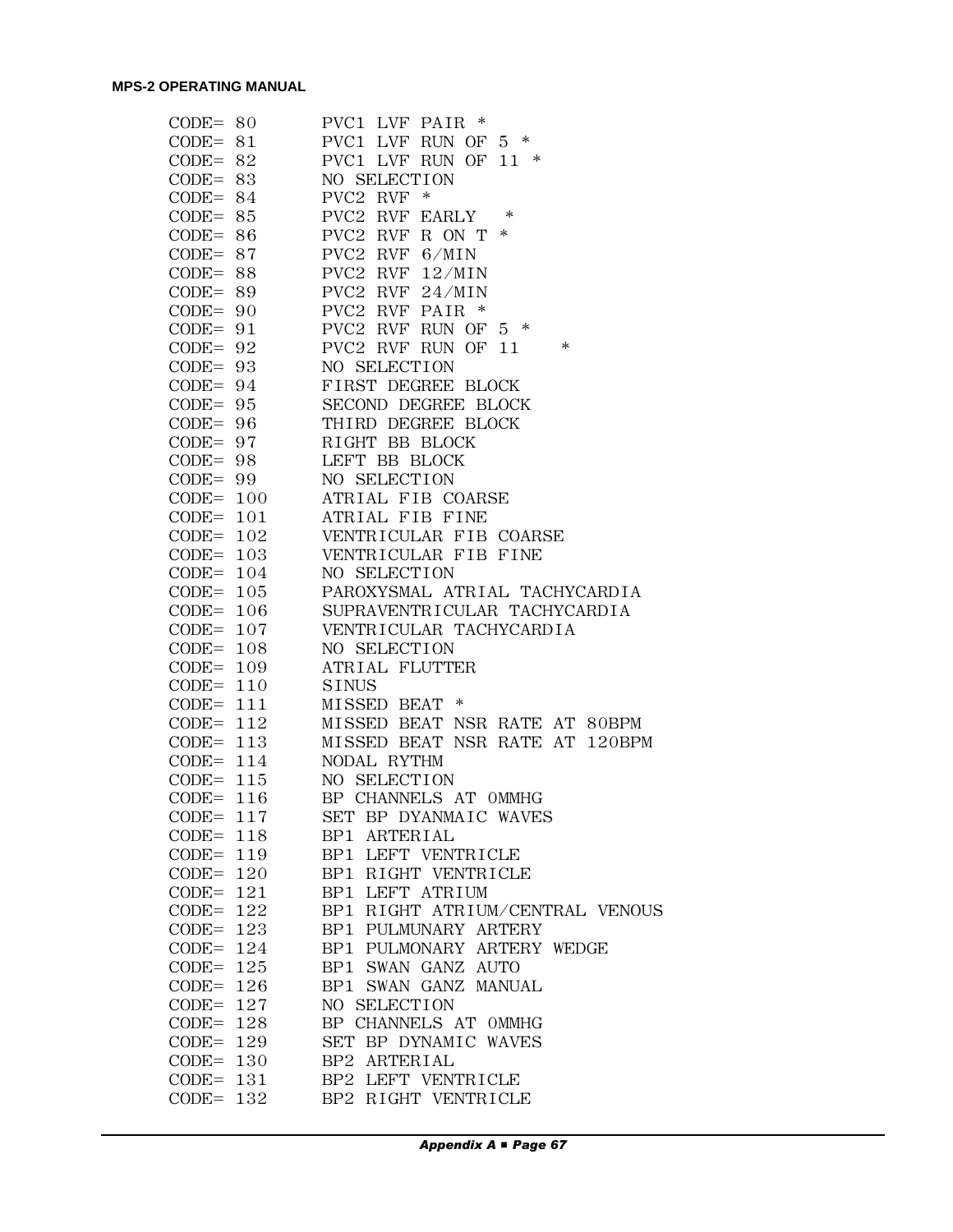| $CODE = 133$ | BP2 LEFT ATRIUM                                                     |
|--------------|---------------------------------------------------------------------|
| $CODE = 134$ | BP2 RIGHT ATRIUM/CENTRAL VENOUS                                     |
| $CODE = 135$ | BP2 PULMONARY ARTERY                                                |
| $CODE = 136$ | BP2 PULMONARY ARTERY WEDGE                                          |
| $CODE = 137$ | BP2 SWAN GANZ AUTO                                                  |
| $CODE = 138$ | BP2 SWAN GANZ MANUAL                                                |
| $CODE = 139$ | NO SELECTION                                                        |
| $CODE = 140$ | BP CHANNELS STATIC STEPS +UP                                        |
| $CODE = 141$ | BP CHANNELS STATIC STEPS -DOWN                                      |
| $CODE = 142$ | BP CHANNELS AT -10MMHG                                              |
|              | BP CHANNELS AT -5MMHG                                               |
| $CODE = 143$ |                                                                     |
| $CODE = 144$ | BP CHANNELS AT OMMHG                                                |
| $CODE = 145$ | BP CHANNELS AT 20MMHG                                               |
| CODE= $146$  | BP CHANNELS AT 40MMHG                                               |
| $CODE = 147$ | BP CHANNELS AT 60MMHG                                               |
| $CODE = 148$ | BP CHANNELS AT 80MMHG                                               |
| $CODE = 149$ | BP CHANNELS AT 100MMHG                                              |
| $CODE = 150$ | BP CHANNELS AT 120MMHG                                              |
| $CODE = 151$ | BP CHANNELS AT 140MMHG                                              |
| CODE= $152$  | BP CHANNELS AT 160MMHG                                              |
| $CODE = 153$ | BP CHANNELS AT 180MMHG                                              |
| $CODE = 154$ | BP CHANNELS AT 200MMHG                                              |
| $CODE = 155$ | BP CHANNELS AT 240MMHG                                              |
| $CODE = 156$ | BP CHANNELS AT 320MMHG                                              |
| $CODE = 157$ | BP CHANNELS AT 400MMHG                                              |
| $CODE = 158$ | NO SELECTION                                                        |
| $CODE = 159$ | BP CHANNELS SENS AT 5MICROVOLTS                                     |
| $CODE = 160$ | BPCHANNELS SENS AT 40MICROVOLTS                                     |
| $CODE = 161$ | SAVE CURRENT BP WAVE SELECTIONS FOR PON                             |
| $CODE = 162$ | NO SELECTION                                                        |
| $CODE = 163$ | BP CHANNELS AT 5MICROVOLTS ON POWER UP                              |
|              | BP CHANNELS AT 40MICROVOLTS ON POWER UP                             |
| CODE= $164$  |                                                                     |
| $CODE = 165$ | SAVE CURRENT BP WAVE SELECTIONS FOR POWER ON                        |
| $CODE = 166$ | NO SELECTION                                                        |
| $CODE = 167$ | BP RESP ARTIFACT 0 TO 5MMHG                                         |
| $CODE = 168$ | BP RESP ARTIFACT 0 TO 10MMHG                                        |
| $CODE = 169$ | BP RESP ARTIFACT OFF                                                |
| $CODE = 170$ | NO SELECTION                                                        |
| $CODE = 171$ | EXECUTE AUTO SELECTION 1<br>NOTE-DO NOT USE IN<br>RS232 OR AUTO     |
| $CODE = 172$ | EXECUTE AUTO SELECTION 2<br>NOTE-DO NOT USE IN<br>RS232 OR AUTO     |
| $CODE = 173$ | EXECUTE AUTO SELECTION 3<br>NOTE-DO NOT USE IN<br>RS232 OR AUTO     |
| CODE= $174$  | NOTE-DO NOT USE IN<br>EXECUTE AUTO SELECTION 4<br>RS232 OR AUTO     |
| $CODE = 175$ | EXECUTE AUTO SELECTION 5<br>NOTE-DO NOT USE<br>TN.<br>RS232 OR AUTO |
| $CODE = 176$ | EXECUTE AUTO SELECTION 6<br>NOTE-DO NOT USE<br>TN.<br>RS232 OR AUTO |
| $CODE = 177$ | EXECUTE AUTO SELECTION 7<br>NOTE-DO NOT USE IN<br>RS232 OR AUTO     |
| $CODE = 178$ | EXECUTE AUTO SELECTION 8<br>NOTE-DO NOT USE IN                      |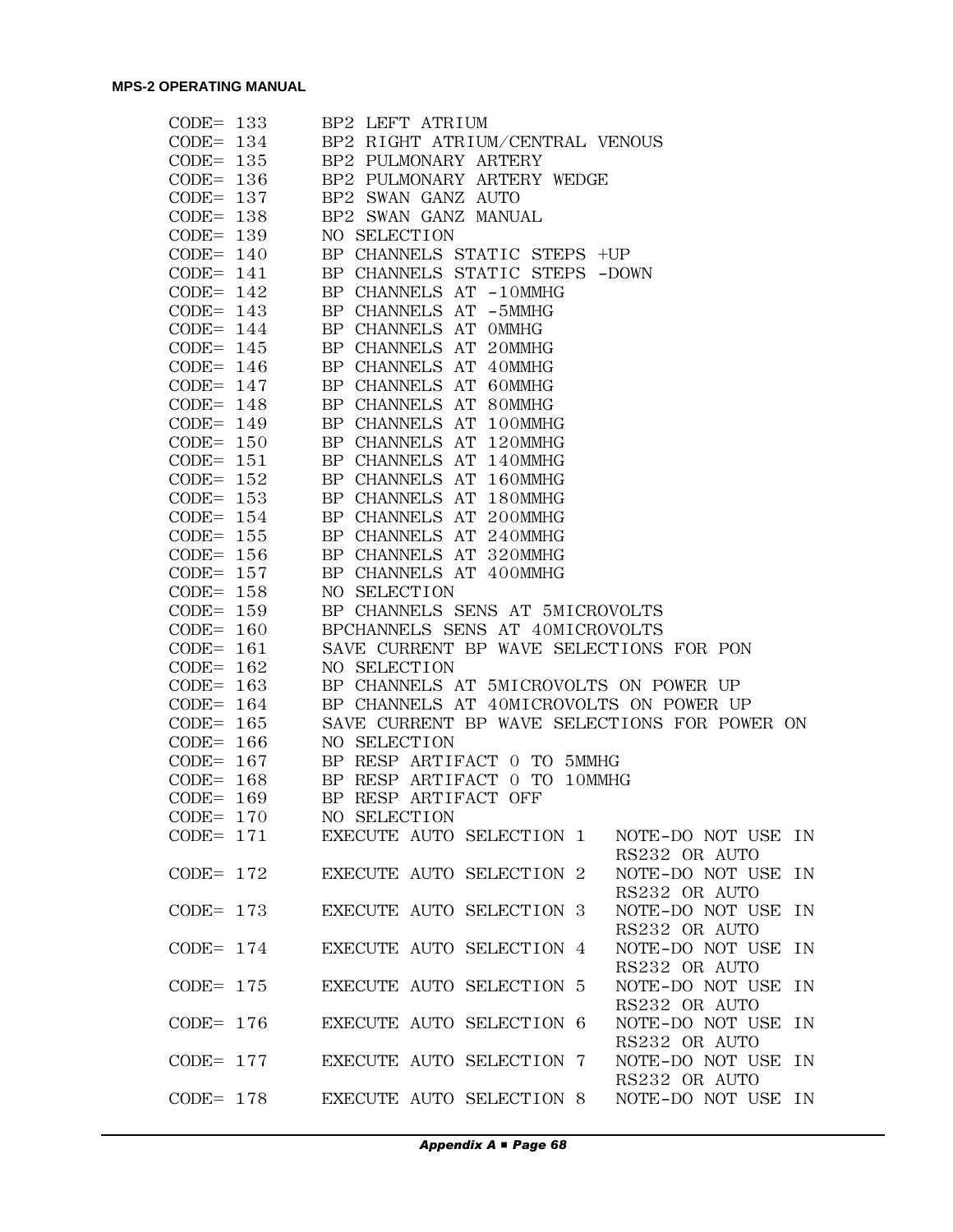|              |              |                                               | RS232 OR AUTO      |
|--------------|--------------|-----------------------------------------------|--------------------|
|              |              | CODE= 179 EXECUTE AUTO SELECTION 9            | NOTE-DO NOT USE IN |
|              |              |                                               | RS232 OR AUTO      |
| $CODE = 180$ |              | EXECUTE AUTO SELECTION 10 NOTE-DO NOT USE IN  |                    |
|              |              |                                               | RS232 OR AUTO      |
|              | $CODE = 181$ | NO SELECTION                                  |                    |
| $CODE = 182$ |              | FIXED TEMP +UP                                |                    |
| $CODE = 183$ |              | FIXED TEMP AT 30 DEGREES C                    |                    |
| $CODE = 184$ |              | FIXED TEMP AT 35 DEGREES C                    |                    |
| $CODE = 185$ |              | FIXED TEMP AT 37 DEGREES C                    |                    |
| $CODE = 186$ |              | FIXED TEMP AT 38 DEGREES C                    |                    |
| $CODE = 187$ |              | FIXED TEMP AT 40 DEGREES C                    |                    |
| $CODE = 188$ |              | NO SELECTION                                  |                    |
| $CODE = 189$ |              | PACED RYTHM                                   |                    |
| $CODE = 190$ |              | PACED RYTHM FREQUENT SINUS                    |                    |
| $CODE = 191$ |              | PACED RYTHM OCCASIONAL SINUS                  |                    |
| $CODE = 192$ |              | ATRIAL VENTRICULAR SEQUENTIAL PACING          |                    |
| $CODE = 193$ |              | PACED RYTHM WITH NON CAPTURE*                 |                    |
| $CODE = 194$ |              | NON FUNCTION PACED RYTHM                      |                    |
| $CODE = 195$ |              | NO SELECTION                                  |                    |
| $CODE = 196$ |              | POSITIVE PACED PULSE IN LEAD II               |                    |
| $CODE = 197$ |              | NEGATIVE PACED PULSE IN LEAD II               |                    |
| $CODE = 198$ |              | NO SELECTION                                  |                    |
| $CODE = 199$ |              | PACER PULSE AMPLITUDE +UP                     |                    |
| $CODE = 200$ |              | PACER PULSE AMPLITUDE -DOWN                   |                    |
| $CODE = 201$ |              | PACER PULSE AT $+/-$ 2MV                      |                    |
| $CODE = 202$ |              | PACER PULSE AT $+/-$ 4MV                      |                    |
| $CODE = 203$ |              | PACER PULSE AT +/- 8MV                        |                    |
| $CODE = 204$ |              | PACER PULSE AT $+/- 10MV$                     |                    |
| $CODE = 205$ |              | PACER PULSE AT $+/- 20MV$                     |                    |
| $CODE = 206$ |              | PACER PULSE AT $+/-$ 50MV                     |                    |
| $CODE = 207$ |              | PACER PULSE AT $+/- 100$ MV                   |                    |
| $CODE = 208$ |              | NO SELECTION                                  |                    |
| $CODE = 209$ |              | PACER PULSE DURATION +UP                      |                    |
| $CODE = 210$ |              | PACER PULSE DURATION AT 0.1MSEC               |                    |
|              | $CODE = 211$ | PACER PULSE DURATION AT 0.2MSEC               |                    |
| $CODE = 212$ |              | PACER PULSE DURATION AT 0.5MSEC               |                    |
| $CODE = 213$ |              | PACER PULSE DURATION AT 1MSEC                 |                    |
| $CODE = 214$ |              | PACER PULSE DURATION AT 2MSEC                 |                    |
|              | $CODE = 215$ | NO SELECTION                                  |                    |
| $CODE = 216$ |              | PERFORMANCE WAVE SQUARE AT 2HZ                |                    |
|              | $CODE = 217$ | PERFORMANCE WAVE SQUARE AT 0.125HZ            |                    |
| $CODE = 218$ |              | PERFORMANCE WAVE PULSE AT 60BPM, 80MSEC WIDTH |                    |
| $CODE = 219$ |              | PERFORMANCE WAVE TRIANGLE AT 2HZ              |                    |
| $CODE = 220$ |              | NO SELECTION                                  |                    |
| $CODE = 221$ |              | SINE WAVE FREQUENCY +UP                       |                    |
| $CODE = 222$ |              | SINE WAVE AT 0.5HZ                            |                    |
| $CODE = 223$ |              | SINE WAVE AT 1HZ                              |                    |
| $CODE = 224$ |              | SINE WAVE AT 10HZ                             |                    |
| $CODE = 225$ |              | SINE WAVE AT 40HZ                             |                    |
| $CODE = 226$ |              | SINE WAVE AT 50HZ                             |                    |
| $CODE = 227$ |              | SINE WAVE AT 60HZ                             |                    |
| $CODE = 228$ |              | SINE WAVE AT 100HZ                            |                    |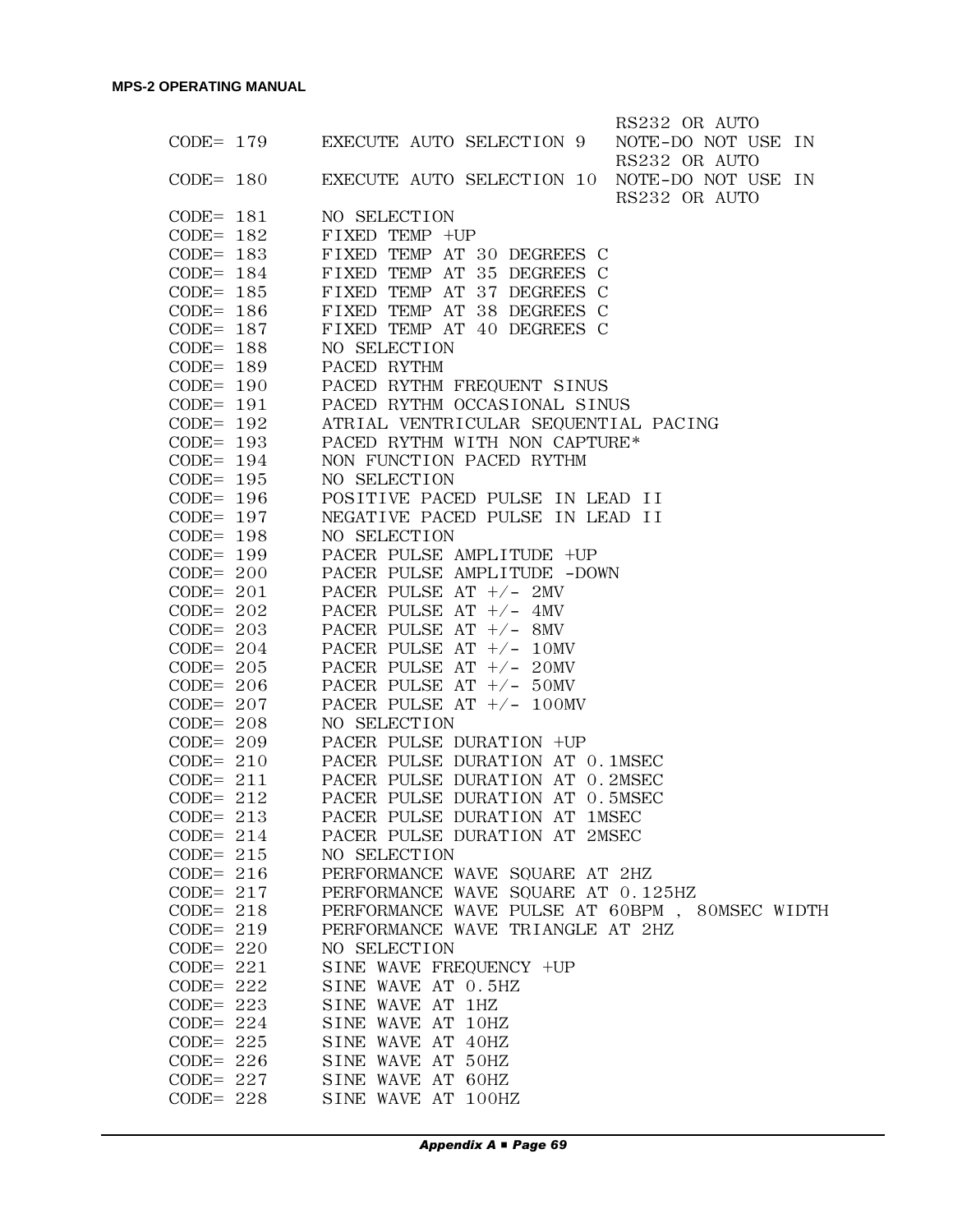|              | CODE= 229 NO SELECTION                                                                                                                      |
|--------------|---------------------------------------------------------------------------------------------------------------------------------------------|
|              | $CODE = 230$ RESP RATE $+UP$                                                                                                                |
|              | $CODE = 231$ RESP RATE -DOWN                                                                                                                |
|              | CODE= $232$ RESP RATE AT 0 BREATHS/MIN                                                                                                      |
|              | $\texttt{CODE= 233} \qquad \texttt{RESP RATE AT 15 BREATHS/MIN}$                                                                            |
|              | $\texttt{CODE=}\ 234 \qquad \quad \texttt{RESP}\ \texttt{RATE}\ \texttt{AT}\ 20\ \texttt{BREATHS/MIN}$                                      |
|              | $\texttt{CODE=}\ \ 235\qquad\qquad \texttt{RESP}\ \ \texttt{RATE}\ \ \texttt{AT}\ \ 30\ \ \texttt{BREATHS/MIN}$                             |
|              | $\texttt{CODE=}\ \ 236\qquad\quad \texttt{RESP}\ \ \texttt{RATE}\ \ \texttt{AT}\ \ 40\ \ \texttt{BREATHS/MIN}$                              |
|              | $\texttt{CODE=}\ 237\qquad\qquad \texttt{RESP}\ \texttt{RATE}\ \texttt{AT}\ 60\ \texttt{BREATHS/MIN}$                                       |
|              | $CODE = 238$ RESP RATE AT 80 BREATHS/MIN                                                                                                    |
|              | $CODE = 239$ RESP RATE AT 100 BREATHS/MIN                                                                                                   |
|              | CODE= 240 RESP RATE AT 120 BREATHS/MIN                                                                                                      |
|              | $CODE = 241$ NO SELECTION                                                                                                                   |
|              | $\texttt{CODE} = 242 \qquad \qquad \texttt{RESP} \texttt{APNEA} \texttt{SET} \texttt{TO} 12 \texttt{SECONDS}$                               |
|              |                                                                                                                                             |
|              | $\texttt{CODE} = 243 \qquad \qquad \texttt{RESP} \quad \texttt{APNEA} \quad \texttt{SET} \quad \texttt{TO} \quad 22 \quad \texttt{SECONDS}$ |
|              | $\texttt{CODE} = 244 \qquad \qquad \texttt{RESP} \quad \texttt{APNEA} \quad \texttt{SET} \quad \texttt{TO} \quad 32 \quad \texttt{SECONDS}$ |
|              | CODE= 245 RESP APNEA CONTINUOUS                                                                                                             |
|              | CODE= 246 APNEA OFF, BACK TO PREVIOUS RESP RATE                                                                                             |
|              | <b>SELECTION</b>                                                                                                                            |
|              | CODE= $247$ RESP DELTA +UP                                                                                                                  |
|              | CODE= 248 RESP DELTA 0 OHMS                                                                                                                 |
|              | CODE= 249 RESP DELTA 0.2 OHMS                                                                                                               |
|              | CODE= 250 RESP DELTA 0.5 OHMS                                                                                                               |
|              | CODE= 251 RESP DELTA 1 OHMS                                                                                                                 |
|              | CODE= 252 RESP DELTA 2 OHMS                                                                                                                 |
|              | CODE= 253 RESP DELTA 3 OHMS                                                                                                                 |
|              | CODE= 254 RESP LEAD SET TO I                                                                                                                |
|              | CODE= 255 RESP LEAD SET TO II                                                                                                               |
|              | CODE= 256 NO SELECTION                                                                                                                      |
|              | $CODE = 257$ BASELINE + UP                                                                                                                  |
|              | CODE= 258 ECG BASELINE AT 500 OHMS                                                                                                          |
|              | CODE= 259 ECG BASELINE AT 1000 OHMS                                                                                                         |
|              | CODE= 260 ECG BASELINE AT 1500 OHMS                                                                                                         |
|              | CODE= 261 ECG BASELINE AT 2000 OHMS                                                                                                         |
|              | CODE= 262 NO SELECTION                                                                                                                      |
|              | CODE= 263 SET CONTRAST DARKER                                                                                                               |
|              | CODE= 264 SET CONTRAST LIGHTER                                                                                                              |
| $CODE = 265$ | BACKGROUND LIGHT                                                                                                                            |
| $CODE = 266$ | BACKGROUND DARK                                                                                                                             |
| $CODE = 267$ | BEEP OFF                                                                                                                                    |
| $CODE = 268$ | BEEP ON                                                                                                                                     |
| $CODE = 269$ | BEEP TEST                                                                                                                                   |
| $CODE = 270$ | BACKLIGHT OFF ALWAYS                                                                                                                        |
| $CODE = 271$ | BACKLIGHT ON 5 SECS DURATION                                                                                                                |
| $CODE = 272$ | BACKLIGHT ON 8 SECS DURATION                                                                                                                |
| $CODE = 273$ | BACKLIGHT ON 10 SECS DURATION                                                                                                               |
| $CODE = 274$ | NO SELECTION                                                                                                                                |
| $CODE = 275$ | NO SELECTION                                                                                                                                |
| $CODE = 276$ | PACER CAL ROUTINE PACE PULSE EVERY 100 MSEC AT                                                                                              |
|              | 20MV                                                                                                                                        |
| $CODE = 277$ | DO NOT USE                                                                                                                                  |
| $CODE = 278$ | DO NOT USE                                                                                                                                  |
| $CODE = 279$ | DO NOT USE                                                                                                                                  |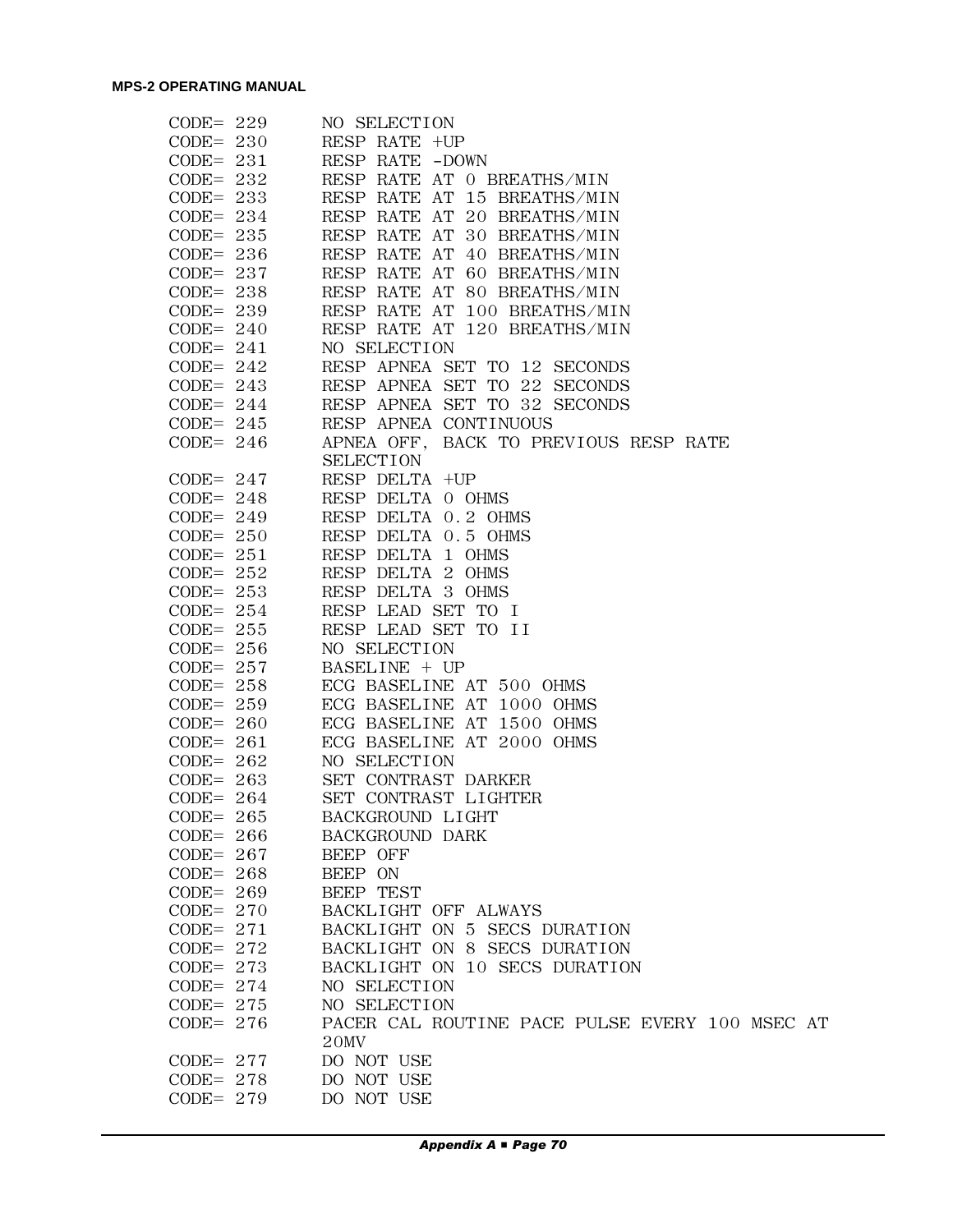|  | $CODE = 280$ | DO NOT USE                                      |  |
|--|--------------|-------------------------------------------------|--|
|  |              | CODE= 281 TEST RESP DELTA AT THE HIGH END       |  |
|  |              | CODE= 282 TEST RESP DELTA AT THE LOW END        |  |
|  |              | $CODE = 283$ DO NOT USE                         |  |
|  |              | $CODE = 284$ DO NOT USE                         |  |
|  |              | $CODE = 285$ DO NOT USE                         |  |
|  |              | CODE= 286 DO NOT USE                            |  |
|  |              | $CODE = 287$ DO NOT USE                         |  |
|  |              | $CODE = 288$ DO NOT USE                         |  |
|  |              | $CODE = 289$ DO NOT USE                         |  |
|  |              | $CODE = 290$ DO NOT USE                         |  |
|  |              | CODE= 291 DO NOT USE                            |  |
|  |              | $CODE = 292$ DO NOT USE                         |  |
|  |              | $CODE = 293$ DO NOT USE                         |  |
|  |              | $CODE = 294$ DO NOT USE                         |  |
|  |              | CODE= 295 NO SELECTION                          |  |
|  |              | CODE= 296 SAVE CURRENT SETTINGS FOR POWER ON    |  |
|  |              | CODE= 297 NO SELECTION                          |  |
|  |              | CODE= 298 VIEW CURRENT SETTINGS                 |  |
|  |              |                                                 |  |
|  |              | CODE= CODES FROM 299 TO 510 WILL SELECT NOTHING |  |
|  |              |                                                 |  |
|  | $CODE = 511$ | BEEP TEST                                       |  |
|  |              |                                                 |  |

Numbers between 1 - 511 which are not listed are reserved for later use.